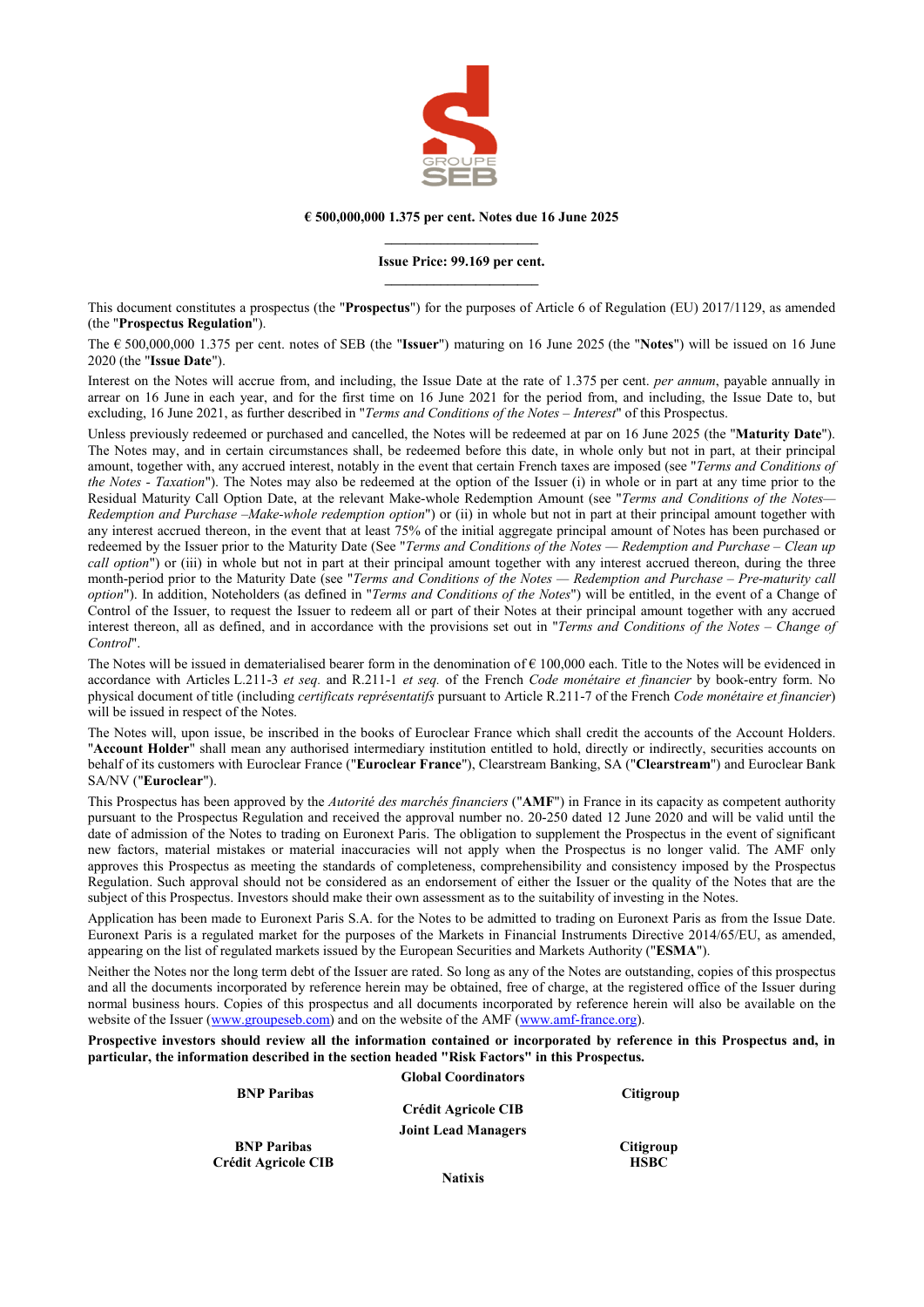*This Prospectus should be read and construed in conjunction with any supplement, that may be published between the date of this Prospectus and the date of admission to trading of the Notes on Euronext Paris, and with all documents incorporated by reference herein (see "Documents Incorporated by Reference" section).*

*This Prospectus comprises a prospectus for the purposes of Regulation (EU) 2017/1129, as amended (the "Prospectus Regulation") and has been prepared for the purpose of giving information with respect to the Issuer and the Issuer and its subsidiaries taken as a whole (the "Group") which is necessary to enable investors to make an informed assessment of the assets and liabilities, financial position, profit and losses and prospects of the Issuer and the Group, the rights attaching to the Notes and the reason for the issuance and its impact on the Issuer.*

*Other than in relation to the documents which are deemed to be incorporated by reference (see section "Documents Incorporated by Reference"), the information on the websites to which this Prospectus refers does not form part of this Prospectus and has not been scrutinised or approved by the AMF.*

*The Joint Lead Managers (as defined in "Subscription and Sale" below) have not separately verified the information contained in this Prospectus. The Joint Lead Managers do not make any representation, express or implied, or accept any responsibility, with respect to the accuracy or completeness of any of the information contained or incorporated by reference in this Prospectus. Neither this Prospectus nor any other information supplied in connection with the offering of the Notes is intended to provide the basis of any credit or other evaluation and should not be considered as a recommendation by, or on behalf of, any of the Issuer or the Joint Lead Managers that any recipient of this Prospectus or any other financial statements should purchase the Notes.*

*No person is authorised to give any information or to make any representation related to the issue, offering or sale of the Notes not contained in this Prospectus. Any information or representation not so contained herein must not be relied upon as having been authorised by, or on behalf of, the Issuer or the Joint Lead Managers. The delivery of this Prospectus or any offering or sale of Notes at any time does not imply (i) that there has been no change with respect to the Issuer or the Group, since the date hereof and (ii) that the information contained or incorporated by reference in it is correct as at any time subsequent to its date.*

*The Prospectus and any other information relating to the Issuer or the Notes should not be considered as an offer, an invitation, a recommendation by any of the Issuer or the Joint Lead Managers to subscribe or purchase the Notes. Each prospective investor of Notes should determine for itself the relevance of the information contained in this Prospectus and its purchase of Notes should be based upon such investigation as it deems necessary. None of the Joint Lead Managers undertakes to review the financial or general condition of the Issuer during the life of the arrangements contemplated by this Prospectus nor to advise any investor or prospective investor in the Notes of any information coming to its attention. Investors should review,* inter alia*, the documents incorporated by reference into this Prospectus when deciding whether or not to subscribe for or to purchase the Notes. Investors should in particular conduct their own analysis and evaluation of risks relating to the Issuer, its business, its financial condition and the issued Notes and consult their own financial or legal advisers about risks associated with investment Notes and the suitability of investing in the Notes in light of their particular circumstances. Potential investors should read carefully the section entitled "Risk Factors" set out in this Prospectus before making a decision to invest in the Notes.*

*The distribution of this Prospectus and the offering or the sale of the Notes in certain jurisdictions may be restricted by law or regulation. The Issuer and the Joint Lead Managers do not represent that this Prospectus may be lawfully distributed, or that any Notes may be lawfully offered or sold, in compliance with any applicable registration or other requirements in any such jurisdiction, or pursuant to an exemption available thereunder, or assume any responsibility for facilitating any such distribution, offering or sale. In particular, no action has been taken by the Issuer or any of the Joint Lead Managers which is intended to permit a public offering of any Notes or distribution of this Prospectus in any jurisdiction where action for that purpose is required. Accordingly, no Note may be offered or sold, directly or indirectly, and neither this Prospectus nor any offering material may be distributed or published in any jurisdiction, except under circumstances that will result in compliance with any applicable laws and regulations. Persons into whose possession this Prospectus comes are required by the Issuer and the Joint Lead Managers to inform themselves about and to observe any such restrictions. For a further description of certain restrictions on offers and sales of Notes and distribution of this Prospectus and of any other offering material relating to the Notes, see "Subscription and Sale" below.*

*The Notes have not been and will not be registered under the U.S. Securities Act of 1933, as amended (the "Securities Act"), or with any securities regulatory authority of any state or other jurisdiction of the United States. Subject to certain exceptions, the Notes may not be offered or sold, directly or indirectly, within the United States or to, or for the account or benefit of, U.S. persons (as defined in Regulation S under the Securities Act (the "Regulation S")). Accordingly, the Notes will be offered and sold outside the United States to non U.S. persons in offshore transactions in reliance on Regulation S.* 

*IMPORTANT - PRIIPs REGULATION / PROHIBITION OF SALES TO EEA AND UK RETAIL INVESTORS - The Notes are not intended to be offered, sold or otherwise made available to and should not be offered, sold or otherwise made available to any retail investor in the European Economic Area (the "EEA") or in the United Kingdom (the "UK"). For these purposes, a retail investor means a person who is one (or more) of: (i) a retail client as defined in point (11) of Article 4(1) of Directive 2014/65/EU (as amended MiFID II); or (ii) a customer within the meaning of Directive 2016/97/EU, where that customer would not qualify as a professional client as defined in point (10) of Article 4(1) of MiFID II. Consequently, no key information document required by Regulation (EU) No 1286/2014 (as amended, the PRIIPs Regulation) for offering or selling the Notes or otherwise making them available to retail investors in the EEA or in the UK has been prepared and therefore offering or selling the Notes or otherwise making them available to any retail investor in the EEA or in the UK may be unlawful under the PRIIPs Regulation.*

*MiFID II PRODUCT GOVERNANCE / TARGET MARKET – Solely for the purposes of the manufacturer's product approval process, the target market assessment in respect of the Notes, taking into account the five categories referred to in item 18 of the Guidelines published by the European Securities and Markets Authority (ESMA) on 5 February 2018 has led to the conclusion that:*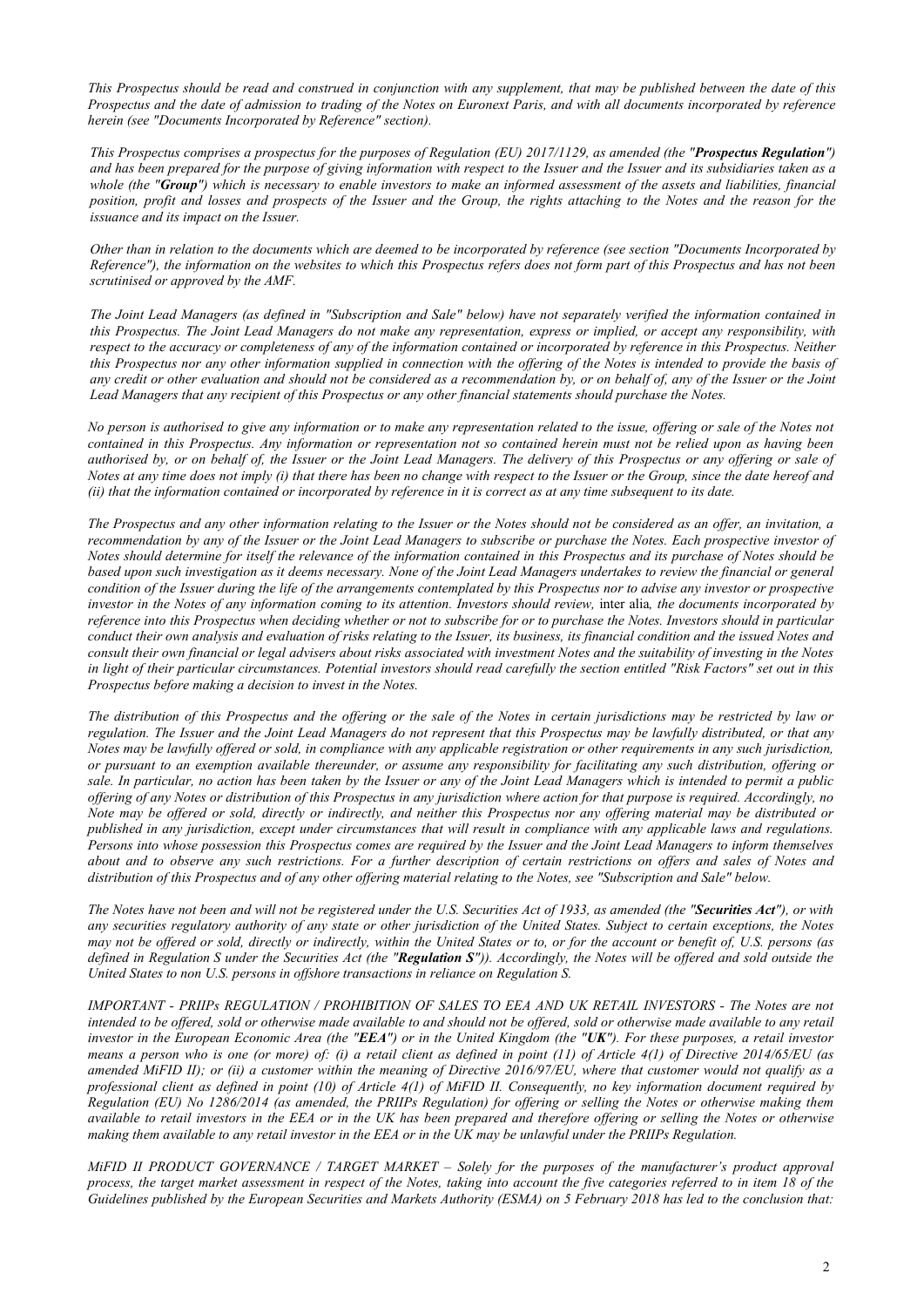*(i) the target market for the Notes is eligible counterparties and professional clients only, each as defined in MiFID II; and (ii) all channels for distribution of the Notes to eligible counterparties and professional clients are appropriate. Any person subsequently offering, selling or recommending the Notes (a distributor) should take into consideration the manufacturer's target market assessment; however, a distributor subject to MiFID II is responsible for undertaking its own target market assessment in respect of the Notes (by either adopting or refining the manufacturer's target market assessment) and determining appropriate distribution channels.*

#### *The Notes may not be a suitable investment for all investors*

*Each potential investor in the Notes must determine the suitability of that investment in light of such investor's own circumstances. In particular, each potential investor should:*

- *(i) have sufficient knowledge and experience to make a meaningful evaluation of the Notes, the merits and risks of investing in the Notes and the information contained or incorporated by reference in this Prospectus;*
- *(ii) have access to, and knowledge of, appropriate analytical tools to evaluate, in the context of its particular financial situation, an investment in the Notes and the impact such investment will have on its overall investment portfolio;*
- *(iii) have sufficient financial resources and liquidity to bear all of the risks of an investment in the Notes;*
- *(iv) understand thoroughly the terms of the Notes; and*
- *(v) be able to evaluate (either alone or with the help of a financial adviser) possible scenarios for economic, interest rate and other factors that may affect its investment and its ability to bear the relevant risks.*

*Some potential investors are subject to restricting investment regulations. These potential investors should consult their legal counsel in order to determine whether investment in the Notes is authorised by law, whether such investment is compatible with their other borrowings and whether other selling restrictions are applicable to them. Financial institutions should consult their legal counsel or the appropriate regulators to determine the appropriate treatment of the Notes under any applicable risk-based capital or similar rules.*

#### *Taxation*

*Potential purchasers and sellers of the Notes should be aware that they may be required to pay taxes or other documentary charges or duties in accordance with the laws and practices of the country where the Notes are transferred or other jurisdictions. In some jurisdictions, no official statements of the tax authorities or court decisions may be available for financial instruments such as the Notes. Potential investors are advised to ask for their own tax adviser's advice on their individual taxation with respect to the acquisition, holding, sale and redemption of the Notes. Only these advisers are in a position to duly consider the specific situation of the potential investor.*

#### *Absence of rating*

*Neither the Notes nor the long term debt of the Issuer are rated. One or more independent credit rating agencies may assign credit ratings to the Notes. The ratings may not reflect the potential impact of all risks related to structure, market, additional factors discussed above, and other factors that may affect the value of the Notes. A rating or the absence of a rating is not a recommendation to buy, sell or hold securities.*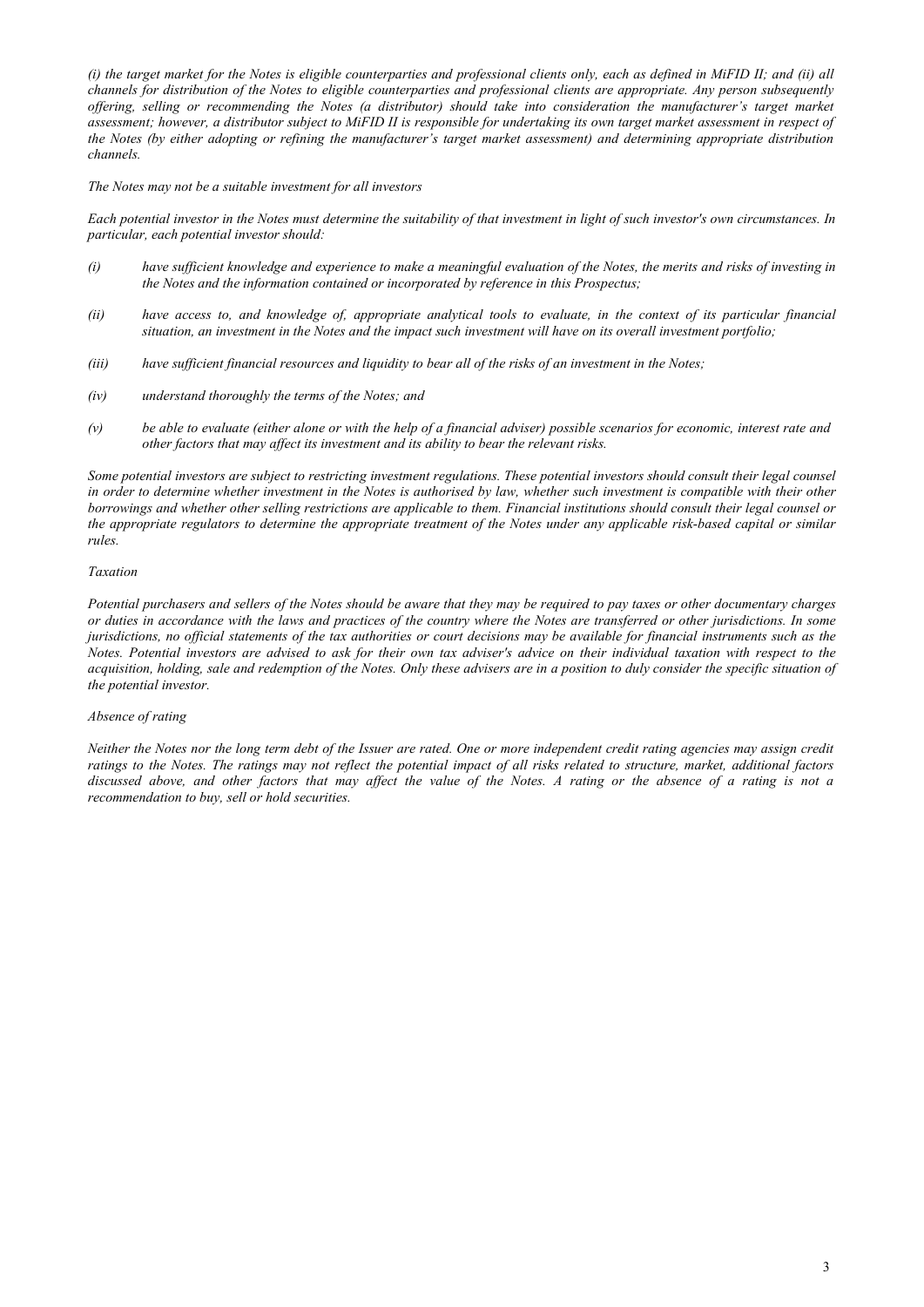## **TABLE OF CONTENTS**

| PERSON RESPONSIBLE FOR THE INFORMATION CONTAINED IN THE PROSPECTUS  49 |  |
|------------------------------------------------------------------------|--|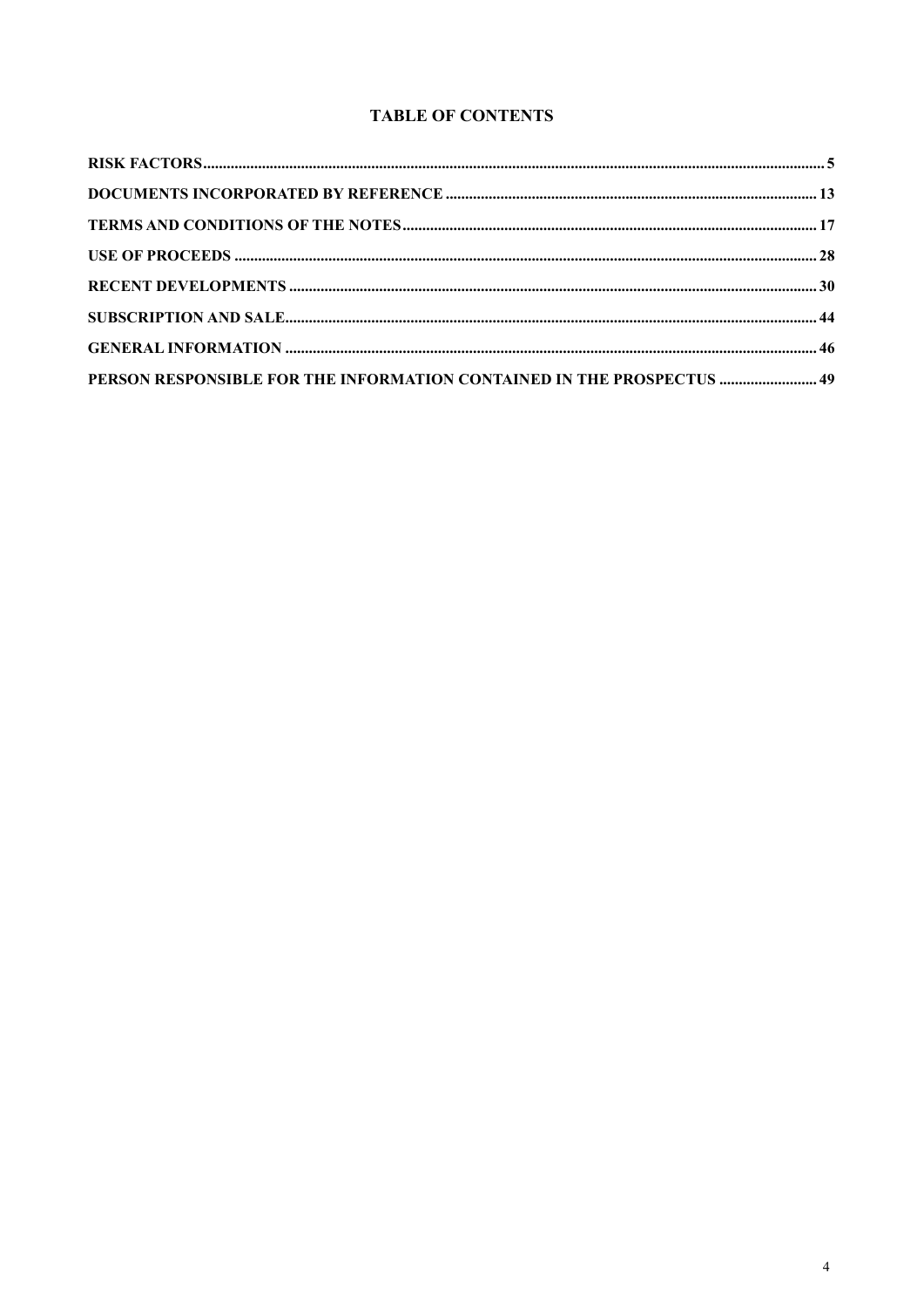## **RISK FACTORS**

<span id="page-4-0"></span>*The Issuer believes that the following factors may affect its ability to fulfill its obligations under the Notes and may be material for the purpose of assessing the market risks associated with the Notes are also described below. All of these factors are contingencies which may or may not occur.*

*Factors which the Issuer believes are specific to the Issuer and/or the Notes and material for an informed investment decision with respect to investing in the Notes are also described below.*

*The following are certain risk factors relating to the Issuer and the Notes of which prospective investors should be aware. Prior to making an investment decision, prospective investors should consider carefully all the information set out and incorporated by reference in this Prospectus, including in particular the risk factors detailed below, and consult with their own financial and legal advisors as to the risks entailed by an investment in the Notes. The following statements are not exhaustive and there may be other risks, either wholly or partly unknown or of which the occurrence is not considered as at the date hereof to be likely to have a material adverse effect on the Issuer, its operations, its financial situation and/or its results, which could have an effect on the Issuer's ability to fulfill its obligations under the Notes. In addition, investors should be aware that the risks described may be combined and thus interrelated with one another. Prospective investors should make their own independent evaluations of all investment considerations and should also read the detailed information set out elsewhere in this Prospectus.* 

*In each sub-category below the Issuer sets out first the most material risk, in its assessment, taking into account the expected magnitude of their negative impact and the probability of their occurrence.*

*Terms defined in the section "Terms and Conditions of the Notes" of this Prospectus shall have the same meaning where used below.*

### **1. Risks relating to the Issuer**

Risks factors linked to the Issuer and its activity are described in pages 40 to 54 of the 2019 Universal Registration Document which is incorporated by reference herein, and include the following:

- strategic risks (including the risk related to competition and concentration in the small domestic equipment market, risk associated with changes in the distribution industry, risk related to innovation and intellectual property, risk associated with competitiveness and the image and reputational risk);
- operational risks (including the risk associated with the integration of new operations, risk related to sales volatility, risk related to attracting and retaining talent, cybersecurity and information systems failure risk, and the macroeconomic, geopolitical and regulatory risks);
- legal risks (including the compliance risk, corruption risk, internal and external fraud risk, risk related to respecting human rights and the litigation risk);
- industrial and environmental risks (including the risk of business interruption, health, safety and environment risk, risk related to climate change and product quality risk and risks related to product liability);
- financial and market risks (including the risk related to fluctuations in currencies and raw materials); and
- specific risk : Covid-19 (the following updates complete the information contained in the Issuer's 2019 Universal Registration Document with the information disclosed in the Issuer's press release dated 28 April 2020 on the Group's sales and financial data for the first quarter of 2020, reproduced in the section "Recent Developments" of this Prospectus)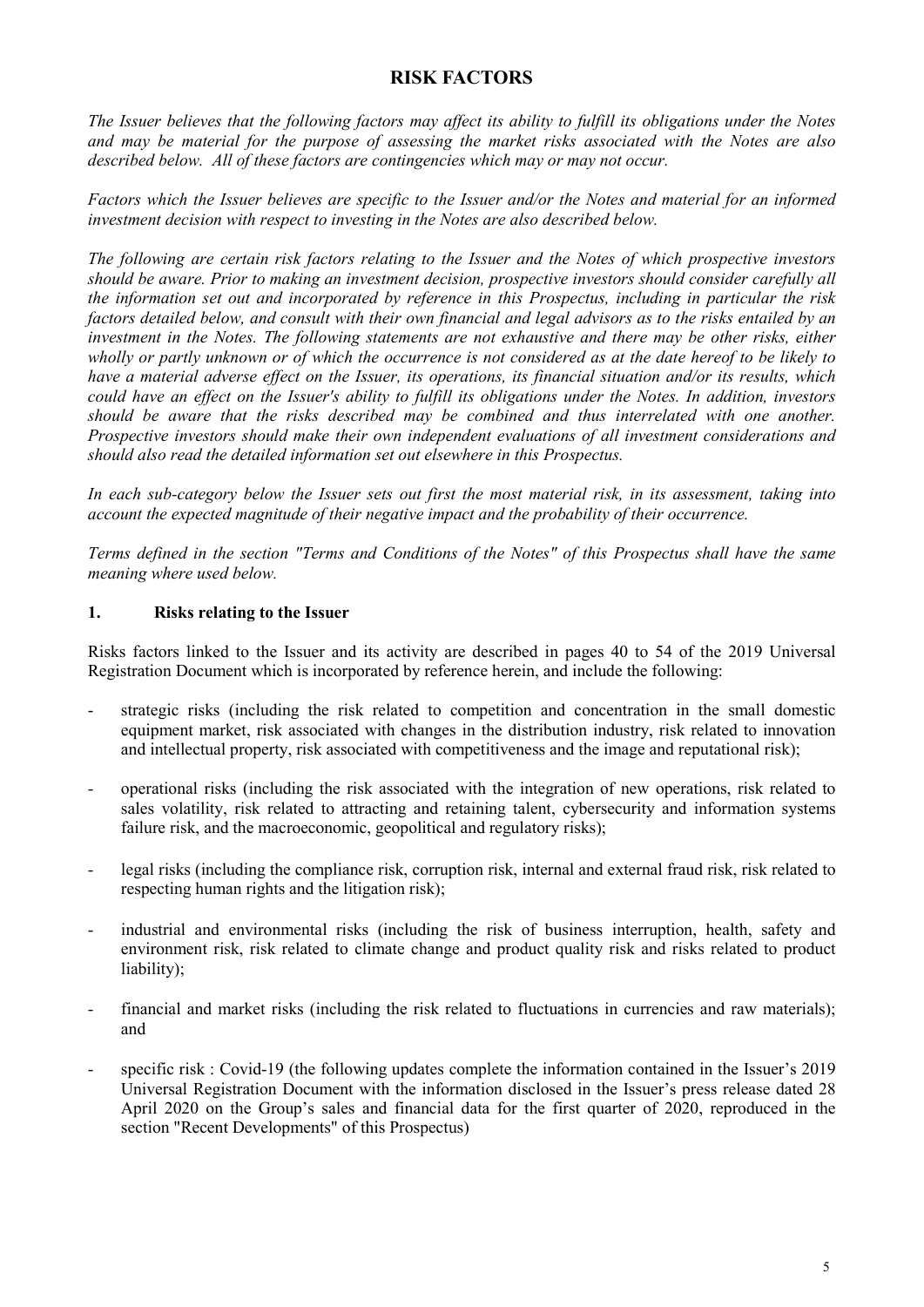### *Description of risk*

In terms of the risks associated with the coronavirus pandemic, it is, as of the date of this Prospectus, difficult to quantify the impact on Group business activities on the year as a whole, either in terms of industrial production or sales, but the Group is expecting a significant impact in full-year 2020.

The Group's primary concern is to safeguard its employees, customers and partners.

The Group needed to, and may further need to, temporarily close one or more of its sites (production sites, warehouses, commercial subsidiaries and administrative offi ces, retail stores etc.) due to the restrictions put in place by national governments.

In addition, the supply chain for Group finished products, raw materials and components has been and may further be affected insofar as Group suppliers and subcontractors have seen restrictions to the manufacture and distribution of their products.

Lastly, travel ban and confinement measures in certain regions had resulted in a drop of footfall in physical stores and to the closure of many stores, which had and could further have a direct and significant impact on the resale of our products to end-users. This decline will only be partially offset by an increase in online sales.

This risk concerns both consumer and professional activity, the latter is also penalized by the closure of cafes, restaurants, hotels, and large catering chains. This could result in late payments or the risk of insolvency of certain customers.

All of these elements have led and will lead to a decrease in sales and in operating result from activity ("**ORfA**") in several Group geographies.

As mentioned in the Issuer's press release dated 28 April 2020 on the Group's sales and financial data for the first quarter of 2020, reproduced in the section "Recent Developments" of this Prospectus, impacted initially in China and then in the rest of the world starting in March, the Group has been led to temporarily close over half of its plants, a large part of its retail network and most of its market companies and offices. In response to the crisis, the Group quickly initiated an action plan and took numerous practical measures, which will not however offset the under-absorption of some fixed costs, and notably the under activity of its industrial sites stemming from the crisis.

As a result, the Group's sales in first-quarter 2020 came out at  $\epsilon$ 1,454 million, down 15.6%, including a 16.5% like-for-like contraction (-€284 million), a currency effect of +0.1% (+€3 million) and a scope effect of  $+0.8\%$  ( $+E13$  million; Wilbur Curtis for one month and Krampouz for three). This substantial and unseen decrease in turnover can be attributed to:

- the Consumer business, down 17.3% like-for-like, stemming mainly from China, impacted as of January by the effects of the Covid-19 epidemic;
- the Professional business, down 9.7% like-for-like, against demanding 2019 comparatives.

In both cases, the downturn in sales has been closely related to government confinement measures and the restricted movement of people, as well as the closure of non-food stores in most countries. While ecommerce helped softening somewhat the impact, it was however constrained by sanitary limitations, by priority given to essential products and logistical issues.

ORfA totaled  $E18$  million in the first quarter of 2020, significantly impacted by the effects of Covid-19 on business activity.

The situation in China is progressively improving, in an overall still highly cautious context in terms of sanitary measures. In other Asian countries, the situation is generally in progress without being stabilized everywhere. In Europe, Eurasia and in the Americas, confinement measures remain widely in place in various forms, with consumption having sharply shifted to e-commerce. Against this backdrop, 19 of our factories worldwide remain overall closed, while 23 are operating (out of which 9 at lower capacity).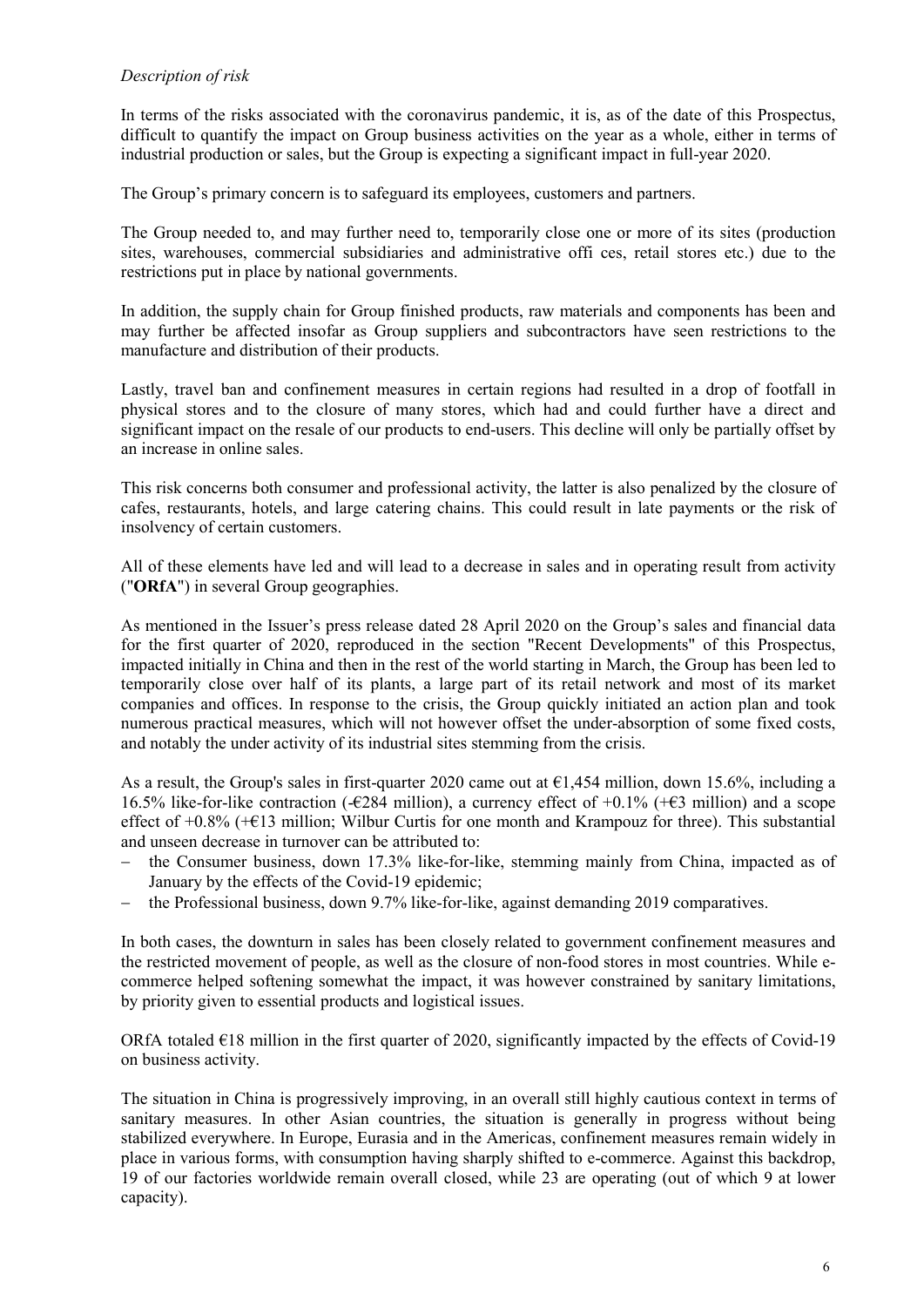Despite the numerous uncertainties concerning crisis exit scenarios, the Group is already preparing for business resumption, both in terms of manufacturing and consumption.

Given the impact of the crisis on performance in the first quarter, the scale of the epidemic, and the extension of the confinement period in numerous countries, the Group is expecting a deterioration in business activity in the second quarter. This will materialize through a drop in sales currently estimated at around €450 million to €500 million, which will most probably lead to negative ORfA for the period.

The cost reduction plan combined with a gradual return to "normalized" business activity in the second semester, which generally accounts for approx. 55% of annual sales and over two-thirds of annual ORfA, should enable the Group to progressively get back to its profitable growth model. However, while it is impossible at this stage to precisely quantify the impacts of Covid-19 on the year as a whole, ORfA will fall significantly in 2020.

### *Management of risk*

As a result, the Group has put in place a procedure to continually review the impact of this crisis under the authority of a dedicated committee comprising members of General Management and operational managers. A Business Continuity Plan has been elaborated, which provides in particular for:

- Systematic implementation of measures taken by national governments.
- Specific crisis management and protection measures for Group employees in the various open sites (production sites, warehouses, commercial subsidiaries and administrative offi ces, retail stores etc.) including in particular: (i) temperature measurement and provision of protective equipment (hydroalcoholic gel, masks) for employees, regular cleaning and disinfection of common areas, layout of workstations to respect the necessary distance and ensure strict compliance with barrier gestures recommended at all Group sites; (ii) possibility of using telework for all employees whose activity allows, on all Group sites; and (iii) in general, intense communication, information and awareness campaigns for all employees.
- − Continuity of customer service through continuation of our logistics platforms, while safeguarding employee health.
- − Communication with partners, customers, suppliers and stakeholders regarding the continuity of key services.
- Ban on travel and attendance at industry events for all Group employees.
- Reduction in operational expenses, strict control on administrative costs.
- − Strengthened monitoring of customer receivables. It will also be recalled that: (i) the Group is present in all existing distribution channels, depending on the country and its activities, and that its customer portfolio is balanced; as a matter of fact, no customer represents more than 5% of consolidated sales; (ii) the Group has a broad and international program of credit insurance policies.
- Preservation of liquidity, thanks to balanced funding in terms of instruments and maturities. The Group's short-term debt is fully covered by undrawn syndicated credit lines for an amount of one billion euros. Loans and lines of credit are not subject to any prepayment clause based on covenants. Information on the maturities and characteristics of the borrowings and credit lines can be found in Note 24 to the consolidated financial statements of the Issuer on page 251 of the 2019 Universal Registration Document which is incorporated by reference herein.

As mentioned in the Issuer's press release dated 28 April 2020 on the Group's sales and financial data for the first quarter of 2020, reproduced in the section "Recent Developments" of this Prospectus, the management measures of the Covid-19 risk have also included numerous practical measures to contain the Group's cost base:

Flexibilization of payroll, in accordance with labor regulations, through the implementation of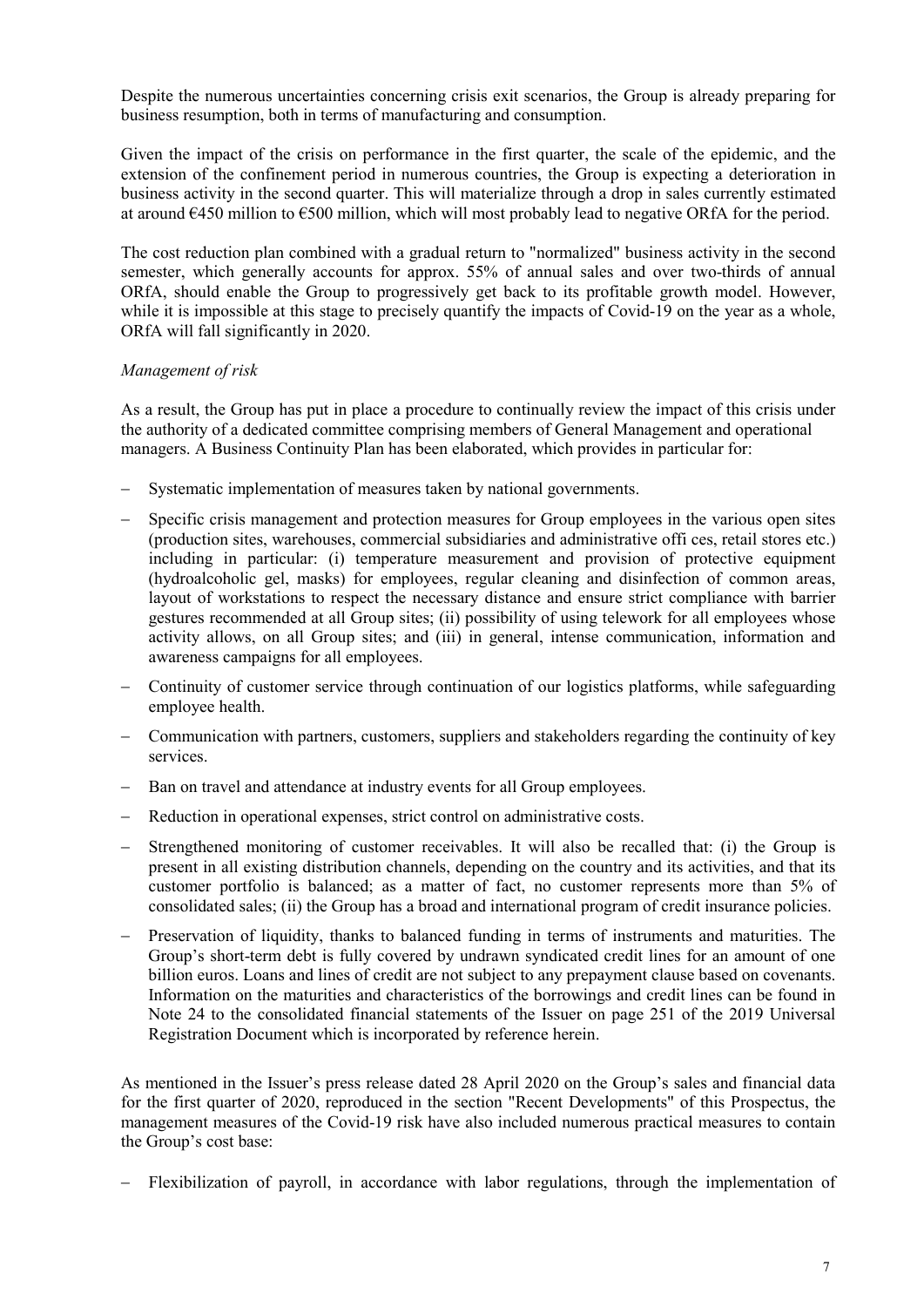short-time working, mandatory paid-leaves, the suspension of contracts and the discontinuation of temporary contracts, as well as a recruitment freeze;

- Adaptation of growth drivers to market situations;
- General reduction in non-essential expenses (travel, events, etc.);
- Renegotiation of amounts and payment schedule for the rent of our stores;
- Decrease in the compensation of senior executive officers and board members.

At the same time, the Group is conducting a rigorous policy to preserve its liquidity by adapting the management of its working capital requirement to the crisis situation. The policy is based both on special attention in maintaining the quality of relations with its suppliers and on the reinforced supervision of client receivables. Moreover, the decision taken by the Board of Directors to revise downwards by one-third the amount of dividends paid out in 2020 in respect of 2019 serves to improve cash flow situation by €43.5 million. The Group has not requested a delay in the payment of charges and taxes in France and has not taken out the state-guaranteed loan.

### **2. Risks relating to the Notes**

### *(a) Risks related to the particular structure of the Notes*

### *Interest rate risks for fixed rate notes*

As provided in Condition 4, the Notes bear interest at a fixed rate of 1.375 per cent. *per annum*, payable annually in arrear on 16 June in each year commencing on 16 June 2021. As a result, an investment in the Notes involves the risk that interest rates subsequently increase above the rate paid on the Notes and that an equivalent investment issued at the then current market interest rate may be more attractive to investors, this may adversely affect the value of the Notes. Generally, prices of fixed interest rate notes tend to fall when market interest rates rise and accordingly are subject to volatility. Therefore, the price of the Notes at any particular time may be lower than the purchase price for the Notes paid by the Noteholders and may cause Noteholders to lose a portion of their investment if they decide to sell the Notes.

### *The Notes may be redeemed prior to maturity*

In the event that the Issuer would be obliged to pay additional amounts in respect of any Notes due to any withholding as provided in "*Terms and Conditions of the Notes - Taxation*", the Issuer may and, in certain circumstances shall, redeem all of the Notes then outstanding in accordance with such Condition.

The Terms and Conditions of the Notes also provide that the Notes are redeemable at the option of the Issuer in certain other circumstances (see "*Terms and Conditions of the Notes - Make-whole redemption option*", "*Terms and Conditions of the Notes - Pre-maturity call option*" and "*Terms and Conditions of the Notes - Clean up call option*") and, accordingly, the Issuer may choose to redeem the Notes at times when prevailing interest rates may be relatively low.

Any early redemption of the Notes may result, for the Noteholders, in a yield that is considerably lower than anticipated. In addition, investors may not be able to reinvest the moneys they receive upon such early redemption in securities with the same yield as the redeemed Notes.

In particular, with respect to the Clean up call option, there is no obligation on the Issuer to inform investors if and when 75% of the initial aggregate principal amount of the Notes outstanding have been, or are about to be, purchased or redeemed, and the Issuer's right to redeem will exist notwithstanding that immediately prior to the serving of a notice in respect of the exercise of the Clean up call option, the Notes may have been trading significantly above par, thus potentially resulting in a loss of profit in connection with the Notes.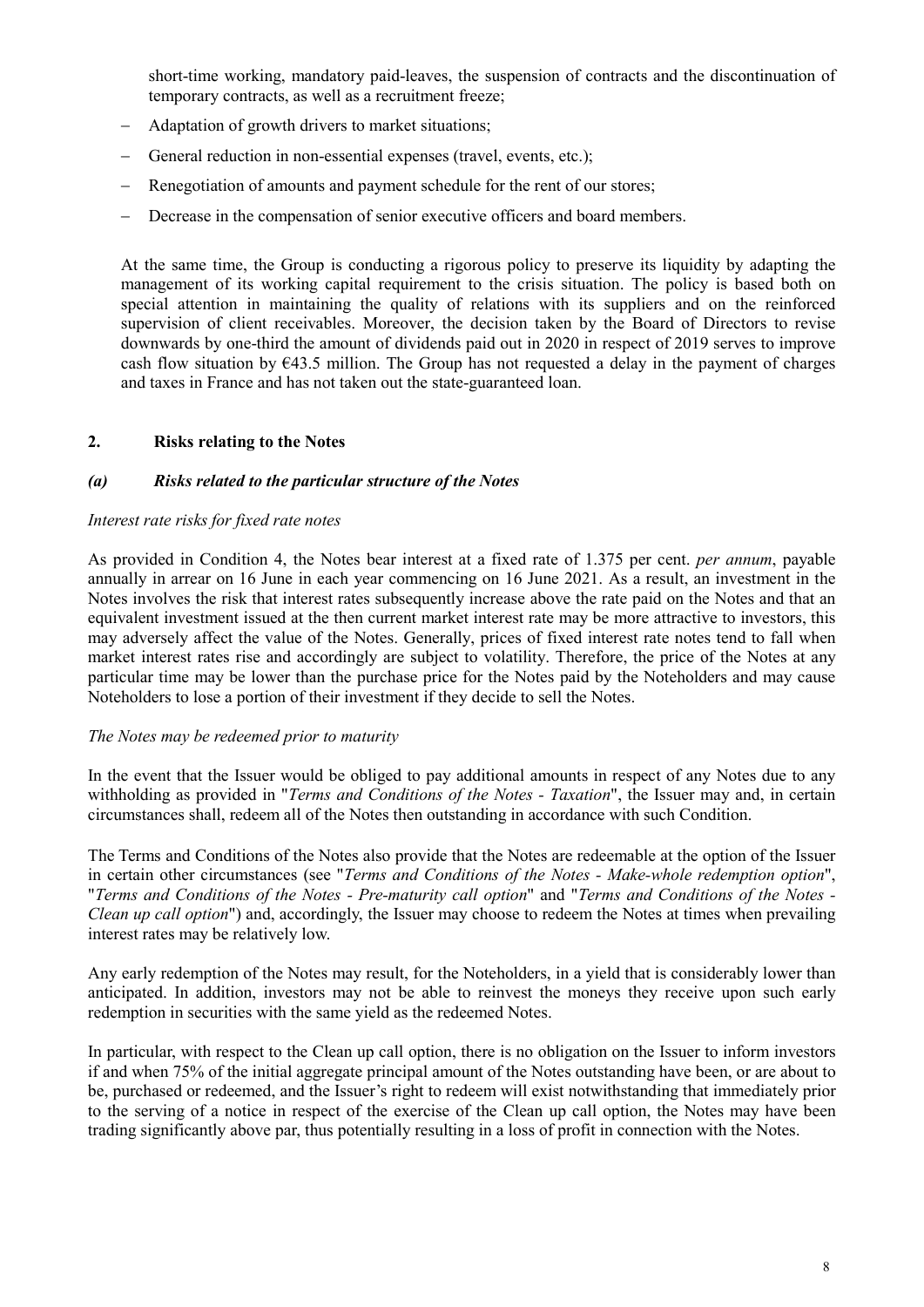The early redemption at the option of the Issuer may affect negatively the market value of the Notes. During any period when the Issuer may (or may be expected to) elect to redeem the Notes, the market value of the Notes generally will not rise substantially above the price at which they can be redeemed.

The Issuer may choose to redeem the Notes at times when prevailing interest rates may be relatively low. In such circumstances an investor may not be able to reinvest the redemption proceeds in a comparable security at an effective interest rate as high as that of the relevant Notes and may only be able to reinvest at a significantly lower rate. The price at which a Noteholder will be able to sell the Notes prior to maturity may be at a discount, which could be substantial, from the issue price or the purchase price paid by such purchaser.

All of the above may cause the investment in the Notes to be less profitable than expected for Noteholders. In such case, Noteholders carry no risk of capital loss, but a decrease in the gain that the Notes could have brought them.

## *Change of Control*

In the event of a Change of Control of the Issuer (as more fully described in "*Terms and Conditions of the Notes - Change of Control*"), each Noteholder will have the right to request the Issuer to redeem all or part of its Notes at their principal amount together with any accrued interest thereon. In such case, any trading market in respect of those Notes in respect of which such redemption right is not exercised may become illiquid. Therefore, investors in the Notes not having exercised their put option may not be able to sell their Notes on the market and may have to wait until the Maturity Date to obtain redemption of their investments in the Notes, which may have a negative impact on the Noteholders and reduce the profits anticipated by the investors at the time of the issue. As a result, a Noteholder may not be able to resell its Notes without incurring a significant discount from the nominal value of the Notes. In addition, investors having exercised their put option may not be able to reinvest the moneys they receive upon such early redemption in securities with the same yield as the redeemed Notes.

*Exercise of the Make-whole Redemption Option by the Issuer in respect of the Notes may affect the liquidity of the Notes*

The Issuer has the option to partially exercise the Make-whole Redemption Option (as more fully described in "*Terms and Conditions of the Notes - Make-whole redemption option* ").

If the Issuer decides to redeem the Notes in part, such partial redemption shall be effected by reducing the nominal amount of all Notes in proportion to the aggregate principal amount redeemed.

Depending on the aggregate nominal amount of Notes so redeemed, any trading market in respect of these Notes may become illiquid. In addition, investors may only be able to reinvest the moneys they receive upon such early redemption in securities with a lower yield than the redeemed Notes.

*Purchases by the Issuer in the open market or otherwise (including by tender offer) in respect of certain Notes may affect the liquidity of the Notes which have not been so purchased* 

Depending on the number of Notes purchased by the Issuer (as more fully described in "*Terms and Conditions of the Notes - Purchase*"), any trading market in respect of those Notes that have not been so purchased may become illiquid. As a result, a Noteholder may not be able to resell its Notes without incurring a significant discount from the nominal value of the Notes.

### *(b) Risks relating to the market of the Notes*

### *Market value of the Notes*

The market value of the Notes will be affected by the creditworthiness of the Issuer and a number of additional factors, including market interest and yield rates.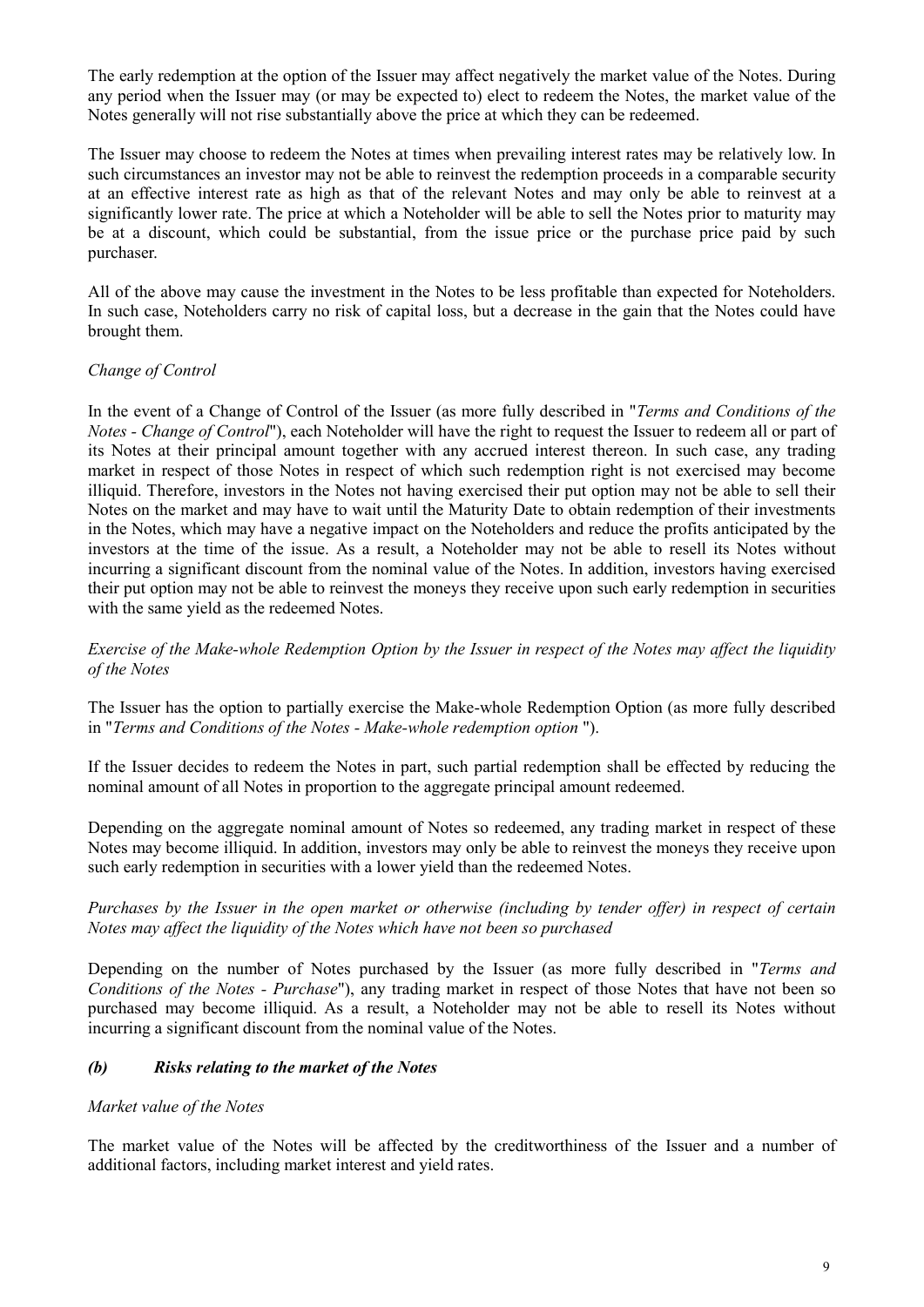The value of the Notes depends on a number of interrelated factors, including economic, financial and political events in France or elsewhere, including factors affecting capital markets generally and the stock exchange on which the Notes are traded and, to varying degrees, market conditions, interest rates, currency exchange rates and inflation rates in other European and other industrialised countries. The price at which a Noteholder will be able to sell the Notes may be at a discount, which could be substantial, from the issue price or the purchase price paid by such purchaser. There can be no assurance that events in France, Europe or elsewhere will not cause market volatility or that such volatility will not adversely affect the price of Notes or that economic and market conditions will not have any other adverse effect. Accordingly, all or part of the investment by the Noteholder in the Notes may be lost upon any transfer of the Notes, so that the Noteholder in such case would receive significantly less than the total amount of its investment.

### *No active secondary market for the Notes*

Application has been made to Euronext Paris S.A. for the Notes to be admitted to trading on Euronext Paris as from the Issue Date. An investment in the Notes should be considered primarily with a view to holding them until their maturity. Notes may have no established trading market when issued, and one may never develop. If a market does develop, it may not be liquid. Therefore, investors may not be able to sell their Notes in the secondary market in which case the market or trading price and liquidity may be adversely affected or at prices that provide them with a yield comparable to similar investments that have a developed secondary market. Illiquidity may have an adverse effect on the market value of Notes. An investment in the Notes should be considered primarily with a view to holding them until Maturity Date (i.e. 16 June 2025).

The yield of the Notes as at the Issue Date is 1.549 per cent. *per annum*. However, investors may not be able to sell their Notes in the secondary market (in which case the market or trading price and liquidity may be adversely affected) or may not be able to sell their Notes at prices that will provide them with a yield comparable to similar investments that have a developed secondary market. Hence, the investors may receive a lower yield than anticipated at the time of the issue.

## *Exchange rate risks and exchange controls*

The Issuer will pay principal and interest on the Notes in Euro. This presents certain risks relating to currency conversions if an investor's financial activities are denominated principally in a currency or currency unit (the "**Investor's Currency**") other than Euro. These include the risk that exchange rates may significantly change (including changes due to devaluation of euro or revaluation of the Investor's Currency) and the risk that authorities with jurisdiction over the Investor's Currency may impose or modify exchange controls. An appreciation in the value of the Investor's Currency relative to the Euro would decrease (i) the Investor's Currency-equivalent yield on the Notes, (ii) the Investor's Currency-equivalent value of the principal payable on the Notes and (iii) the Investor's Currency-equivalent market value of the Notes.

Government and monetary authorities may impose (as some have done in the past) exchange controls that could adversely affect an applicable exchange rate. As a result, investors whose financial activities are carried out or dependent principally in a currency other than Euro may receive less interest or principal than expected, or no interest or principal.

## *(c) Risks related to legal matters*

## *Credit Risk of the Issuer*

As contemplated in "*Terms and Conditions of the Notes - Status*", the obligations of the Issuer in respect of principal, interest and other amounts payable under the Notes constitute direct, unconditional, unsecured and unsubordinated obligations of the Issuer. The Noteholders are exposed to the credit risk of the Issuer. Credit risk refers to the risk that the Issuer may be unable to meet its financial obligations under the Notes. If the creditworthiness of the Issuer deteriorates and notwithstanding the provisions set out in "*Terms and Conditions of the Notes - Events of Default*" which enable the Noteholders to request the redemption of the Notes, it may not be able to fulfil all or part of its payment obligations under the Notes, which could materially and negatively impact the Noteholders which may lose all or part of their investment.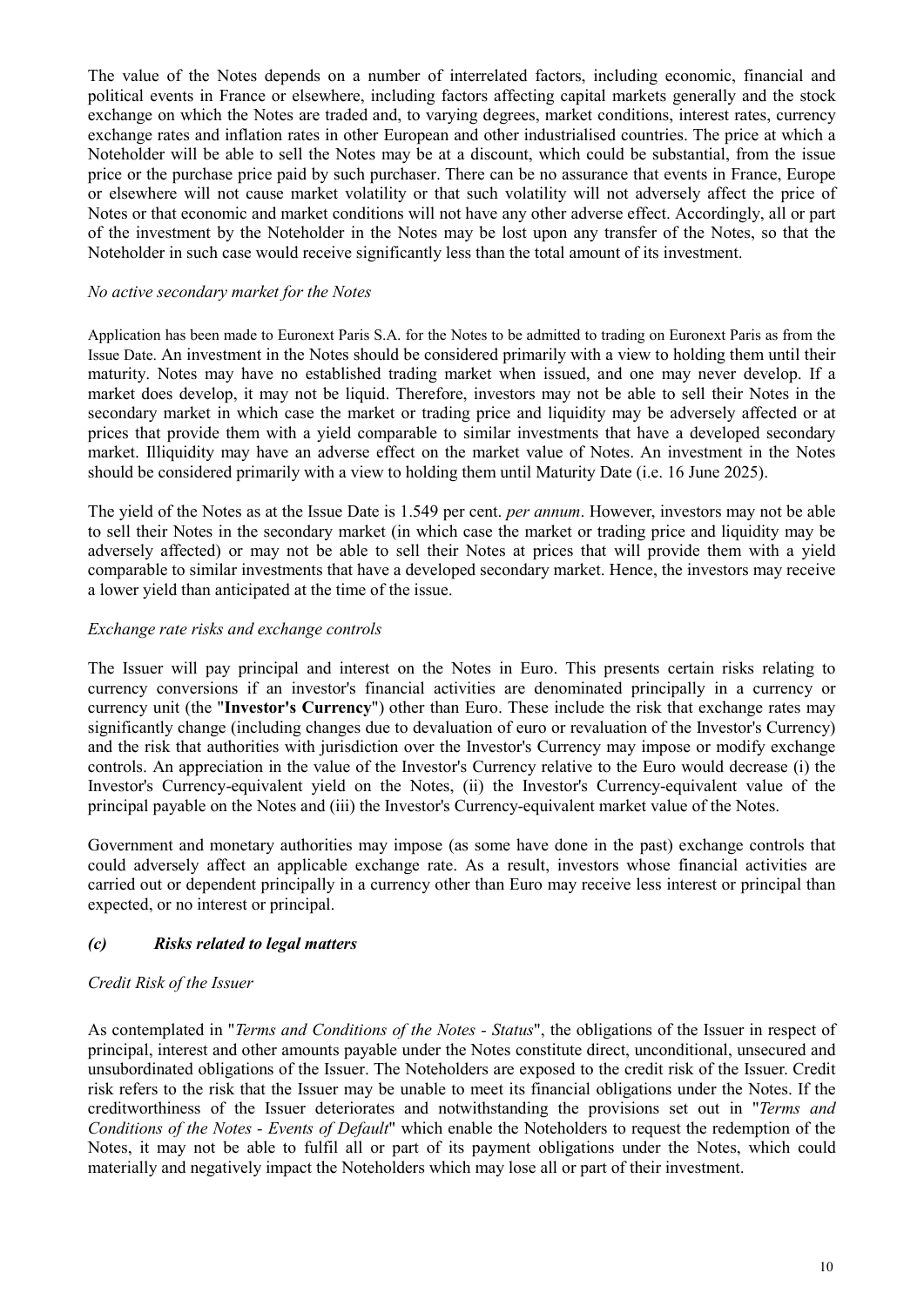## *French Insolvency Law*

As a *société anonyme* incorporated in France, French insolvency laws apply to the Issuer, Noteholders will be grouped automatically for the defence of their common interests in a Masse in accordance with Condition 11.

However, under French insolvency law, notwithstanding any clause to the contrary, holders of debt securities (*obligations*) are automatically grouped into a single assembly of holders (the "**Assembly**") in order to defend their common interests if a safeguard procedure (*procédure de sauvegarde*), an accelerated safeguard procedure (*procédure de sauvegarde accélérée*), an accelerated financial safeguard procedure (*procédure de sauvegarde financière accélérée*) or a judicial reorganisation procedure (*procédure de redressement judiciaire*) is opened in France with respect to the Issuer.

The Assembly comprises holders of all debt securities (*obligations*) issued by the Issuer (including the Notes), regardless of their governing law.

The Assembly deliberates on the draft preservation plan (*projet de plan de sauvegarde*), draft accelerated preservation plan (*projet de plan de sauvegarde accélérée*), draft accelerated financial preservation plan (*projet de plan de sauvegarde financière accélérée*) or judicial reorganisation plan (*projet de plan de redressement*) applicable to the Issuer and may further agree to:

- − increase the liabilities (*charges*) of such holders of debt securities (including the Noteholders) by rescheduling and/or writing-off debts;
- establish an unequal treatment between holders of debt securities (including the Noteholders) as appropriate under the circumstances; and/or
- decide to convert debt securities (including the Notes) into securities that give or may give right to share capital.

Decisions of the Assembly will be taken by a two-third (2/3rd) majority (calculated as a proportion of the debt securities held by the holders attending such Assembly or represented thereat). No quorum is required to hold the Assembly. Holders whose rights are not modified by the proposed plan do not participate in the vote.

The procedures, as described above or as they will or may be amended, could have an adverse impact on holders of the Notes seeking repayment in the event that the Issuer or its subsidiaries were to become insolvent.

For the avoidance of doubt, the provisions relating to the Representation of the Noteholders described in the Terms and Conditions of the Notes set out in this Prospectus will not be applicable to the extent they conflict with compulsory insolvency law provisions that apply in these circumstances.

In addition, it should be noted that a directive (EU) 2019/1023 "on preventive restructuring frameworks, on discharge of debt and disqualifications, and on measures to increase the efficiency of procedures concerning restructuring, insolvency and discharge of debt, and amending Directive (EU) 2017/1132" has been adopted by the European Union on 20 June 2019. Once transposed into French law (which is scheduled to happen by 17 July 2021 at the latest), such directive should have a material impact on French insolvency law, especially with regard to the process of adoption of restructuring plans under insolvency proceedings. When such directive is transposed into French law, it is likely that the Noteholders will no longer deliberate on the proposed restructuring plan in a separate assembly, meaning that they will no longer benefit from a specific veto power on this plan. Instead, as any other affected parties, the Noteholders will be grouped into one or several classes (with potentially other types of creditors) and their dissenting vote may possibly be overridden by a cross-class cram down.

The commencement of insolvency proceedings against the Issuer would have a material adverse effect on the market value of Notes issued by the Issuer. Despite the fact that any decisions taken by the Assembly or a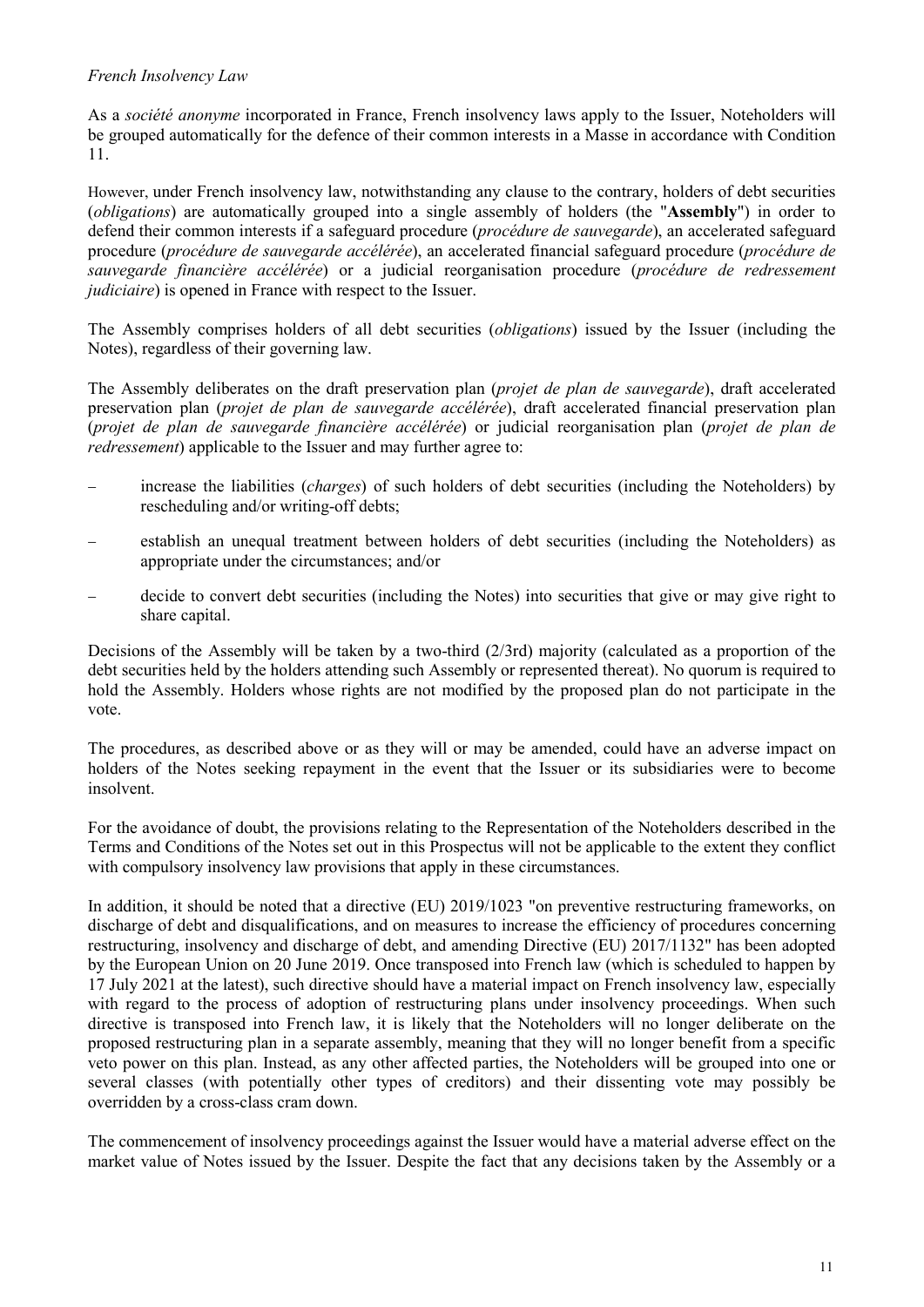class of creditor, as the case may be, could negatively impact the Noteholders and cause them to lose all or part of their investment, should they not be able to recover amounts due to them from the Issuer.

### *Modification of the Terms and Conditions of the Notes*

The Terms and Conditions of the Notes contain provisions for Noteholders to consider matters affecting their interests generally to be adopted either through a general meeting or following a written consultation (as more fully described in "*Terms and Conditions of the Notes - Representation of the Noteholders*"). These provisions permit defined majorities to bind all Noteholders including Noteholders who did not attend and vote at the relevant general meeting, or did not consent to the written consultation or Noteholders who voted in a manner contrary to the majority. General meetings or written consultations may deliberate on any proposal relating to the modification of the conditions of the Notes subject to the limitations provided by French law. If a decision is adopted by a majority of Noteholders and such modifications were to impair or limit the rights of the Noteholders, this may have a negative impact on the market value of the Notes.

By exception to the above provisions, Condition 11(g) provides that (i) the provisions of Article L.228-65 I. 1°, 4° and 6° of the French *Code de commerce* (respectively providing for a prior approval of the General Meeting of the Noteholders of any change in corporate purpose or form of the Issuer or of an issue of bonds conferring a security interest constituting a *sûreté réelle* the Noteholders will not benefit from under the Notes or of any plan to relocate the Issuer's registered office to another Member State to the extent the Issuer is incorporated as a *société européenne* (*societas europeas*)) and the related provisions of the French *Code de commerce* shall not apply to the Notes and (ii) the provisions of Article L.228-65 I. 3° of the French *Code de commerce* (providing for a prior approval of the Noteholders in relation to any proposal to merge or demerge the Issuer in the cases referred to in Articles L. 236-13 and L. 236-18 of the French *Code de commerce*) shall not apply to the Notes only to the extent that such proposal relates to a merger or demerger with another entity of the Group. As a result of these exclusions, the prior approval of the Noteholders will not have to be obtained on any such matters which may affect their interests generally.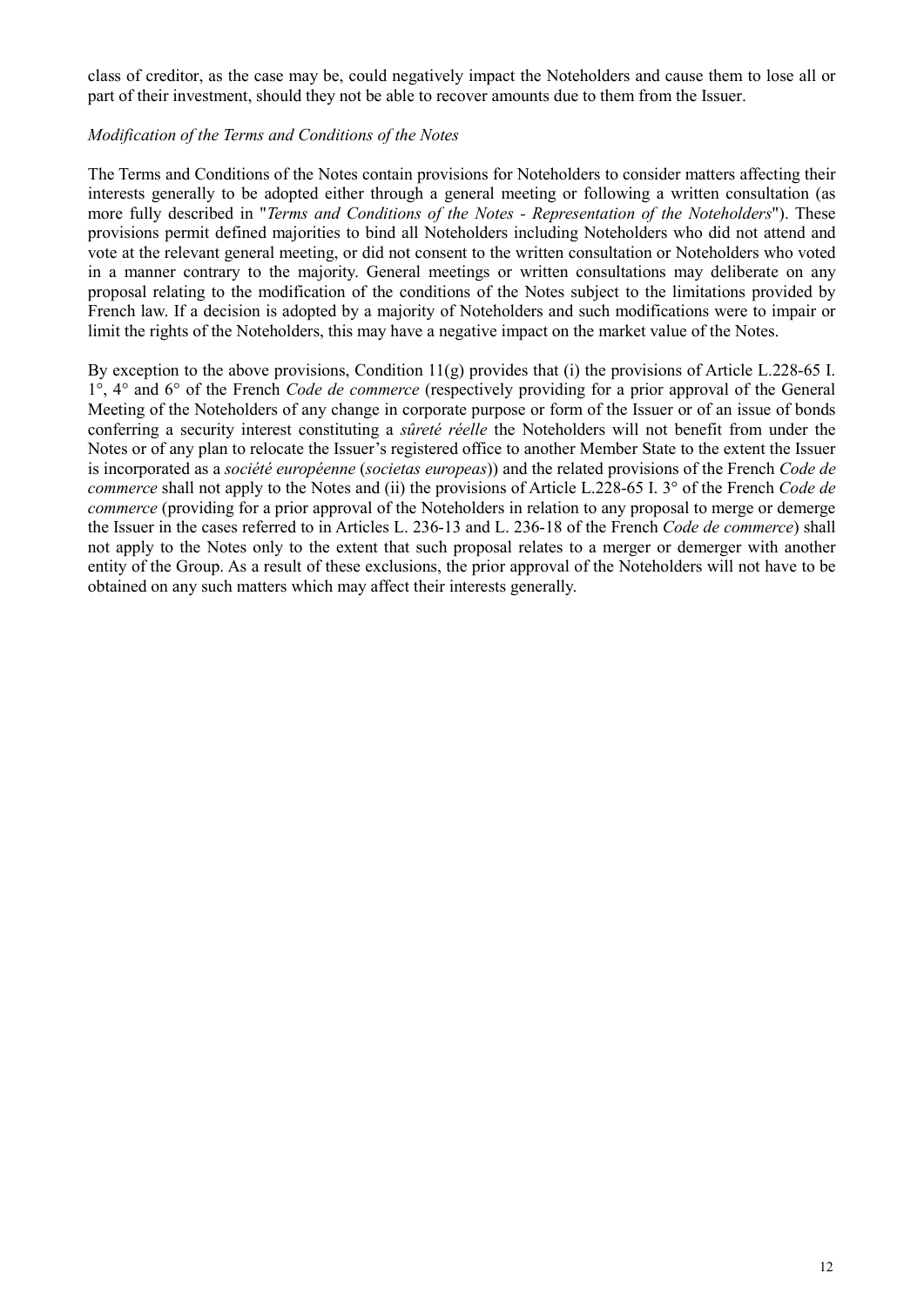# **DOCUMENTS INCORPORATED BY REFERENCE**

<span id="page-12-0"></span>This Prospectus shall be read and construed in conjunction with the following documents which have been filed with the AMF and the information referred to in the cross-reference list below which are incorporated in, and shall be deemed to form part of, this Prospectus:

(a) the sections referred to in the table below of the French language version of the 2019 universal registration document (*document d'enregistrement universel 2019)* of the Issuer, including the audited annual and consolidated financial statements of the Issuer as at, and for the year ended 31 December 2019, the related notes thereto and the associated audit reports (the "**2019 Universal Registration Document**") which was filed with the AMF on 9 April 2020 under the registration no. D.20-0282; and

*Hyperlink* **-** [https://www.groupeseb.com/sites/default/files/2020-04/SEB2019\\_URD\\_FR\\_V-MEL-](https://www.groupeseb.com/sites/default/files/2020-04/SEB2019_URD_FR_V-MEL-10-04-2020_1.pdf)[10-04-2020\\_1.pdf](https://www.groupeseb.com/sites/default/files/2020-04/SEB2019_URD_FR_V-MEL-10-04-2020_1.pdf)

(b) the sections referred to in the table below of the French language version of the 2018 registration document (*document de référence 2018*) of the Issuer, including the audited annual and consolidated financial statements of the Issuer as at, and for the year ended 31 December 2018, the related notes thereto and the associated audit reports (the "2018 Registration Document") which was filed with the AMF on 1<sup>st</sup> April 2019 under the registration no. D.19-0236.

*Hyperlink* **-** [https://www.groupeseb.com/sites/default/files/2019-08/GroupeSEB](https://www.groupeseb.com/sites/default/files/2019-08/GroupeSEB-document_de_reference_et_rapport_financier_annuel2018-fr-light.pdf)document de reference et rapport financier annuel2018-fr-light.pdf

Copies of the documents incorporated by reference are available without charge (i) on the websites of the Issuer (www.groupeseb.com) in French and English languages and (ii) upon request at the registered office of the Issuer so long as any of the Notes are outstanding, as described in "*General Information*" below. The only binding versions are the French language versions. Copies of the 2018 Registration Document and 2019 Universal Registration Document are also available on the website of the AMF [\(www.amf-france.org\)](http://www.amf-france.org/).

Any statement contained in the documents incorporated by reference shall be deemed to be modified or superseded for the purpose of this Prospectus, to the extent that a statement contained herein modifies or supersedes such earlier statement (whether expressly, by implication or otherwise). Any statement so modified or superseded shall not be deemed, except as so modified or superseded, to constitute a part of this Prospectus.

Other than in relation to the documents which are deemed to be incorporated by reference, the information on the websites to which this Prospectus (including for the avoidance of doubt any information on the websites which appear in the documents incorporated by reference) refers does not form part of this Prospectus and has not been scrutinised or approved by the AMF.

The information incorporated by reference in this Prospectus shall be read in connection with the crossreference table below. Any information contained in the documents incorporated by reference that is not cross-referenced in the following table is for information purposes only and shall not be incorporated in, and form part of, this Prospectus. The non-incorporated parts of the 2019 Universal Registration Document and the 2018 Reference Document are either not relevant for the Noteholders or covered elsewhere in this Prospectus.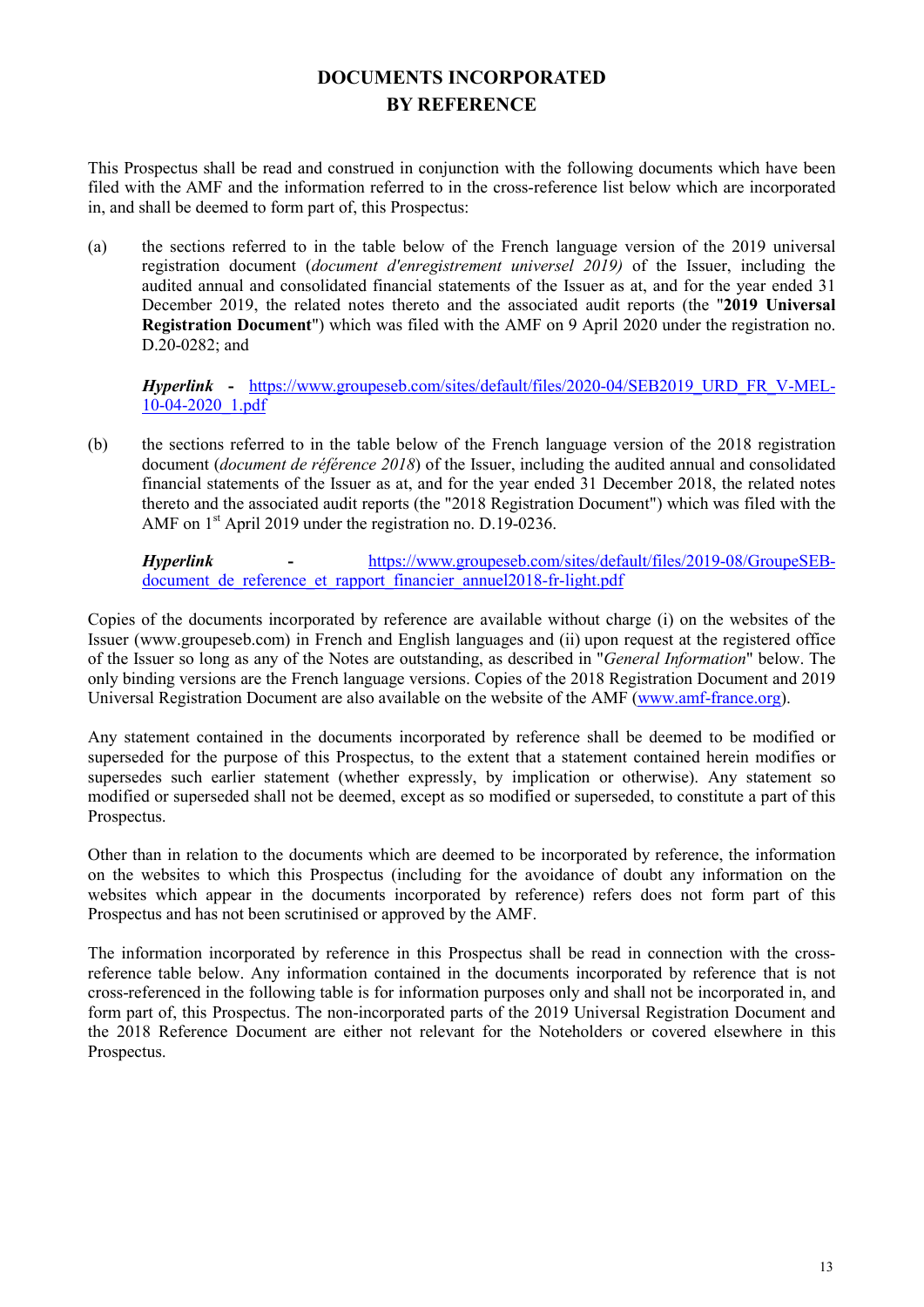| Rule                    | <b>Commission Delegated Regulation (EU)</b><br>$2019/980 -$ Annex 7                                                                                                                                                                                                                                                                                                                                                                                                                      | <b>2018 Reference Document</b><br>(page number and section) | 2019 Universal Registration<br>Document (page number and<br>section) |
|-------------------------|------------------------------------------------------------------------------------------------------------------------------------------------------------------------------------------------------------------------------------------------------------------------------------------------------------------------------------------------------------------------------------------------------------------------------------------------------------------------------------------|-------------------------------------------------------------|----------------------------------------------------------------------|
| 3                       | <b>RISK FACTORS</b>                                                                                                                                                                                                                                                                                                                                                                                                                                                                      |                                                             |                                                                      |
|                         | A description of the material risks that are specific<br>to the issuer and that may affect the issuer's<br>ability to fulfil its obligations under the securities,<br>in a limited number of categories, in a section<br>headed 'Risk Factors'.                                                                                                                                                                                                                                          |                                                             |                                                                      |
|                         | In each category the most material risks, in the<br>assessment of the issuer, offeror or person asking<br>for admission to trading on a regulated market,<br>taking into account the negative impact on the<br>issuer and the probability of their occurrence,<br>shall be set out first. The risk factors shall be<br>corroborated by the content of the registration<br>document.                                                                                                      |                                                             | $40 - 54$                                                            |
| $\overline{\mathbf{4}}$ | <b>INFORMATION ABOUT THE ISSUER</b>                                                                                                                                                                                                                                                                                                                                                                                                                                                      |                                                             |                                                                      |
| 4.1                     | History and development of the Issuer                                                                                                                                                                                                                                                                                                                                                                                                                                                    |                                                             |                                                                      |
| 4.1.1                   | the legal and commercial name of the issuer                                                                                                                                                                                                                                                                                                                                                                                                                                              |                                                             | 302                                                                  |
| 4.1.2                   | the place of registration of the issuer, its<br>registration number and legal entity identifier<br>( 'LEI').                                                                                                                                                                                                                                                                                                                                                                             |                                                             | 302                                                                  |
| 4.1.3                   | the date of incorporation and the length of life of<br>the issuer, except where indefinite                                                                                                                                                                                                                                                                                                                                                                                               |                                                             | 302                                                                  |
| 4.1.4                   | the domicile and legal form of the issuer, the<br>legislation under which the issuer operates, its<br>country of incorporation, the address, telephone<br>number of its registered office (or principal place<br>of business if different from its registered office)<br>and website of the issuer, if any, with a disclaimer<br>that the information on the website does not form<br>part of the prospectus unless that information is<br>incorporated by reference into the prospectus |                                                             | 302                                                                  |
| $5\phantom{.0}$         | <b>BUSINESS OVERVIEW</b>                                                                                                                                                                                                                                                                                                                                                                                                                                                                 |                                                             |                                                                      |
| 5.1                     | Principal activities                                                                                                                                                                                                                                                                                                                                                                                                                                                                     |                                                             |                                                                      |
| 5.1.1                   | A brief description of the issuer's principal<br>activities stating the main categories of products<br>sold and/or services performed                                                                                                                                                                                                                                                                                                                                                    |                                                             | 18-32                                                                |
| 5.1.2                   | The basis for any statements made by the Issuer<br>regarding its competitive position.                                                                                                                                                                                                                                                                                                                                                                                                   |                                                             | $3-9, 18-20$                                                         |
| 6                       | <b>ORGANISATIONAL STRUCTURE</b>                                                                                                                                                                                                                                                                                                                                                                                                                                                          |                                                             |                                                                      |
| 6.1                     | If the issuer is part of a group, a brief description<br>of the group and the issuer's position within the<br>group. This may be in the form of, or<br>accompanied by, a diagram of the organisational<br>structure if this helps to clarify the structure.                                                                                                                                                                                                                              |                                                             | 33, 266-269                                                          |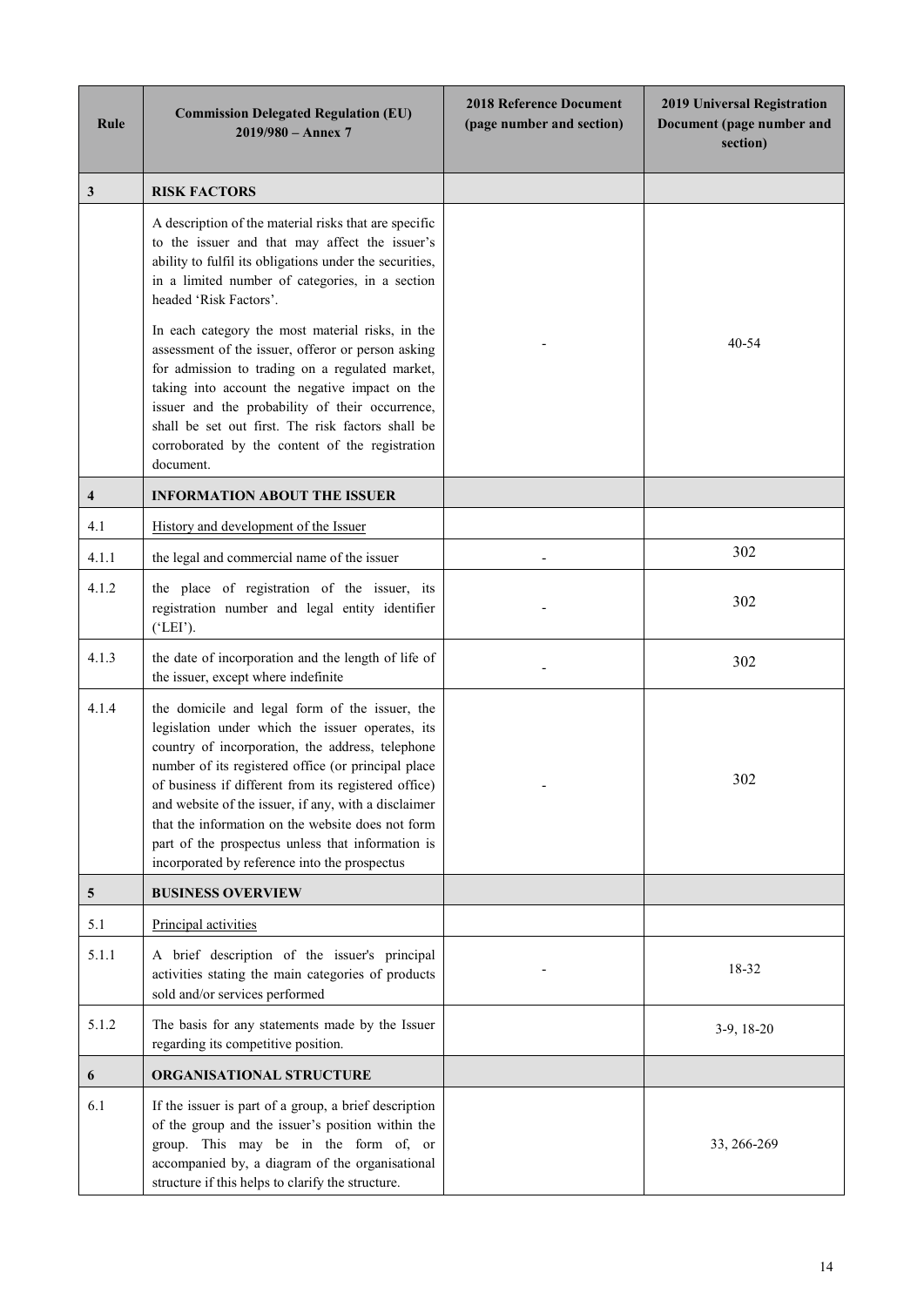| Rule   | <b>Commission Delegated Regulation (EU)</b><br>$2019/980 -$ Annex 7                                                                                                                                                                                              | <b>2018 Reference Document</b><br>(page number and section) | 2019 Universal Registration<br>Document (page number and<br>section) |
|--------|------------------------------------------------------------------------------------------------------------------------------------------------------------------------------------------------------------------------------------------------------------------|-------------------------------------------------------------|----------------------------------------------------------------------|
| 9      | ADMINISTRATIVE, MANAGEMENT, AND<br><b>SUPERVISORY BODIES</b>                                                                                                                                                                                                     |                                                             |                                                                      |
| 9.1    | Names, business addresses and functions in the<br>issuer of the following persons, and an indication<br>of the principal activities performed by them<br>outside the issuer where these are significant with<br>respect to that issuer:                          |                                                             |                                                                      |
|        | administrative,<br>(a)<br>members<br>of<br>the<br>management or supervisory bodies;                                                                                                                                                                              |                                                             | 59-78                                                                |
|        | (b)<br>partners with unlimited liability, in the<br>case of a limited partnership with a<br>share capital.                                                                                                                                                       |                                                             |                                                                      |
| 10     | <b>MAJOR SHAREHOLDERS</b>                                                                                                                                                                                                                                        |                                                             |                                                                      |
| 10.1   | To the extent known to the issuer, state whether<br>the issuer is directly or indirectly owned or<br>controlled and by whom and describe the<br>nature of such control<br>and<br>describe the<br>measures in place to ensure that such control<br>is not abused. |                                                             | 305-306                                                              |
| 11     | <b>FINANCIAL</b><br><b>INFORMATION</b><br>CONCERNING THE ISSUER'S ASSETS<br>AND LIABILITIES, FINANCIAL POSITION<br><b>AND PROFITS AND LOSSES</b>                                                                                                                 |                                                             |                                                                      |
| 11.1   | <b>Historical Financial Information</b>                                                                                                                                                                                                                          |                                                             |                                                                      |
| 11.1.1 | Historical financial information covering the latest<br>two financial years (at least 24 months) or such<br>shorter period as the issuer has been in operation<br>and the audit report in respect of each year.                                                  | 200-272, 275-298                                            | 201-274, 277-299                                                     |
| 11.1.5 | Consolidated financial statements                                                                                                                                                                                                                                |                                                             |                                                                      |
|        | If the issuer prepares both stand-alone and<br>consolidated financial statements, include at least<br>the consolidated financial statements in the<br>registration document.                                                                                     | 200-267                                                     | 201-269                                                              |
| 11.1.6 | Age of financial information                                                                                                                                                                                                                                     |                                                             |                                                                      |
|        | The balance sheet date of the last year of audited<br>financial information may not be older than 18<br>months from the date of the registration document                                                                                                        | 201                                                         | 203                                                                  |
| 11.2   | Auditing of historical annual financial information                                                                                                                                                                                                              |                                                             |                                                                      |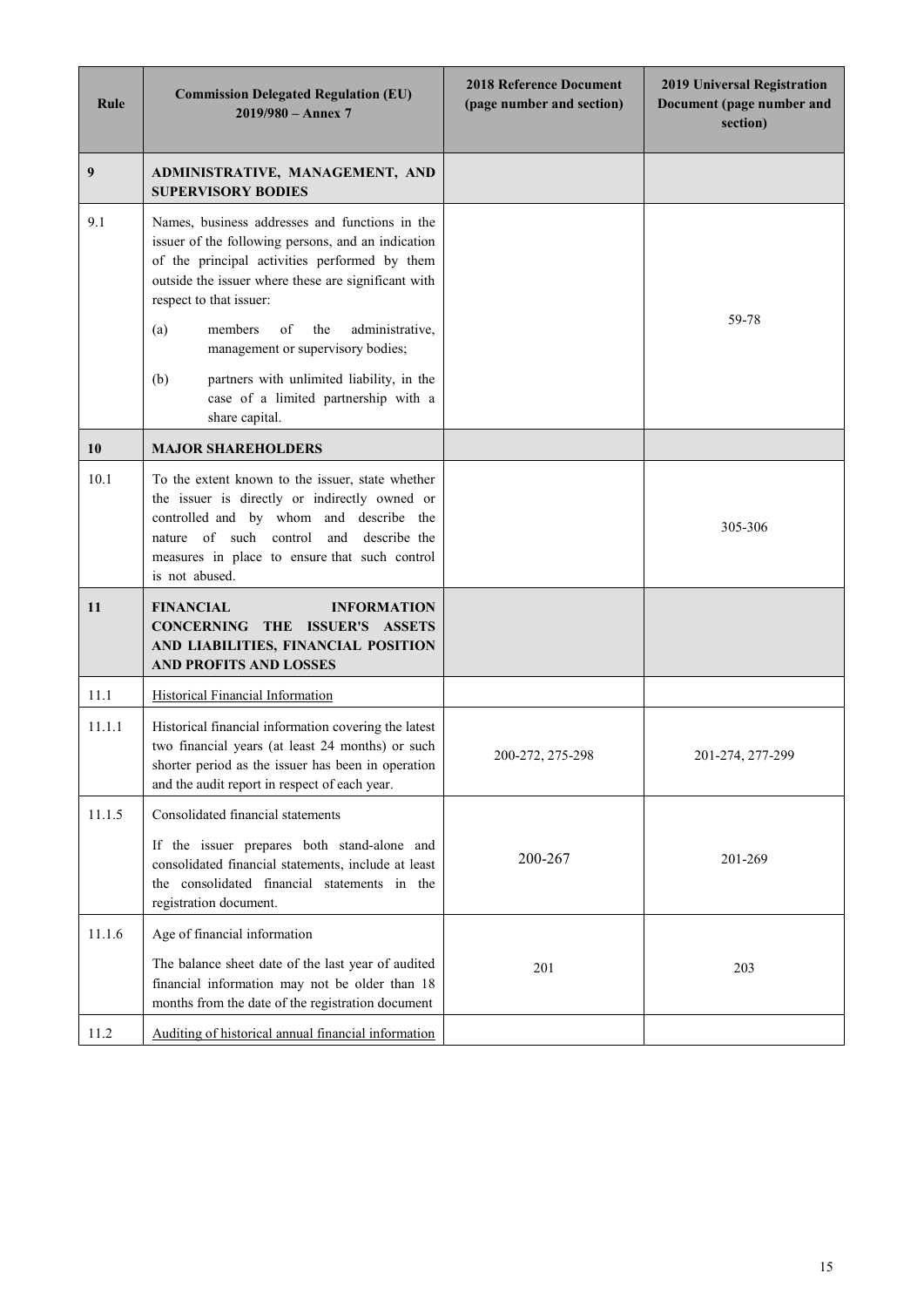| Rule   | <b>Commission Delegated Regulation (EU)</b><br>$2019/980 -$ Annex 7                                                                                                                                                                                                                                                                                                                                                                                                                                                                                                                                                                                                                                                                                                                                                                                       | <b>2018 Reference Document</b><br>(page number and section) | <b>2019 Universal Registration</b><br>Document (page number and<br>section) |
|--------|-----------------------------------------------------------------------------------------------------------------------------------------------------------------------------------------------------------------------------------------------------------------------------------------------------------------------------------------------------------------------------------------------------------------------------------------------------------------------------------------------------------------------------------------------------------------------------------------------------------------------------------------------------------------------------------------------------------------------------------------------------------------------------------------------------------------------------------------------------------|-------------------------------------------------------------|-----------------------------------------------------------------------------|
| 11.2.1 | The historical financial information must be<br>independently audited. The audit report shall be<br>prepared in accordance with the Directive<br>2014/56/EU and Regulation (EU) No 537/2014.<br>Where Directive 2014/56/EU and Regulation<br>(EU) No 537/2014 do not apply:<br>(a) the historical financial information must be<br>audited or reported on as to whether or not, for the<br>purposes of the registration document, it gives a<br>true and fair view in accordance with auditing<br>standards applicable in a Member State or an<br>equivalent standard.<br>Otherwise, the following information must be<br>included in the registration document:<br>(i) a prominent statement disclosing which<br>auditing standards have been applied;<br>(ii) an explanation of any significant departures<br>from International Standards on Auditing; | 268-272, 295-298                                            | 270-274, 295-299                                                            |
|        | (b) if audit reports on the historical financial<br>information contain qualifications, modifications<br>of opinion, disclaimers or an emphasis of matter,<br>such qualifications, modifications, disclaimers or<br>emphasis of matter must be reproduced in full and<br>the reasons given.                                                                                                                                                                                                                                                                                                                                                                                                                                                                                                                                                               | 268                                                         | 270                                                                         |
| 12     | <b>MATERIAL CONTRACTS</b>                                                                                                                                                                                                                                                                                                                                                                                                                                                                                                                                                                                                                                                                                                                                                                                                                                 |                                                             |                                                                             |
| 12.1   | A brief summary of all material contracts that are<br>not entered into in the ordinary course of the<br>issuer's business, which could result in any group<br>member being under an obligation or entitlement<br>that is material to the issuer's ability to meet its<br>obligations to security holders in respect of the<br>securities being issued.                                                                                                                                                                                                                                                                                                                                                                                                                                                                                                    | N/A                                                         | N/A                                                                         |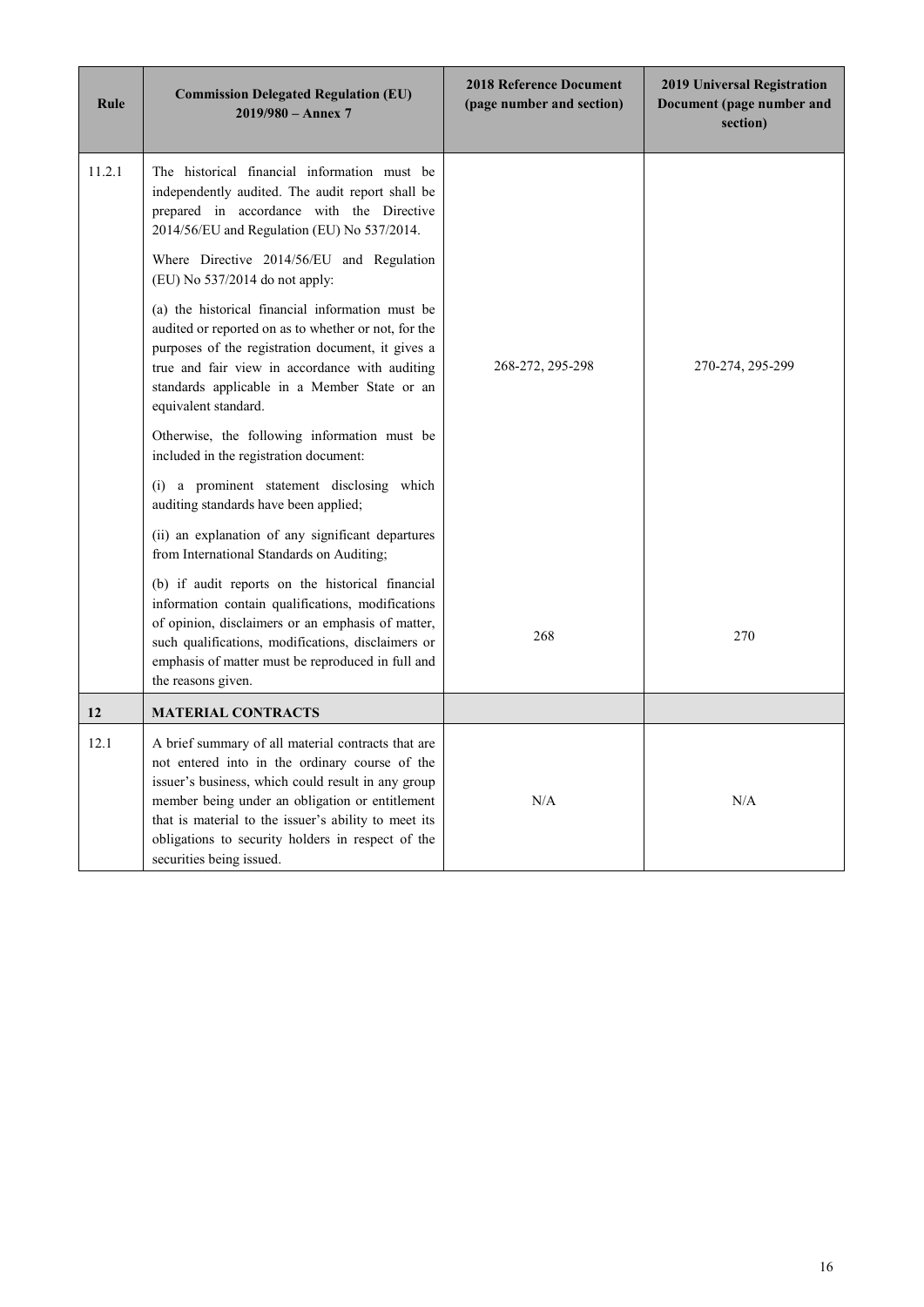## **TERMS AND CONDITIONS OF THE NOTES**

<span id="page-16-0"></span>*The terms and conditions of the Notes (the " Conditions"), subject to completion and amendment, will be as follows:*

The issue of the € 500,000,000 1.375 per cent. Notes due 16 June 2025 (the "**Notes**") by SEB (the "**Issuer**") was decided by Mr. Thierry de La Tour d'Artaise, Chairman of the Board of Directors and Chief Executive Officer (*Président-Directeur Général*) of the Issuer on 9 June 2020, acting pursuant to a resolution of the Board of Directors (*Conseil d'administration*) of the Issuer dated 8 April 2020.

The Notes are issued subject to, and with the benefit of, a fiscal agency agreement to be dated 12 June 2020 (the "**Fiscal Agency Agreement**") between the Issuer and Société Générale as fiscal agent, paying agent, calculation agent and put agent (the "**Fiscal Agent**", the "**Paying Agent**", the "**Calculation Agent**" and the "**Put Agent**" which expressions shall, where the context so admits, include any successor for the time being as fiscal agent, paying agent, calculation agent or put agent). Certain statements in these Conditions are summaries of, and are subject to, the detailed provisions of the Fiscal Agency Agreement, copies of which are available, without charge, for inspection during normal business hours at the specified offices of the Paying Agents. References below to "**Conditions**" are, unless the context otherwise requires, to the numbered paragraphs below. In these Conditions, "**holder of Notes**", "**holder of any Note**" or "**Noteholder**" means the person whose name appears in the account of the relevant Account Holder (as defined below) as being entitled to such Notes.

## **1. Form, Denomination and Title**

The Notes are issued in dematerialised bearer form (*au porteur*) in the denomination of €100,000 each. Title to the Notes will be evidenced in accordance with Articles L.211-3 *et seq.* and R.211-1 *et seq.* of the French *Code monétaire et financier* by book entries (*inscription en compte*). No physical document of title (including *certificats représentatifs* pursuant to Article R.211-7 of the French *Code monétaire et financier*) will be issued in respect of the Notes.

The Notes will, upon issue, be inscribed in book entry form in the books of Euroclear France ("**Euroclear France**"), which shall credit the accounts of the Account Holders. For the purpose of these Conditions, "**Account Holders**" shall mean any authorised intermediary institution entitled to hold securities, directly or indirectly, accounts on behalf of its customers with Euroclear France, Clearstream Banking, SA ("**Clearstream**") and Euroclear Bank SA/NV ("**Euroclear**").

Title to the Notes shall be evidenced by entries in the books of Account Holders. Transfer of the Notes may only be effected through registration in such books.

## **2. Status**

The principal and interest in respect of the Notes constitute direct, unconditional, unsecured and unsubordinated obligations of the Issuer and rank and will at all times rank *pari passu* without any preference among themselves and (subject to such exceptions as are from time to time mandatory under French law) equally and rateably with all other present or future unsecured and unsubordinated obligations of the Issuer.

## **3. Negative Pledge**

So long as any of the Notes remains outstanding, the Issuer will not create or permit to subsist and will ensure that none of its Material Subsidiaries (as defined below) will create or permit to subsist any mortgage, charge, pledge or other security interest upon any of its assets, revenues or rights, present or future, to secure any Relevant Indebtedness (as defined below) incurred or guaranteed by the Issuer or any of its Material Subsidiaries (whether before or after the issue of the Notes) unless, at the same time or prior thereto, the Issuer's obligations under the Notes are equally and rateably secured therewith.

For the purposes of these Conditions: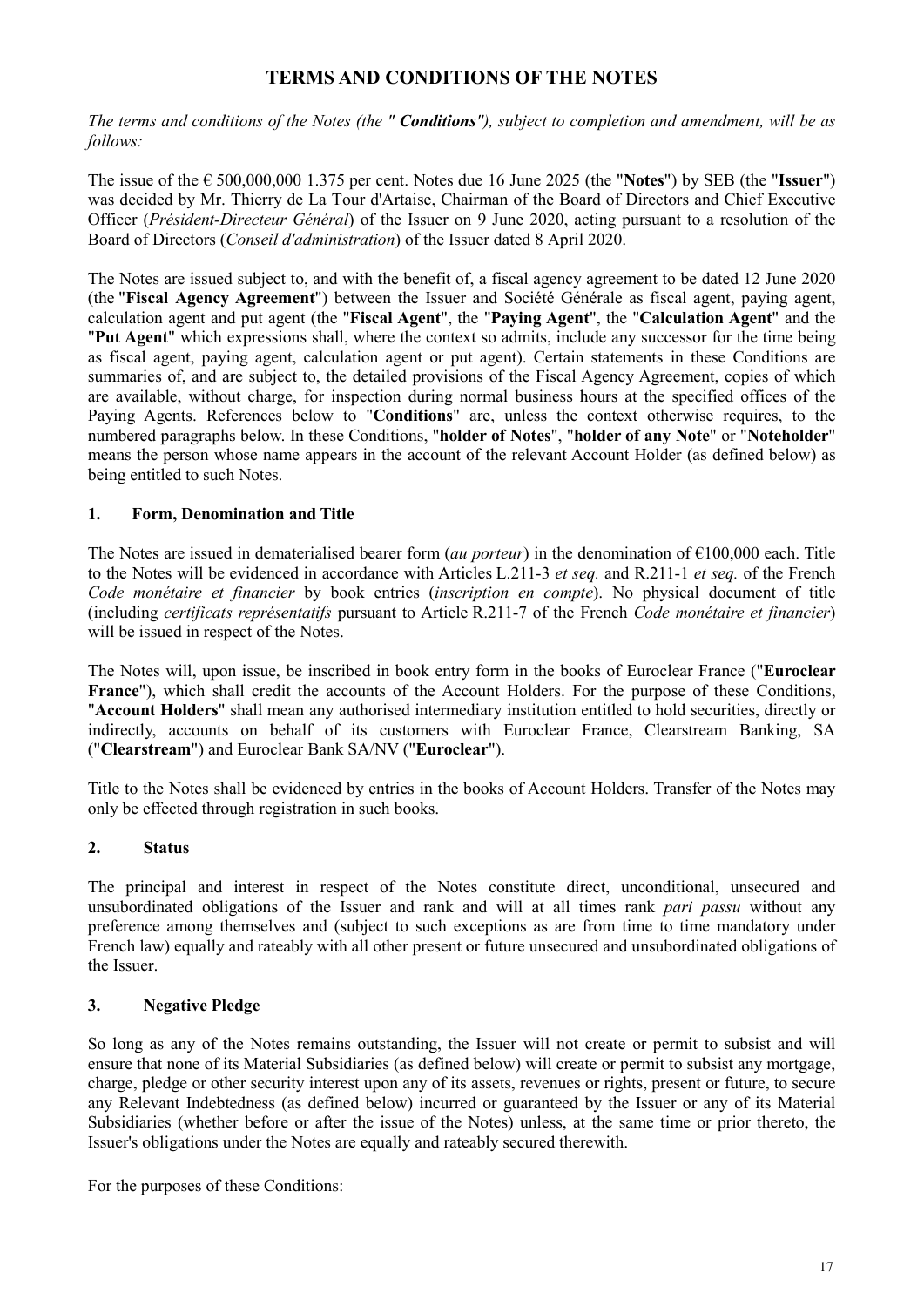### "**Material Subsidiary**" means:

(i) the Subsidiaries of the Issuer listed below, being those whose, as shown in the latest audited annual consolidated financial statements of the Issuer, aggregate assets and turnover equal or exceed 70% of the total consolidated assets and turnover of the Group as set forth in the latest audited annual consolidated financial statements of the Issuer:

SEB S.A.S, Rowenta France S.A.S, Tefal S.A.S, Calor S.A.S, Groupe SEB Moulinex S.A.S, Groupe SEB France S.A.S, Rowenta Werke GmbH, Groupe SEB EXPORT S.A.S, Groupe SEB RETAILING,Groupe SEB Denmark A/S, Groupe SEB CR S.r.o, Groupe SEB Osterreich Handels GmbH, Groupe SEB Argentina S.A., Groupe SEB Chile Comercial Limitada, ZAO Groupe SEB Vostok, Groupe SEB Deutschland GmbH, Groupe SEB Iberica S.A., Groupe SEB Nederland BV, Groupe SEB Italia S.p.A., SA Groupe SEB Belgium NV, Groupe SEB UK Ltd., Group SEB USA, Lagostina S.p.A., Casa Lagostina S.R.L., SEB International Service - SIS, All-Clad Metalcrafters LLC, Groupe SEB Japan Co., Ltd., SEB Asia Ltd., SEB do Brasil Productos Domesticos LTDA, Groupe SEB Istanbul EV ALETLERI TICARET ANONIM SIRKETI, Groupe SEB Central Europe Ltd, Grain Harvest Development Ltd., SEB Développement S.A.S, Groupe S.E.B Mexico SA DE CV, Rowenta Invest BV, Groupe SEB Polska Sp. z o.o, SSEAC , Groupe SEB Korea Co., Ltd, Groupe SEB Australia PTY Limited, Groupe SEB Finland Oy, Groupe SEB Norway AS, Groupe SEB Canada Inc., SEB Groupe Hellados, Zhejiang Supor Co. Ltd, SEB Commercial de Produtos Domesticos Ltda, Lojas SEB de Produtos Domesticos Ltda, WMF Group GmbH, WMF Japan Corporation K.K., Groupe SEB Colombia S.A., Imusa USA Corp., Tefal - OBH Nordica Group AB, Emsa GmbH, Groupe SEB Schweiz GmbH, Finedining Topco GmbH, ProHeq GmbH, Schaerer Deutschland GmbH, WMF in Osterreich, WMF Nederland BV, WMF Schweiz AG, Schaerer AG, Seb Professional North America, Groupe Seb Slovensko and Wilbur Curtis, and

(ii) as the case may be, any other Subsidiary of the Issuer designated as such by the Issuer from time to time so that the aggregate assets and turnover of the Material Subsidiaries, as shown in the latest audited annual consolidated financial statements of the Issuer, shall constitute 70% or more of the total consolidated assets and turnover of the Group at the relevant time having regard to the latest audited annual consolidated financial statements of the Issuer.

The Issuer shall notify the Fiscal Agent, within thirty (30) calendar days following the publication of the audited annual consolidated financial statements of the Issuer, of any change in the list of Material Subsidiairies, which list shall be made available for consultation by the Noteholders, free of charge, at the specified offices for the time being of the Fiscal Agent during normal business hours.

"**outstanding**" means, in relation to the Notes, all the Notes issued other than (a) those which have been redeemed on their due date or otherwise in accordance with the Conditions, (b) those in respect of which the date for redemption in accordance with the Conditions has occurred and the redemption monies (including all interest accured on such Notes to the date for such redemption and any interest payable under Condition 4 after such date) have been duly paid to the Fiscal Agent, (c) those which have been purchased and cancelled as provided in Condition 5 and (d) those in respect of which claims have become prescribed under Condition 10.

"**Relevant Indebtedness**" means any present or future indebtedness for borrowed money in the form of, or represented by, bonds *(obligations)*, notes or other securities which are, are to be, or are capable of being, quoted, listed or ordinarily traded on any stock exchange, multilateral trading facility or any over-the-counter or other securities market.

"**Subsidiary**" means in relation to any person or entity, at any time, any other person or entity controlled directly or indirectly by such person or entity within the meaning of Article L. 233-3 of the French *Code de commerce*.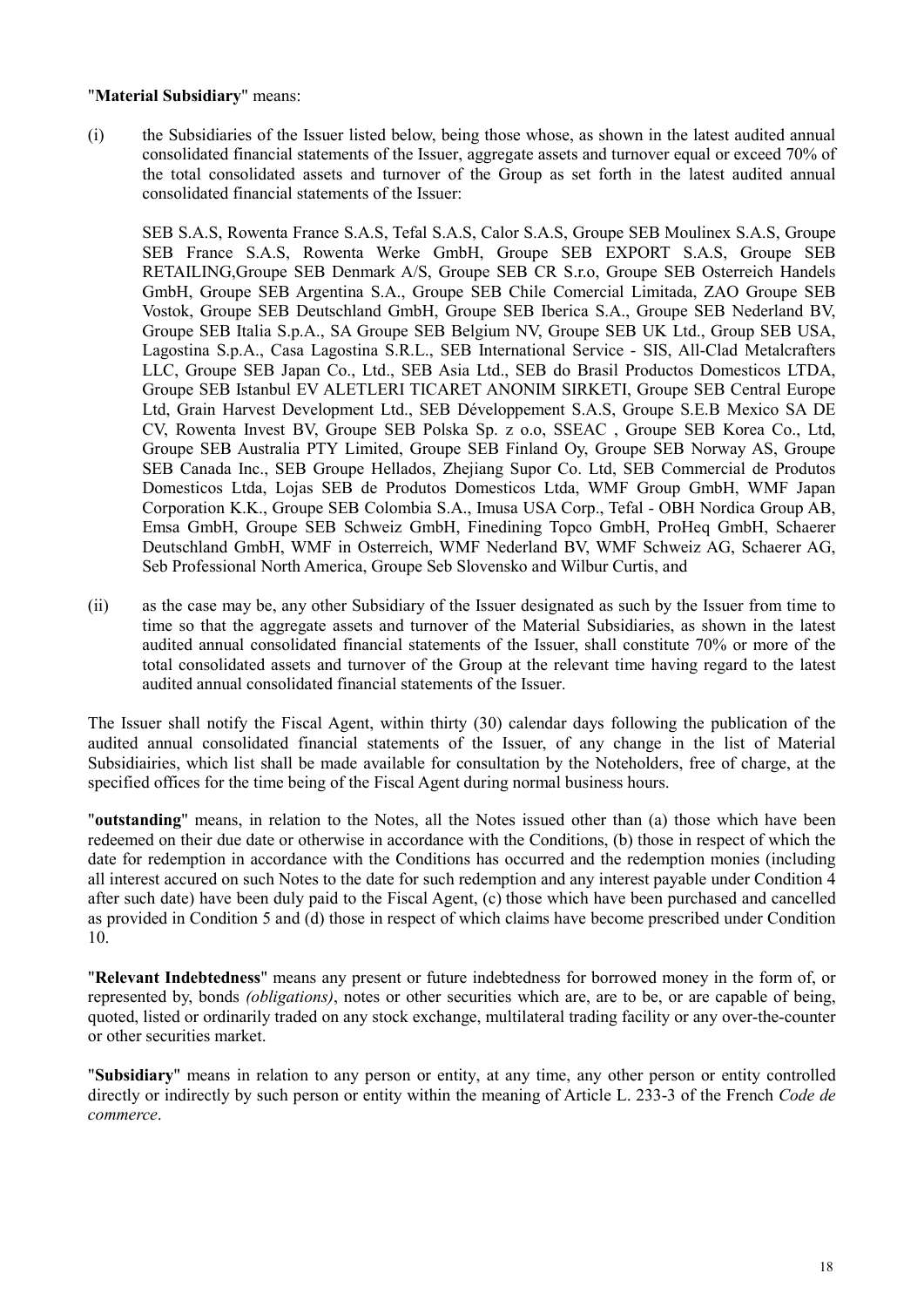## **4. Interest**

## *(a) Interest Payment Dates*

The Notes bear interest from, and including, 16 June 2020 (the "**Issue Date**") to, but excluding, 16 June 2025 (the "**Maturity Date**") at the rate of 1.375 per cent. *per annum* payable annually in arrear on 16 June in each year (each an "**Interest Payment Date**"). The first payment of interest will be made on 16 June 2021 for the period from, and including, the Issue Date to, but excluding, 16 June 2021.

## *(b) Interest Payments*

Each Note will cease to bear interest from the due date for redemption, unless payment of principal is improperly withheld or refused on such date. In such event, interest on such Note shall continue to accrue at the rate of 1.375 per cent. *per annum* (both before and after judgment) until the day (included) on which all sums due in respect of such Note up to that day are received by or on behalf of the relevant holder.

If interest is required to be calculated for a period of less than one year, it will be calculated on an actual/actual basis for each period, that is to say the actual number of days elapsed during the relevant period divided by 365 (or by 366 if a February 29 is included in such period), the result being rounded to the nearest cent (half a cent being rounded upwards).

## **5. Redemption and Purchase**

The Notes may not be redeemed otherwise than in accordance with this Condition 5, Condition 8 or Condition 9.

## *(a) Final Redemption*

Unless previously redeemed or purchased and cancelled, the Notes will be redeemed by the Issuer at their principal amount on the Maturity Date.

## *(b) Redemption for Taxation Reasons*

- (i) If, by reason of a change in any law or regulation of France, or any change in the official application or interpretation of such law or regulation, becoming effective after the Issue Date, the Issuer would, on the occasion of the next payment of principal or interest due in respect of the Notes, not be able to make such payment without having to pay additional amounts (whether in respect of some of, or all, the Notes) as specified in Condition 7, the Issuer may at its sole discretion, at any time, subject to having given not more than 60 nor less than 30 calendar days' prior notice to the Noteholders in accordance with Condition 12 (which notice shall be irrevocable), redeem all, but not some only, of the Notes outstanding at their principal amount, together with all interest accrued to the date fixed for redemption, provided that the due date for redemption of which notice hereunder may be given shall be no earlier than the latest practicable date on which the Issuer could make payment of principal or interest without withholding for French taxes.
- (ii) If the Issuer would on the next payment of principal or interest in respect of the Notes be prevented by French law from making payment to the Noteholders of the full amount then due and payable, notwithstanding the undertaking to pay additional amounts contained in Condition 7, then the Issuer shall forthwith give notice of such fact to the Fiscal Agent and the Issuer shall, subject to having given not less than seven calendar days' prior notice to the Noteholders in accordance with Condition 12 (which notice shall be irrevocable), redeem all, but not some only, of the Notes at their principal amount, together with all interest accrued to the date fixed for redemption of which notice hereunder may be given, provided that the due date for redemption shall be no earlier than the latest practicable date on which the Issuer could make payment of the full amount of principal or interest payable in respect of the Notes or, if such date has passed, as soon as practicable thereafter.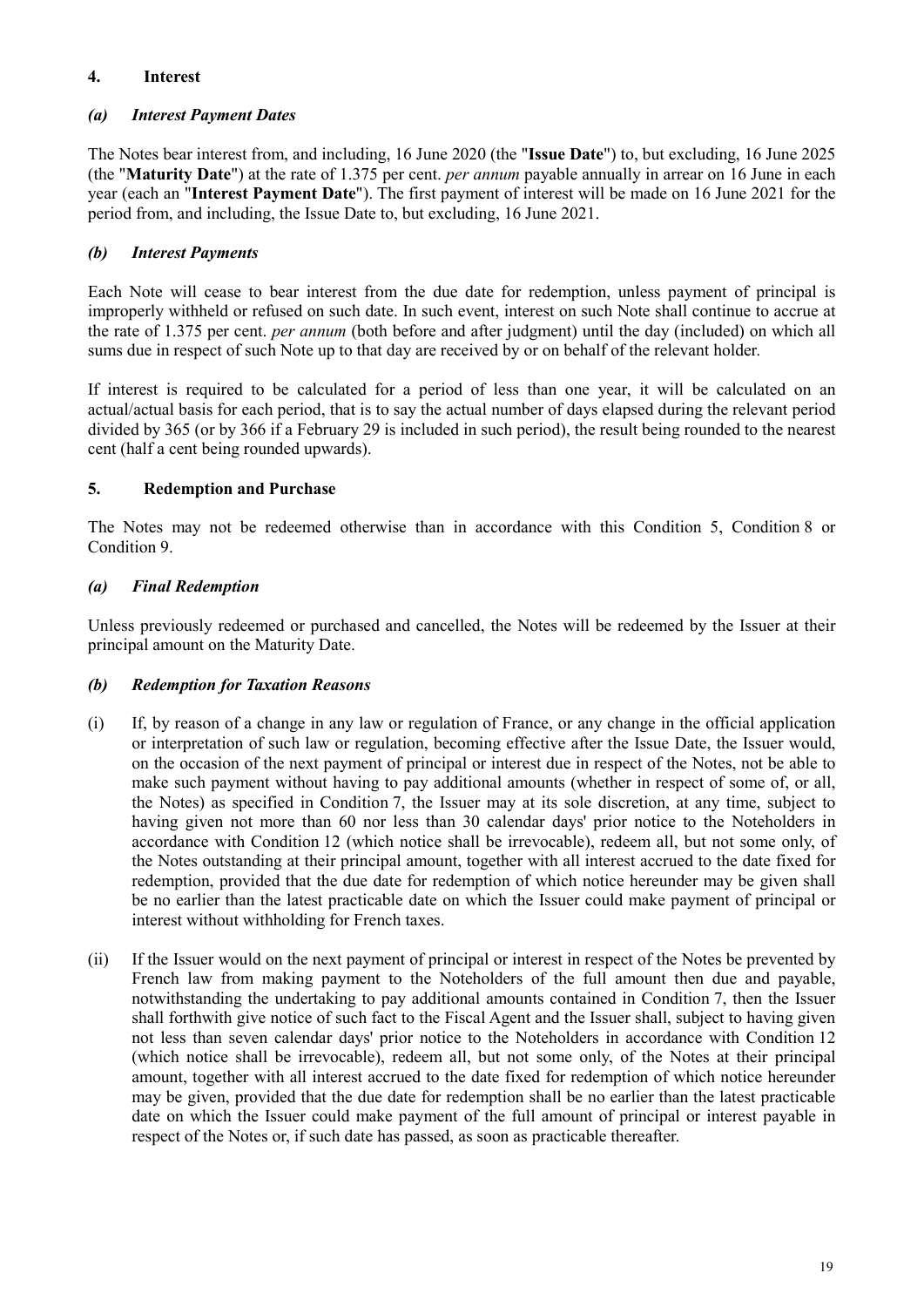### *(c) Make-whole redemption option*

The Issuer may, subject to having given not less than thirty (30) nor more than sixty (60) calendar days' notice to the Noteholders in accordance with Condition 12 (a "**Make-whole Redemption Notice**"), which notice shall be irrevocable and shall specify the date fixed for redemption, redeem the Notes then outstanding, in whole or in part, at any time prior to the Pre-Maturity Call Option Date (each such date, a "**Make-whole Redemption Date**") at their relevant Make-whole Redemption Amount (the "**Make-whole Redemption Option**"). All Notes in respect of which any Make-whole Redemption Notice is given shall be redeemed on the relevant Make-whole Redemption Date in accordance with this Condition.

The determination of any rate or amount, the obtaining of each quotation and the making of each determination or calculation by the Calculation Agent shall (in the absence of wilful default, bad faith or manifest error) be final and binding upon all parties. The Calculation Agent shall act as an independent expert and not as agent for the Issuer or the Noteholders.

For the purposes of this Condition:

"**Benchmark Rate**" means the average of the three quotations given by the Reference Dealers on the Calculation Date at 11.00 a.m. (Central European time (CET)) of the mid-market annual yield to maturity of the French Treasury Bond (*Obligation Assimilable du Trésor* - OAT) bearing interest at a rate of 0.500 per cent. *per annum* and maturing 25 May 2025, with ISIN FR0012517027 (the "**Reference Note**"). If the Reference Note is no longer outstanding, a Similar Security will be chosen by the Calculation Agent, after prior consultation with the Issuer if practicable under the circumstances, at 11.00 a.m. (Central European time (CET)) on the Calculation Date, quoted in writing by the Calculation Agent to the Issuer.

"**Calculation Date**" means the third Business Day (as defined in Condition 6(b)) prior to the Make-whole Redemption Date.

"**Make-whole Margin**" means + 0.30 per cent. *per annum*.

"**Make-whole Redemption Amount**" means, with respect to each Note, an amount denominated in Euros rounded to the nearest cent (half a cent being rounded upwards), determined by the Calculation Agent and equal to the sum of:

- (i) the greater of (x) 100 per cent. of the principal amount so redeemed of such Note and (y) the sum of the then present values as at the Make-whole Redemption Date of (i) 100 per cent. of the principal amount so redeemed of such Note and (ii) the remaining scheduled payments of interest on the principal amount so redeemed of such Note for the remaining term of such Note (determined on the basis of the interest rate applicable on such Note (excluding any interest accruing on such Note from and including the Issue Date or, as the case may be, the scheduled Interest Payment Date immediately preceding such Make-whole Redemption Date to, but excluding, the Make-whole Redemption Date)) discounted from the Maturity Date to the Make-whole Redemption Date on the basis Actual/Actual (ICMA) at a rate equal to the Make-whole Redemption Rate; and
- (ii) any interest accrued but not paid on the principal amount so redeemed on such Note to, but excluding, the Make-whole Redemption Date.

"**Make-whole Redemption Rate**" means the sum, as calculated by the Calculation Agent, of the Benchmark Rate and the Make-whole Margin.

"**Reference Dealers**" means each of the three (3) banks selected by the Calculation Agent which are primary European government security dealers or market makers in pricing corporate bond issues.

"**Similar Security**" means a reference bond or reference bonds issued by the issuer of the Reference Note having an actual or interpolated maturity comparable with the remaining term of the Notes that would be utilised, at the time of selection and in accordance with customary financial practice, in pricing new issues of corporate debt securities of comparable maturity to the remaining term of the Notes.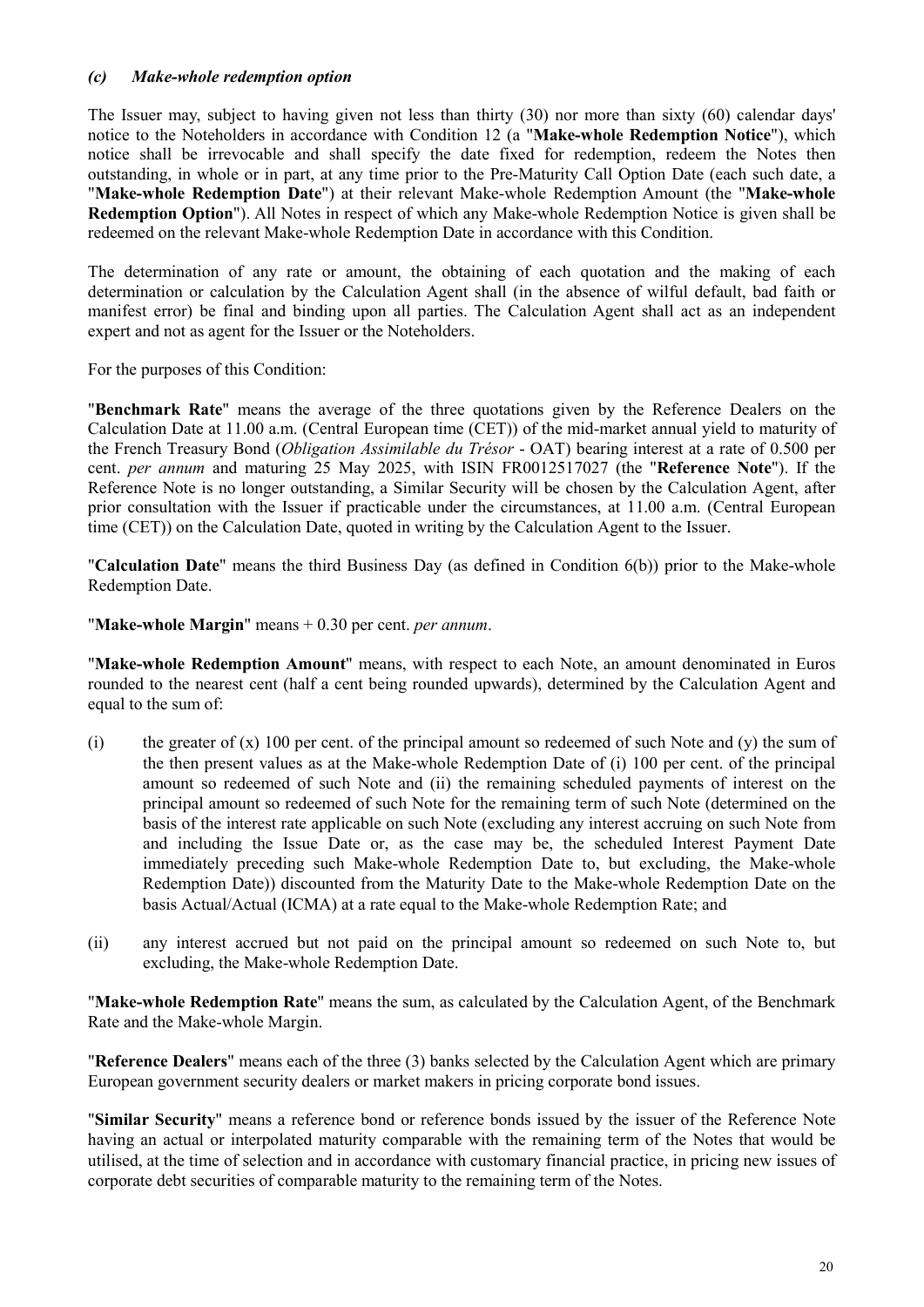In the case of a partial redemption, the redemption will be effected by reducing the principal amount of all such Notes in proportion to the aggregate principal amount redeemed subject to compliance with any applicable laws and regulated market or stock exchange requirements.

For the avoidance of doubt, the principal amount of each Note and the aggregate principal amount of the Notes shall mean, following any partial redemption of the Notes pursuant to this Condition 5(c), the remaining outstanding principal amount of each Note and the remaining outstanding aggregate principal amount of the Notes for the purpose of the Conditions.

So long as the Notes are admitted to trading on Euronext Paris and the rules of that stock exchange so require, the Issuer shall, each year in which there has been a partial redemption of the Notes, cause to be published in accordance with Articles 221-3 and 221-4 of the General Regulations (*Règlement Général*) of the *Autorité des marchés financiers*, a notice specifying the aggregate principal amount of Notes outstanding.

## *(d) Clean up call option*

In the event that at least 75% of the initial aggregate principal amount of the Notes has been purchased or redeemed and cancelled by the Issuer, the Issuer may, at its option, but subject to having given not less than thirty (30) nor more than sixty (60) calendar days' notice to the Noteholders (which notice shall be irrevocable) in accordance with Condition 12, redeem the Notes then outstanding, in whole but not in part at their principal amount together with any accrued interest thereon to but excluding the date fixed for redemption.

## *(e) Pre-maturity call option*

The Issuer may, at its option, from and including three (3) months prior to the Maturity Date (i.e. 16 March 2025) (the "**Pre-Maturity Call Option Date**") to but excluding the Maturity Date, having given not less than thirty (30) nor more than sixty (60) calendar days' notice to the Noteholders in accordance with Condition 12 (which notice shall be irrevocable), redeem the Notes then outstanding, in whole but not in part, at their principal amount together with any accrued interest thereon to but excluding the date fixed for redemption.

## *(f) Purchases*

The Issuer may at any time purchase Notes in the open market or otherwise (including by way of tender and/or exchange offer) at any price. Notes so purchased by the Issuer may be held and resold in accordance with applicable laws and regulations.

## *(g) Cancellation*

All Notes which are redeemed or purchased for cancellation by the Issuer pursuant to this Condition 5 will forthwith be cancelled (together with rights to interest any other amounts relating thereto) by transfer to an account in accordance with the rules and procedures of Euroclear France.

Any Notes so cancelled may not be resold and the obligations of the Issuer in respect of any such Notes shall be discharged.

## **6. Payments**

## *(a) Method of Payment*

Payments of principal, interest and other amounts in respect of the Notes will be made in euro, by credit or transfer to an account denominated in euro (or any other account to which euro may be credited or transferred) specified by the payee with a bank in a city in which banks use the TARGET System (as defined in paragraph (b) below). Such payments shall be made for the benefit of the Noteholders to the Account Holders and all payments made to such Account Holders in favour of Noteholders will be an effective discharge of the Issuer and the Fiscal Agent, as the case may be, in respect of such payment.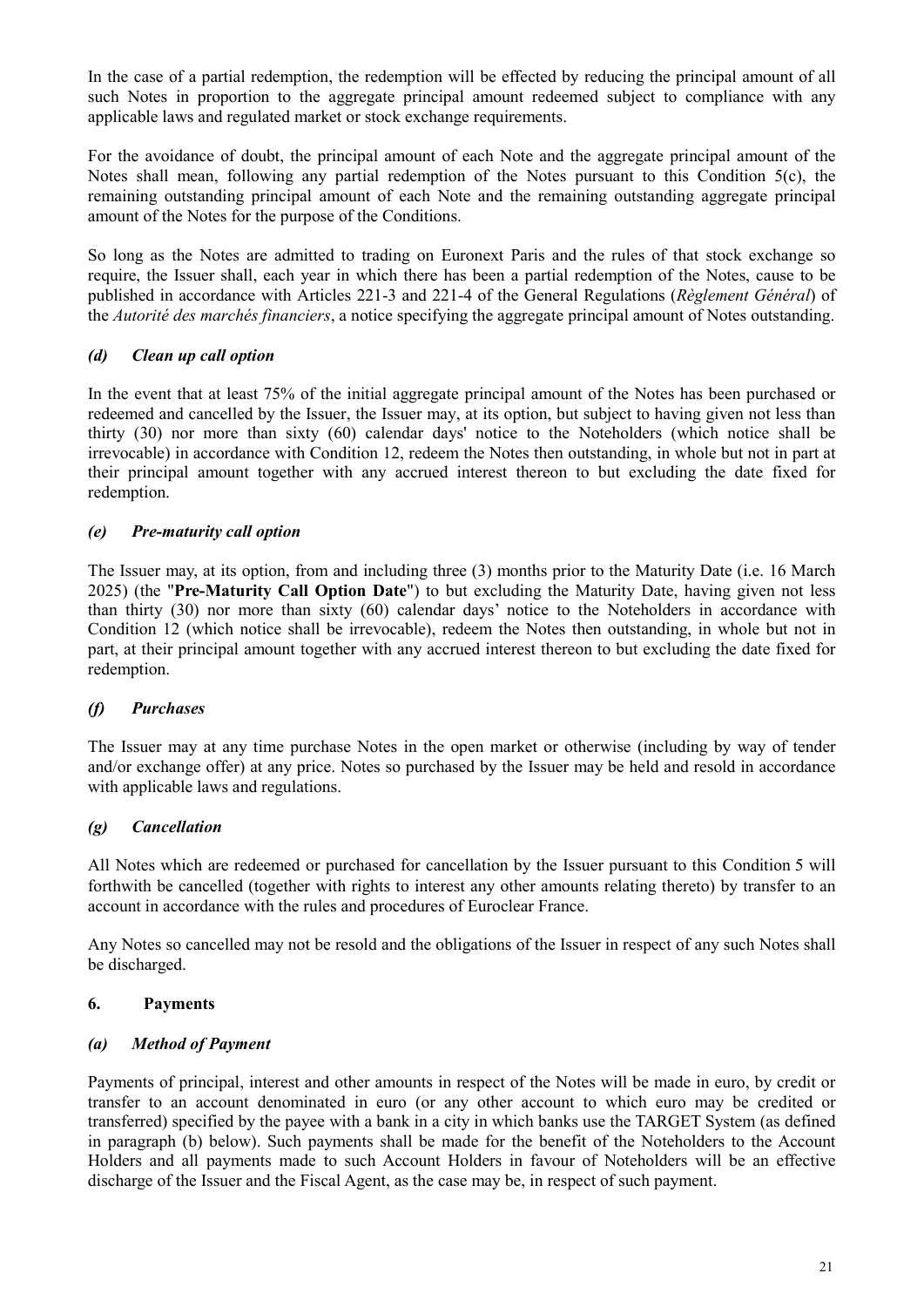Payments of principal, interest and other amounts in respect of the Notes will be made subject to any fiscal or other laws and regulations applicable thereto, but without prejudice to the provisions described in Condition 7. No commission or expenses shall be charged to the Noteholders in respect of such payments.

## *(b) Payments on Business Days*

If any due date for payment of principal, interest or any other amount in respect of any Note is not a Business Day (as defined below), then the Noteholder shall not be entitled to payment of the amount due until the next following day which is a Business Day and the Noteholder shall not be entitled to any interest or other additional sums in respect of such postponed payment.

For the purposes of these Conditions, "**Business Day**" means any day, not being a Saturday or a Sunday, (i) on which foreign exchange markets and commercial banks are open for business in Paris (ii) on which Euroclear France is operating and (iii) on which the Trans-European Automated Real-Time Gross Settlement Express Transfer (known as TARGET2) system (the "**TARGET System**") or any successor thereto is operating.

## *(c) Fiscal Agent, Paying Agent, Calculation Agent and Put Agent*

The name and specified office of the initial Fiscal Agent, initial Paying Agent, Calculation Agent and initial Put Agent are as follows:

## **Fiscal Agent, Paying Agent, Calculation Agent and Put Agent**

**Société Générale** 32, rue du Champ de Tir - CS 30812 44308 Nantes Cedex 3 France

The Issuer reserves the right at any time to vary or terminate the appointment of the Fiscal Agent, the Paying Agent, the Calculation Agent or Put Agent and/or appoint a substitute Fiscal Agent, Calculation Agent or Put Agent and additional or other Paying Agents or approve any change in the office through which the Fiscal Agent, Calculation Agent, Put Agent or Paying Agent acts, provided that, so long as any Note is outstanding, there will at all times be (i) a Fiscal Agent having a specified office in a major European city and (ii) so long as the Notes are listed on the regulated market of Euronext Paris ("**Euronext Paris**") and the rules of that exchange so require, a Paying Agent ensuring financial services in France (which may be the Fiscal Agent). Any termination or appointment shall only take effect (other than in the case of insolvency, when it shall be of immediate effect) after not more than 45 nor less than 30 calendar days' notice thereof shall have been given to the Noteholders by the Issuer in accordance with Condition 12.

## **7. Taxation**

## *(a) Withholding Tax Exemption*

All payments of principal, interest and other revenues by or on behalf of the Issuer in respect of the Notes shall be made free and clear of, and without withholding or deduction for, any taxes, duties, assessments or governmental charges of whatever nature imposed ("**Taxes**"), levied, collected, withheld or assessed by or within France or any authority therein or thereof having power to tax, unless such withholding or deduction is required by law.

## *(b) Additional Amounts*

If, pursuant to French laws or regulations, payments of principal or interest in respect of any Note become subject to deduction or withholding in respect of any present or future Taxes imposed by or on behalf of France or any political subdivision or authority therein or thereof having power to tax, the Issuer shall, to the fullest extent then permitted by law, pay such additional amounts as may be necessary in order that the holder of each Note, after such deduction or withholding, will receive the full amount then due and payable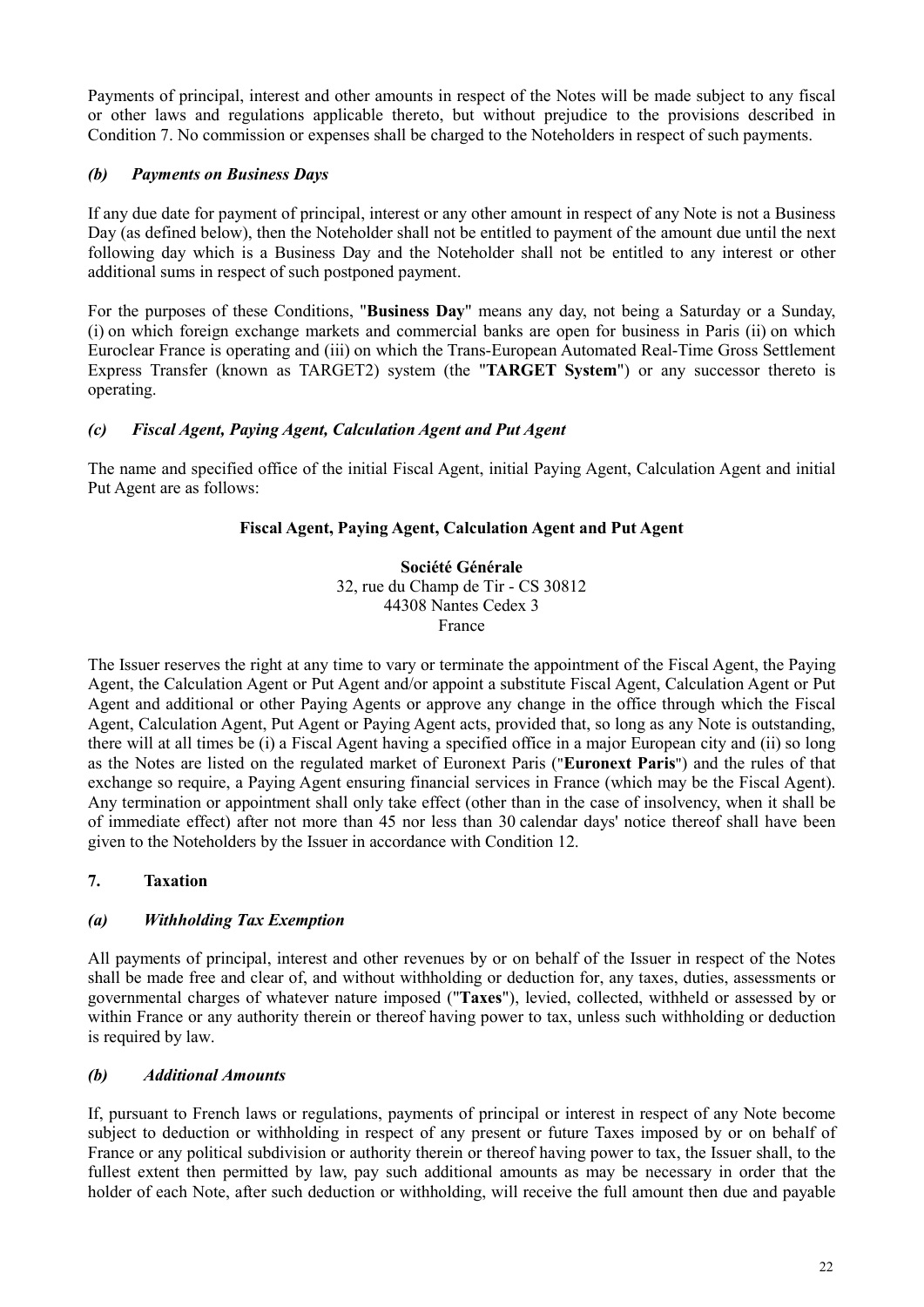thereon in the absence of such withholding; provided, however, that the Issuer shall not be liable to pay any such additional amounts in respect of any Note to, or to a third party on behalf of, a Noteholder who is liable to such Taxes in respect of such Note by reason of his having some connection with France other than the mere holding of such Note, or being domiciled, established or acting through a "non-cooperative state or territory" (*Etat ou territoire non coopératif*) as set out in the list referred to in Article 238-0 A of the French tax code (*Code Général des Impôts*) other than those mentioned in 2° of 2 bis of the same Article 238-0 A, as such list may be amended from time to time, or by reason the payment is paid to an account opened in a financial institution located in such "non-cooperative state or territory", provided that the Notes do not benefit from any exemption provided for in the official guidelines issued by the French tax authorities under reference BOI-INT-DG-20-50-20140211 no. 550 and 990.

Any reference in these Conditions to principal and/or interest shall be deemed to include any additional amounts which may be payable under this Condition 7.

## **8. Change of Control**

If at any time while any Note remains outstanding there occurs a Change of Control, each Noteholder will have the option (the "**Put Option**") (unless, prior to the giving of the Put Event Notice (as defined below), the Issuer gives notice of its intention to redeem the Notes under Condition 5(b)) to require the Issuer to redeem or, at the Issuer's option, to procure the purchase of all or part of its Notes on the Optional Redemption Date (as defined below) at an amount equal to 100% of its principal amount together with (or, where purchased, together with an amount equal to) accrued interest thereon to, but excluding, the Optional Redemption Date.

A "**Change of Control**" in respect of the Issuer shall be deemed to have occurred if any person, or group of persons acting in concert within the meaning of Article L.233-10 of the French *Code de commerce*, other than one or more Shareholders from the Founder Group, acquires more than 50% of the shares and voting rights of the Issuer.

"**Federactive**" means Federactive, a *société par actions simplifiée* incorporated under the laws of France under registration number 487 544 223 RCS Paris, with registered capital of  $\epsilon$ 205,312, and having its registered office at 66 avenue des Champs Elysées 75008 Paris, France.

"**Generaction**" means a shareholders' association under Swiss law, governed by its articles of association and by Articles 60 and following of the Swiss Civil Code, registered with the Swiss Trade Registry under number CHE-383.415.357 and having its registered office at Chêne-Bougeries in Switzerland.

"**Shareholders from the Founder Group**" means all individuals who are either direct descendants of the Lescure family or related to the Lescure family through marriage and all entities controlled by them including the three (3) coordinating legal entities, which are presently Generaction, Venelle Investissement and Federactive.

"**Venelle Investissement**" means Venelle Investissement, a *société par actions simplifiée* incorporated under the laws of France under registration number 414 738 070 RCS Paris, with registered capital of €3,750,736.68, and having its registered office at 72 rue du Faubourg Saint-Honoré 75008 Paris, France.

Immediately upon becoming aware that a Change of Control has occurred, the Issuer shall give notice (a "**Put Event Notice**") to the Noteholders in accordance with Condition 12 specifying the nature of the Change of Control and the procedure for exercising the Put Option contained in this Condition 8.

To exercise the Put Option a Noteholder must transfer (or cause to be transferred by its Account Holder) its Notes to be so redeemed or purchased to the account of the Put Agent (details of which are specified in the Put Event Notice) for the account of the Issuer within the period of 45 calendar days after the Put Event Notice is given (the "**Put Period**"), together with a duly signed and completed notice of exercise in the then current form obtainable from the specified office of any Paying Agent (a "**Put Option Notice**") and in which the holder may specify an account denominated in euro to which payment is to be made under this Condition 8. A Put Option Notice once given will be irrevocable.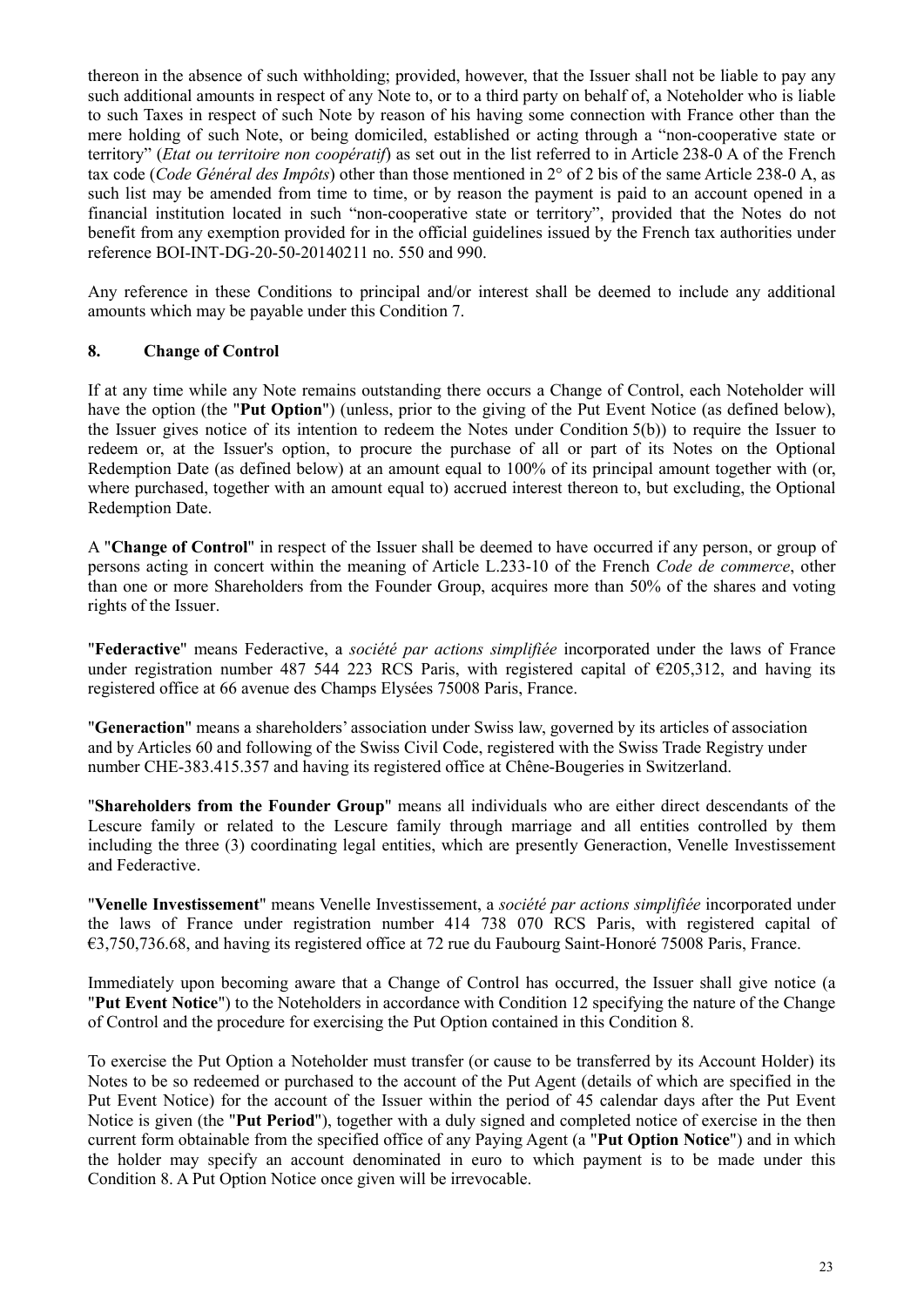The Issuer shall redeem or, at its option, procure the purchase of the Notes in respect of which the Put Option has been validly exercised as provided above, and subject to the transfer of such Notes to the account of the Put Agent for the account of the Issuer as described above, on the date which is the tenth Business Day following the end of the Put Period (the "**Optional Redemption Date**"). Payment in respect of any Note so transferred will be made in euro on the Optional Redemption Date to the account denominated in euro (or any other account to which euro may be credited or transferred) specified in the relevant Put Option Notice opened with a bank in a city in which banks use the TARGET System.

## **9. Events of Default**

Any Noteholder may, upon written notice to the Issuer (copy to the Fiscal Agent), cause all, but not some only, of the Notes held by such Noteholder to become immediately due and payable, at their principal amount together with any accrued interest thereon until their actual redemption date:

- (i) *Payment default*: if any amount of principal or interest in respect of any Note is not paid on the due date thereof and such default is not remedied within a period of 15 calendar days from such due date; or
- (ii) *Breach of obligations other than a payment obligation*: if any other obligations of the Issuer under the Notes is not complied with or performed within a period of 30 calendar days after receipt by the Issuer of written notice of such default given by the Representative; or
- (iii) *Cross-default*: if (a) any other present or future financial indebtedness or guarantee thereof of the Issuer or any of its Material Subsidiaries (as defined in Condition 3) is due and payable prior to its stated maturity as a result of a default (howsoever described) thereunder, or (b) any such financial indebtedness or guarantee thereof of the Issuer or any of its Material Subsidiaries is not paid or honoured when due subject, in each case, to any applicable grace period or (c) any steps shall be taken as a result of a default to enforce any security interests over all or any substantial part of the assets of the Issuer or any of its Material Subsidiaries in respect of any such financial indebtedness or guarantee thereof of the Issuer or any of its Material Subsidiaries and the step(s) taken to enforce any such security interests shall not be withdrawn or stayed within 30 calendar days, unless the aggregate amount of financial indebtedness or guarantee thereof falling within paragraphs (a), (b) or (c) above is less than €50,000,000 (or its equivalent in any other currency or currencies); or
- (iv) *Bankruptcy*: in the case where (a) a judgment is rendered for the judicial liquidation (*liquidation judiciaire*) or for a judicial transfer of the whole of the business (*cession totale de l'entreprise*) of the Issuer or any of its Material Subsidiaries, as the case may be, or (b) the Issuer or any of its Material Subsidiaries makes any conveyance, assignment or other arrangement for the benefit of, or enters into a composition with, its creditors, or (c) the Issuer or any of its Material Subsidiaries is subject to any proceedings under any applicable laws before a court having competent jurisdiction over the Issuer or such Material Subsidiary which has an analogous effect to any of the proceedings referred to in this paragraph (iv).

## **10. Prescription**

Claims against the Issuer for the payment of principal and interest in respect of the Notes shall become prescribed 10 years (in the case of principal) and 5 years (in the case of interest) from the due date for payment thereof.

## **11. Representation of the Noteholders**

Noteholders will be grouped automatically for the defence of their common interests in a "Contractual *Masse*" (hereinafter referred to as the "**Masse**").

The Masse will be governed by the provisions of the French *Code de commerce*, and with the exception of Article L. 228-65 I, 1°, 3°, 4° and 6°, the second sentence of the first paragraph Articles L.228-71, and Articles R. 228-63, R.228-67 and R.228-69 of the French *Code de commerce* subject to the following provisions: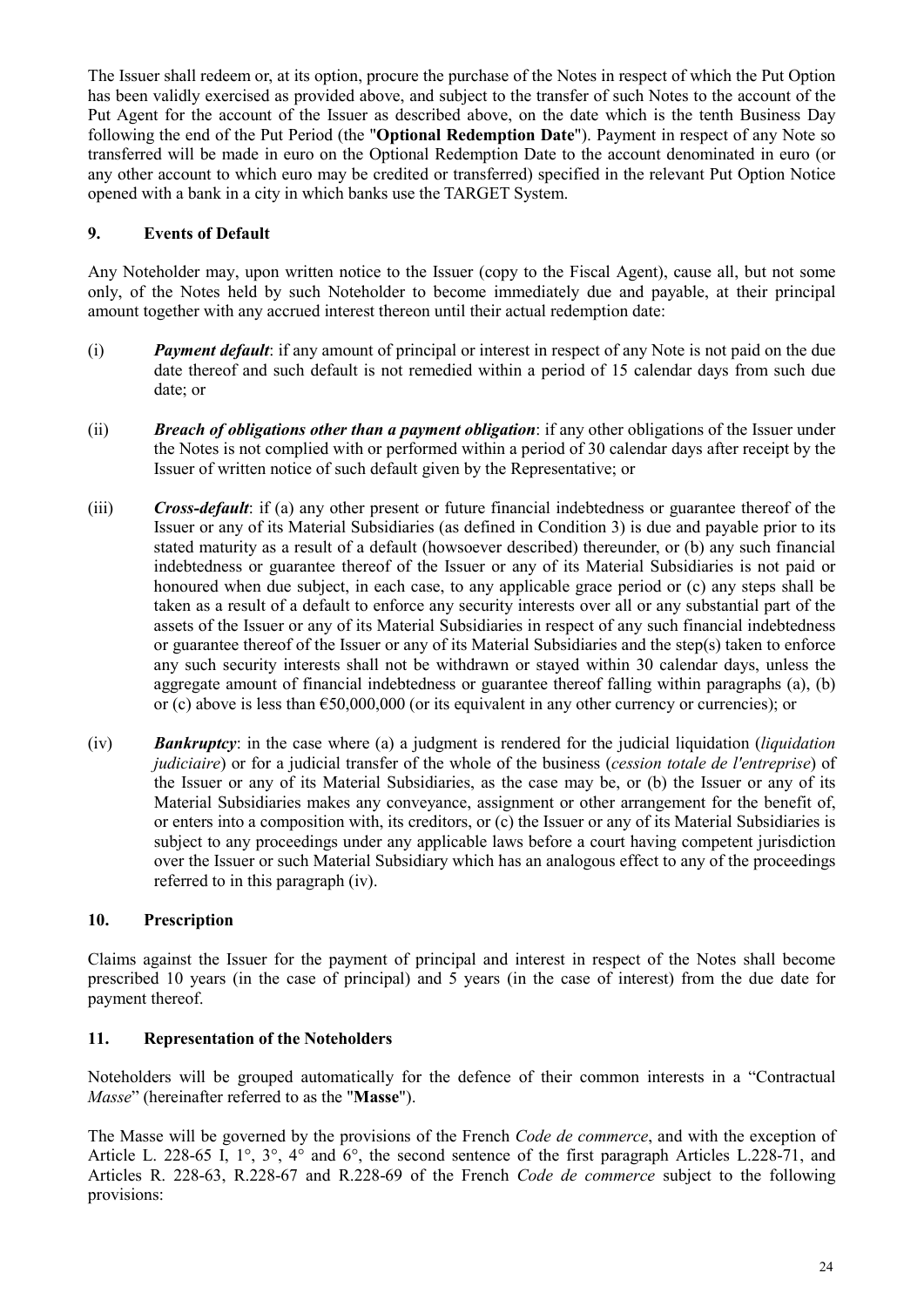- (a) **Legal Personality:** The Masse will be a separate legal entity and will act in part through a representative (the "**Representative**") and in part through collective decisions of the Noteholders (the "**Collective Decisions**").
- (b) **Representative of the Masse:** The following person is designated as Representative of the Masse:

**Association de représentation des masses de titulaires de valeurs mobilières**  Centre Jacques Ferronnière 32 rue du Champ de Tir CS 30812

44308 Nantes Cedex 3 France

The Issuer shall pay to the Representative of the Masse an amount equal to EUR 400 (VAT excluded) *per annum* payable for the first time on 16 June 2020 then on each Interest Payment Date up to 16 June 2025 (inclusive). No additional remuneration is payable in relation to any subsequent issue pursuant to Condition 13.

In the event of liquidation, dissolution, death, retirement or revocation of appointment of the Representative, another Representative will be elected by a Collective Decision.

(c) **Powers of the Representative:** The Representative shall (in the absence of any Collective Decision to the contrary) have the power to take all acts of management necessary in order to defend the common interests of the Noteholders, with the capacity to delegate its powers.

All legal proceedings against the Noteholders or initiated by them, must be brought by or against the Representative.

The Representative may not interfere in the management of the affairs of the Issuer. The remainder of Article L.228-55 of the French Code de commerce shall not apply to the Notes.

(d) **Collective Decisions :** Collective Decisions are adopted either (i) in a general meeting (the "**General Meeting**") or (ii) by the consent of one or more Noteholders holding together at least seventy-five (75) per cent. of the principal amount of the Notes outstanding, following a written consultation (the "**Written Decision**").

In accordance with Article R.228-71 of the French *Code de commerce*, the rights of each Noteholder to participate in Collective Decisions will be evidenced by the entries in the books of the relevant Account Holder or the Issuer (as the case may be) of the name of such Noteholder as of 0:00 Paris time, on the second  $(2<sup>nd</sup>)$  Business Day in Paris preceding the date set for the Collective Decision.

Collective Decisions must be published in accordance with Condition 11(k).

The Issuer shall hold a register of the Collective Decisions and shall make it available, upon request, to any subsequent holder of any of the Notes.

(e) **General Meetings:** A General Meeting may be called at any time, either by the Issuer or by the Representative. One or more Noteholders, holding together at least one-thirtieth (1/30) of the principal amount of the Notes outstanding, may address to the Issuer and the Representative a demand for a General Meeting to be called. If such General Meeting has not been called within two (2) months after such demand, the Noteholders may commission one of them to petition the competent court to appoint an agent (*mandataire*) who will call the General Meeting.

General Meetings may deliberate validly on first convocation only if the Noteholders present or represented hold at least one fifth (1/5) of the principal amount of the Notes then outstanding. On second convocation, no quorum shall be required. The decisions of the General Meetings shall be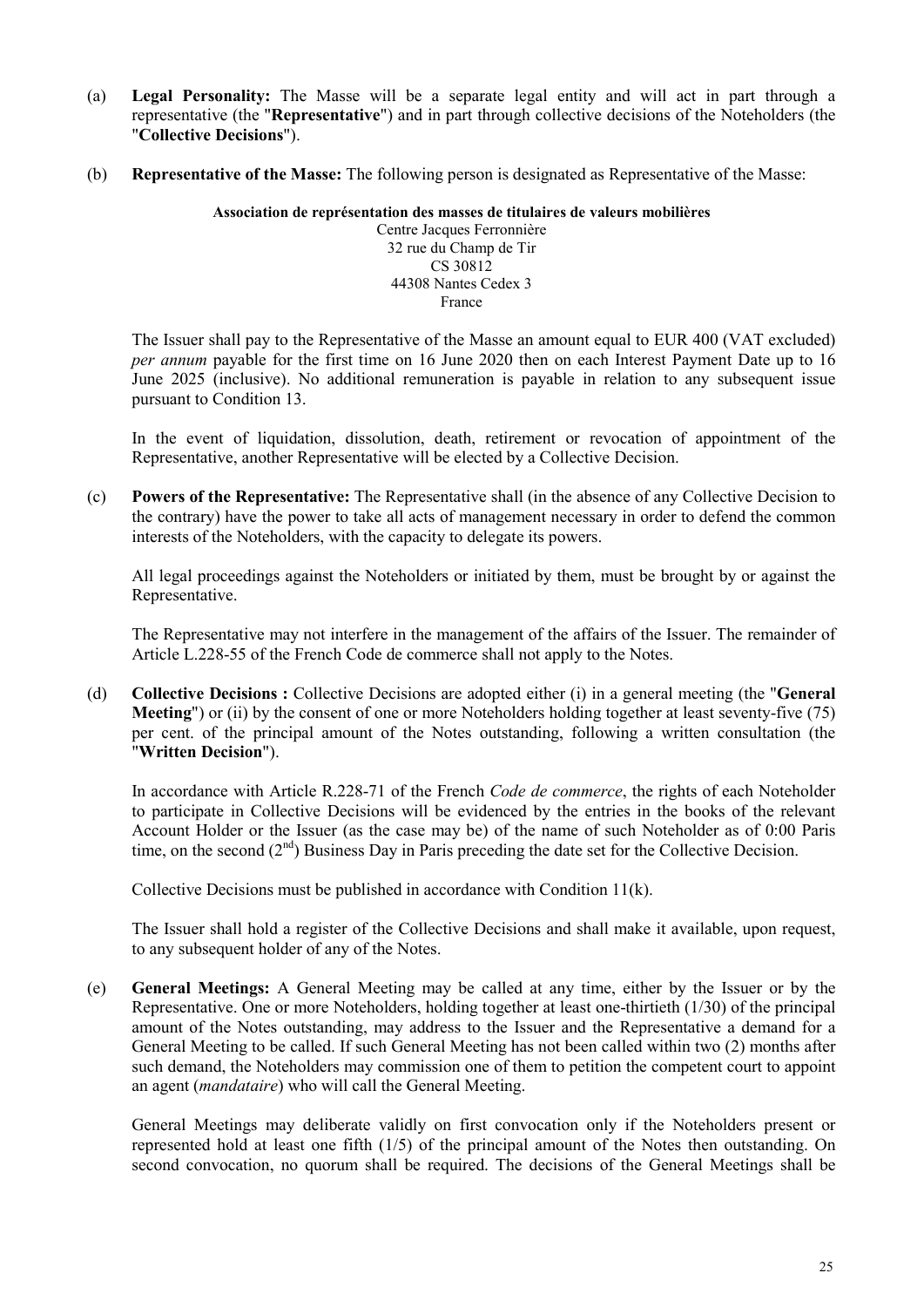taken by a simple majority of votes held by the Noteholders attending such General Meetings or represented thereat.

Notice of the date, time, place and agenda of any General Meeting will be published in accordance with Condition 11(k) not less than fifteen (15) calendar days prior to the date of the General Meeting on first convocation and not less than five (5) calendar days prior to the date of the General Meeting on second convocation.

Each Noteholder has the right to participate in a General Meeting in person, by proxy or by correspondence and, in accordance with Article L. 228-61 of the French *Code de commerce* by videoconference or by any other means of telecommunication allowing the identification of participating Noteholders. Each Note carries the right to one vote.

The General Meeting is chaired by the Representative. In the event of the absence of a Representative at the start of a General Meeting and if no Noteholder is present or represented at the General Meeting, the Issuer may, notwithstanding the provisions of Article L.228-64 of the French *Code de commerce*, designate a provisional chairman until a new Representative has been appointed.

(f) **Written Decision**: Notices seeking the approval of a Written Decision will be published as provided under Condition  $11(k)$  no less than 10 calendar days prior to the date fixed for the passing of such Written Decision (the "**Written Decision Date**"). Notices seeking the approval of a Written Decision will contain the conditions of form and time limits to be complied with by the Noteholders who wish to express their approval or rejection of such proposed Written Decision. Noteholders expressing their approval or rejection before the Written Decision Date will undertake not to dispose of their Notes until after the Written Decision Date.

Pursuant to Article L. 228-46-1 of the French *Code de commerce*, the Issuer shall be entitled in lieu of the holding of a General Meeting to seek approval of a resolution from the Noteholders by way of a Written Decision. Subject to the following sentence, a Written Decision may be contained in one document or in several documents in like form, each signed by one or more Noteholders holding together at least seventy-five (75) per cent. of the principal amount of the Notes outstanding. Approval of a Written Decision may also be given by way of electronic communication allowing the identification of the Noteholders in accordance with Article L.228-46-1 of the French *Code de commerce*. Any Written Decision shall, for all purposes, have the same effect as a resolution passed at a General Meeting of the Noteholders. Such Written Decisions may be contained in one document, or in several documents in like form each signed by or on one behalf of one or more of the Noteholders, and shall be published in accordance with Condition 11(k).

(g) **Exclusion of certain provisions of the French** *Code de commerce*: The provisions of Article L.228- 65 I. 1°, 4° and 6° of the French *Code de commerce* (respectively providing for a prior approval of the General Meeting of the Noteholders in relation to (i) any change in corporate purpose or form of the Issuer, (ii) any proposal relating to the issue of bonds conferring a security interest constituting a *sureté réelle* the Noteholders will not benefit from under the Notes and (iii) any plan to relocate the Issuer's registered office to another Member State to the extent the Issuer is incorporated as a *société européenne* (*societas europeas*)) and related provisions of the French *Code de commerce* shall not apply to the Notes.

The provisions of Article L.228-65 I. 3° of the French *Code de commerce* (providing for a prior approval of the General Meeting of the Noteholders in relation to any proposal to merge or demerge the Issuer in the cases referred to in Articles L. 236-13 and L. 236-18 of the French *Code de commerce*) shall not apply to the Notes only to the extent that such proposal relates to a merger or demerger with another entity of the Group.

(h) **Information to the Noteholders**: Each Noteholder or Representative thereof will have the right to consult or make a copy of the text of the resolutions which will be proposed and of the reports, if any, which will be presented at the meeting, all of which will be available for inspection by the relevant Noteholders at the registered office of the Issuer and at any other place specified in the notice of such meeting, during the fifteen (15) calendar day period preceding the holding of the General Meeting or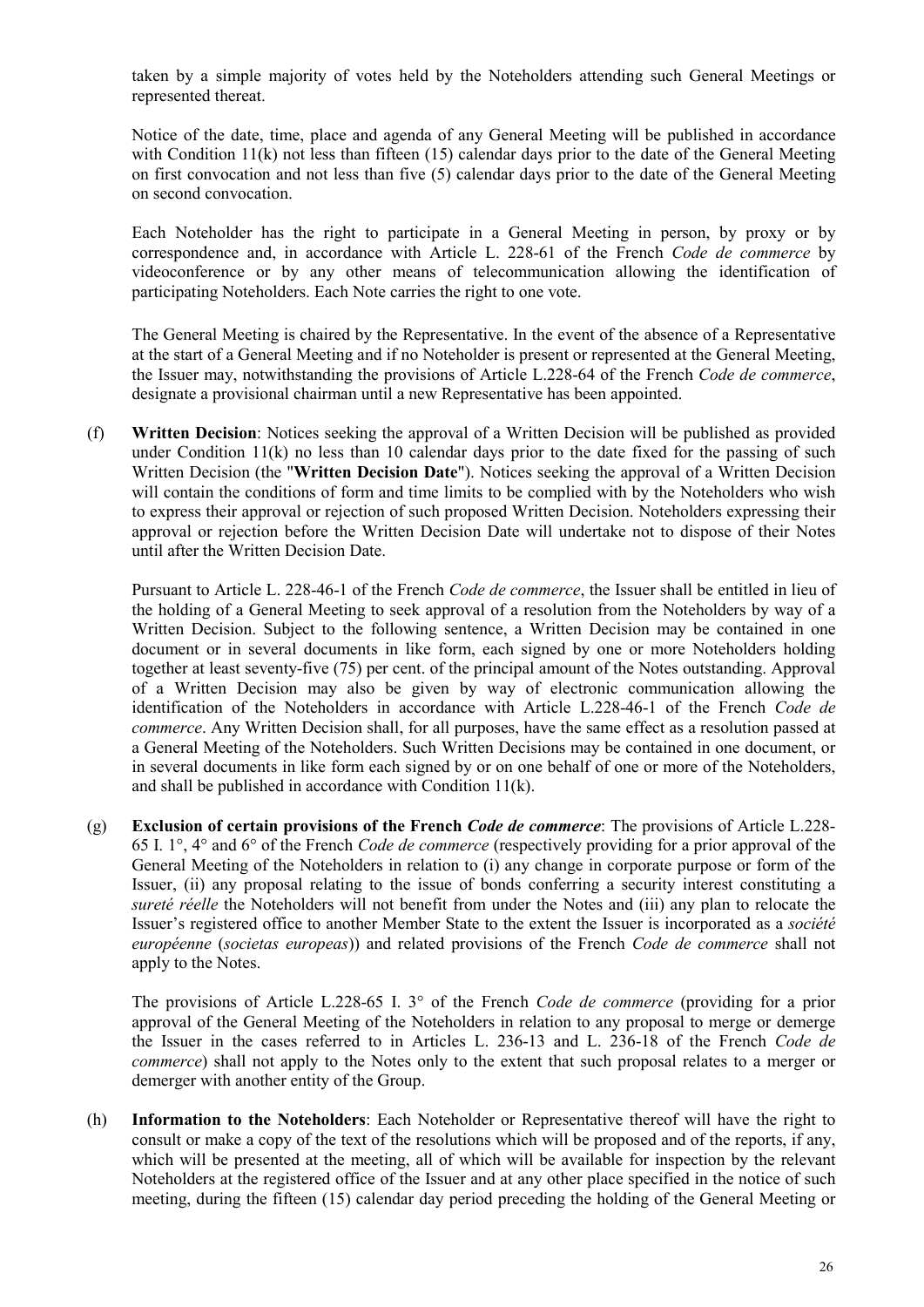the Written Decision Date on first convocation, or during the five (5) calendar day period preceding the holding of the General Meeting or the Written Decision Date on second convocation.

- (i) **Expenses:** The Issuer shall pay all expenses relating to the operations of the Masse, including all expenses relating to the calling and holding of Collective Decisions and, more generally, all administrative expenses resolved upon by Collective Decisions, it being expressly stipulated that no expenses may be imputed against interest payable under the Notes.
- (j) **Sole Noteholder**: If and for so long as the Notes are held by a sole Noteholder and unless a Representative has been appointed, such Noteholder shall exercise all powers, rights and obligations entrusted to the Masse by the provisions of the French *Code de commerce*. The Issuer shall hold a register of the decisions taken by the sole Noteholder in this capacity and shall make it available, upon request, to any subsequent holder of any of the Notes.
- (k) **Notices to Noteholders:** Any notice to be given to Noteholders in accordance with this Condition 11 shall be given in accordance with Condition 12.

## **12. Notices**

Any notice to the Noteholders will be duly given if delivered to Euroclear France, Euroclear or Clearstream, for so long as the Notes are cleared through such clearing systems and published on the website of the Issuer [\(www.groupeseb.com\)](http://www.groupeseb.com/) and, so long as the Notes are admitted to trading on Euronext Paris and the rules of Euronext Paris so require, on the website of Euronext Paris (www.euronext.fr).

Any notice to the Noteholders shall be deemed to have been given on the date of such publications or if published on different dates, on the date of the first publication.

### **13. Further Issues and Assimilation**

The Issuer may from time to time without the consent of the Noteholders issue further notes to be assimilated (*assimilables*) with the Notes as regards their financial service, provided that such further notes and the Notes shall carry rights identical in all respects (or in all respects save for the issue price and the first payment of interest thereon) and that the terms of such further notes shall provide for such assimilation.

In the event of such an assimilation, the Noteholders and the holders of such further notes will be grouped together in a single *masse* for the defence of their common interests. References in these Conditions to the Notes include any other notes issued pursuant to this Condition and assimilated with the Notes.

### **14. Governing Law and Jurisdiction**

The Notes are governed by, and shall be construed in accordance with, the laws of France.

Any claim in connection with the Notes may exclusively be brought before the competent courts in Lyon.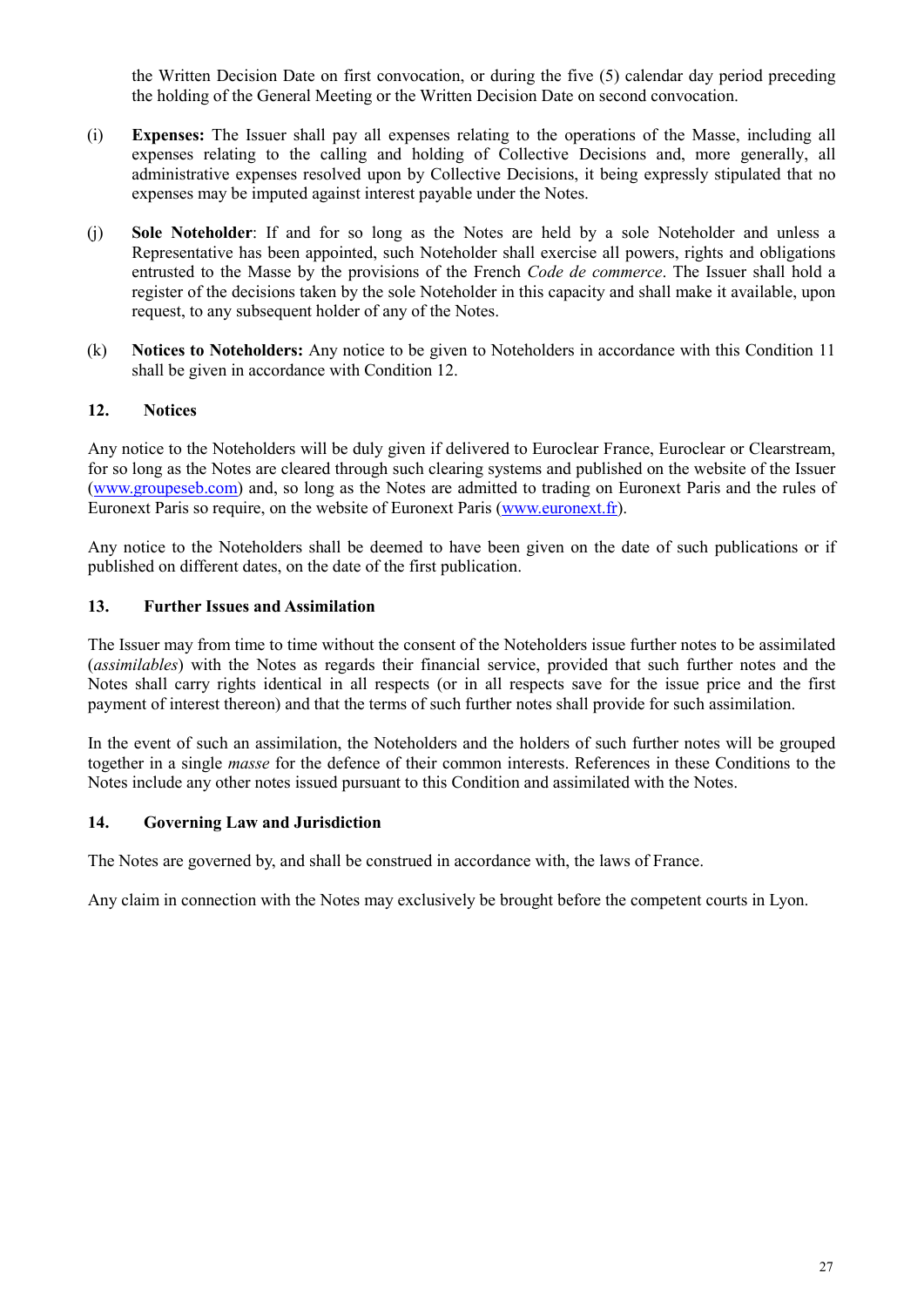# **USE OF PROCEEDS**

<span id="page-27-0"></span>The estimated net proceeds of the issue of the Notes will amount to €494,095,000 and will be used for general corporate purposes.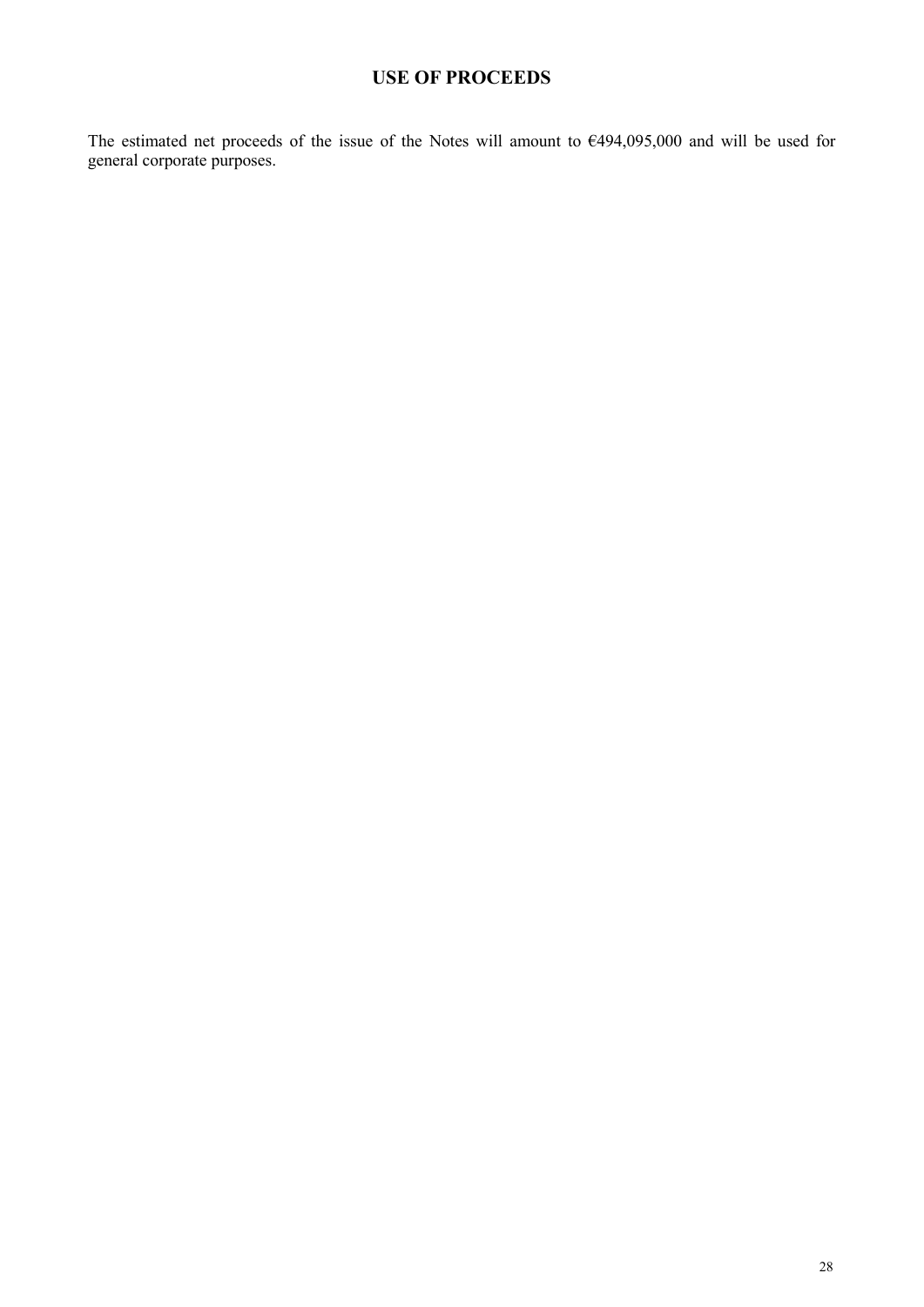# **DESCRIPTION OF THE ISSUER**

The description of the Issuer and the Group is contained in the 2019 Universal Registration Document and the 2018 Reference Document which are incorporated by reference in the Prospectus and available on the website of the Issuer and on the website of the AMF (see section "Documents incorporated by Reference").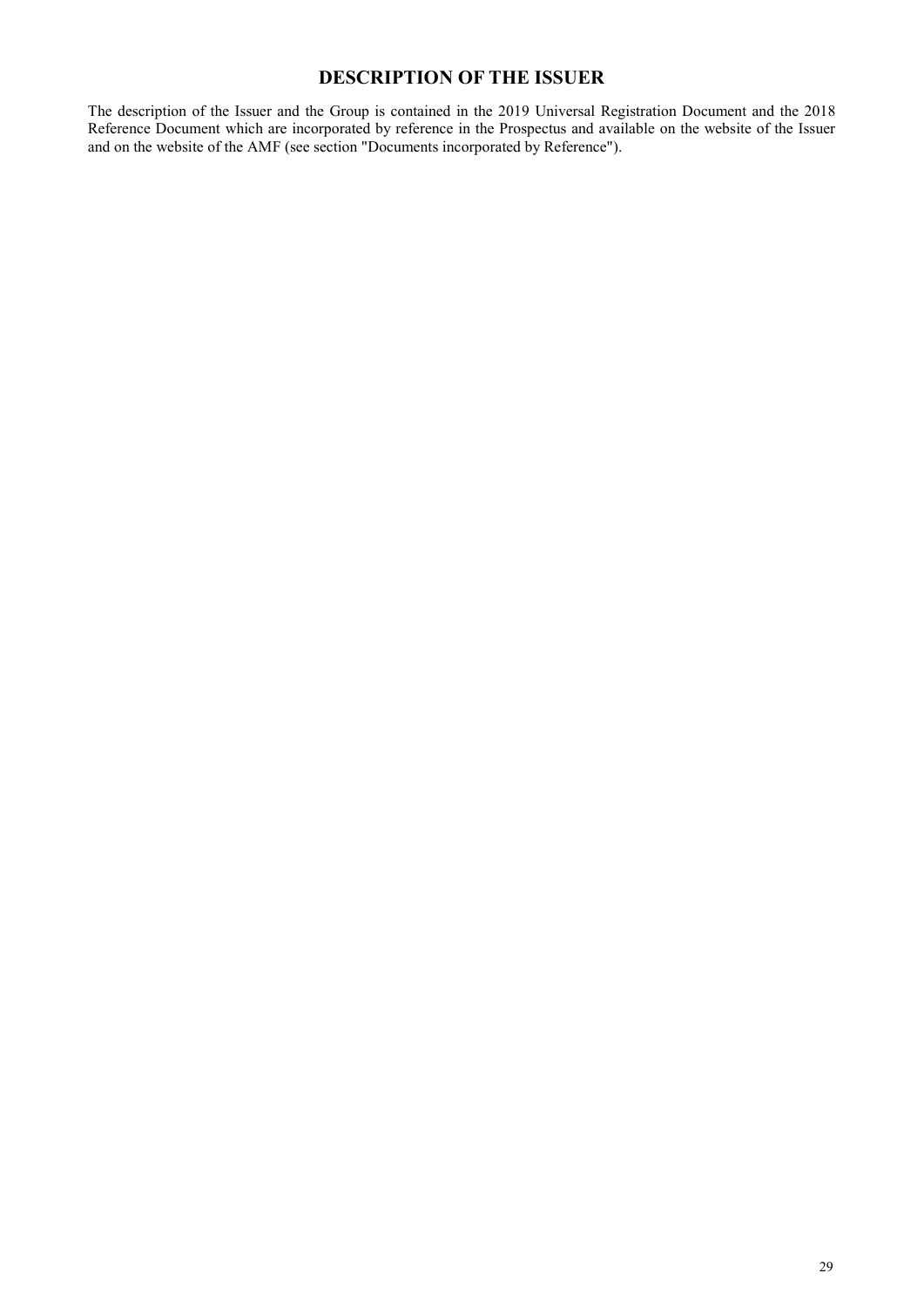## **RECENT DEVELOPMENTS**

<span id="page-29-0"></span>1°) The following press release dated 28 April 2020 has been published by the Issuer:

# **First-quarter 2020 Sales and financial data**

# **A START TO THE YEAR MARKED BY THE IMPACTS OF COVID-19**

- **Sales: €1,454m, -15.6% as reported and -16.5% LFL\***
- **Operating Result from Activity: €18m, vs. €138m in Q1 2019**
- **Net financial debt: €1,840m, vs. €1,997m at 31/12/2019**

## **GENERAL COMMENTS ON GROUP SALES**

**1.**

Against a backdrop of an unprecedented global health and economic crisis, Groupe SEB sales in firstquarter 2020 came out at €1,454 million, down 15.6%, including a 16.5% like-for-like contraction (-€284 million), a currency effect of +0.1% (+€3 million) and a scope effect of +0.8% (+€13 million; Wilbur Curtis for one month and Krampouz for three). This substantial and unseen decrease in turnover can be attributed to:

- the Consumer business, down 17.3% LFL, stemming mainly from China, impacted as of January by the effects of the COVID-19 epidemic;
- **the Professional business, down 9.7% LFL**, against demanding 2019 comparatives.

In both cases, the downturn in our sales is closely related to government confinement measures and the restricted movement of people, as well as the closure of non-food stores in most countries. While ecommerce helped softening somewhat the impact, it was however constrained by sanitary limitations, by priority given to essential products and logistical issues.

*\* Like-for-like: at constant exchange rates and scope of consolidation.*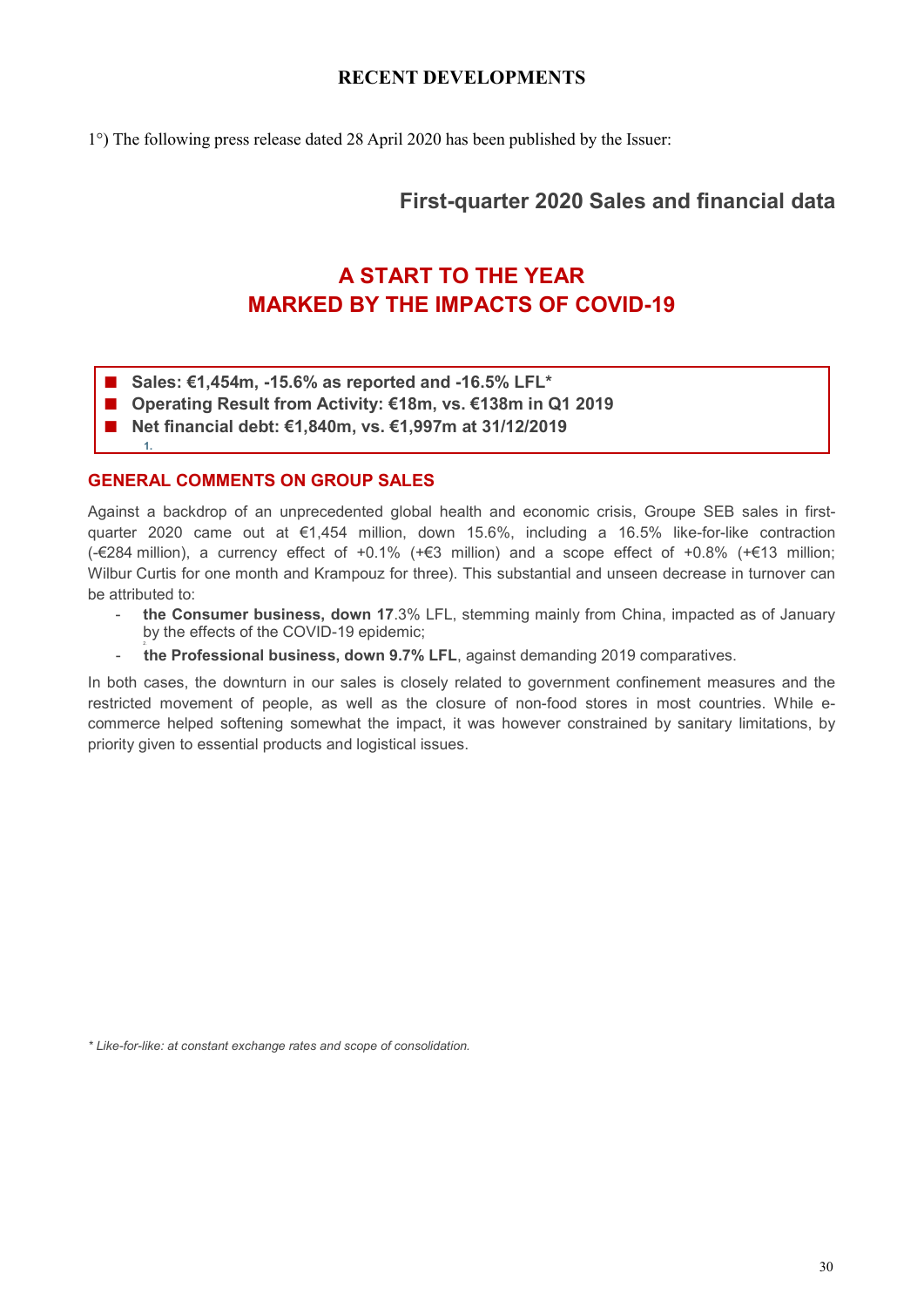# **Statement of Thierry de La Tour d'Artaise, Chairman and Chief Executive Officer of Groupe SEB:**

"The entire world is currently facing an economic and health crisis with unprecedented and large-scale consequences. Our number-one objective has been and remains to safeguard the health and safety of our teams. Our second priority has been to satisfy our customers and partners by ensuring service continuity.

The commitment of our employees has been outstanding in this respect, and I would like to express to them my pride and gratitude. Our teams have also deployed their energy and expertise to contribute to the fight against the pandemic. They mobilized to study the design and manufacture of respirators, the distribution of masks to hospitals, and the production of hand sanitizer.

We made a positive start to the first quarter around the world, apart from in China, already impacted by the crisis. At the end of the quarter, most countries introduced confinement measures, while China was on its way to a recovery.

Today, we are preparing for recovery with the authorities of the countries in which we operate, the aim being for the Group to resume activity at its sites in the best possible conditions and as soon as possible. Given today's economic and health environment, the second quarter will also be considerably impacted by the crisis.

We have protected the solidity of our cash situation and our balance sheet. We quickly took measures to adapt in order to limit as much as possible the impacts on our results without hampering the long term. As the situation evolves, we will be able to assess the full economic impact of the crisis, which will be substantial.

Groupe SEB is grounded on a solid and well-balanced business model, one that enables it to look to the future serenely and prepare for the post-crisis period."

|                              | <b>First-quarter</b> | <b>First-quarter</b> | <b>Change 2020/2019</b> |                | Q1 2019       |
|------------------------------|----------------------|----------------------|-------------------------|----------------|---------------|
| <b>Revenue in €M</b>         | 2019                 | 2020                 | As reported             | Like-for-like* | Like-for-like |
| <b>EMEA</b>                  | 711                  | 641                  | $-9.9%$                 | $-10.4%$       | $+4.1%$       |
| <b>Western Europe</b>        | 519                  | 443                  | $-14.6%$                | $-14.7%$       | $+3.0%$       |
| <b>Other countries</b>       | 192                  | 198                  | $+2.6%$                 | $+1.0%$        | $+6.9%$       |
| <b>AMERICAS</b>              | 169                  | 149                  | $-11.7%$                | $-8.6%$        | $+4.2%$       |
| <b>North America</b>         | 103                  | 97                   | $-5.2%$                 | $-7.2%$        | $+3.8%$       |
| <b>South America</b>         | 66                   | 52                   | $-21.9%$                | $-10.9%$       | $+4.8%$       |
| <b>ASIA</b>                  | 659                  | 482                  | $-26.8%$                | $-26.9%$       | $+11.3%$      |
| <b>China</b>                 | 541                  | 365                  | $-32.6%$                | $-32.4%$       | $+13.4%$      |
| <b>Other countries</b>       | 118                  | 117                  | $-0.2%$                 | $-1.5%$        | $+2.5%$       |
| <b>TOTAL Consumer</b>        | 1,539                | 1,272                | $-17.4%$                | $-17.3%$       | $+7.0%$       |
| <b>Professional business</b> | 183                  | 182                  | $-0.7%$                 | $-9.7%$        | $+24.4%$      |
| <b>GROUPE SEB</b>            | 1,722                | 1,454                | $-15.6%$                | $-16.5%$       | $+8.5%$       |

# **DETAIL OF REVENUE BY REGION**

*\* Like-for-like: at constant exchange rates and scope Rounded figures in €m % calculated in non-rounded figures*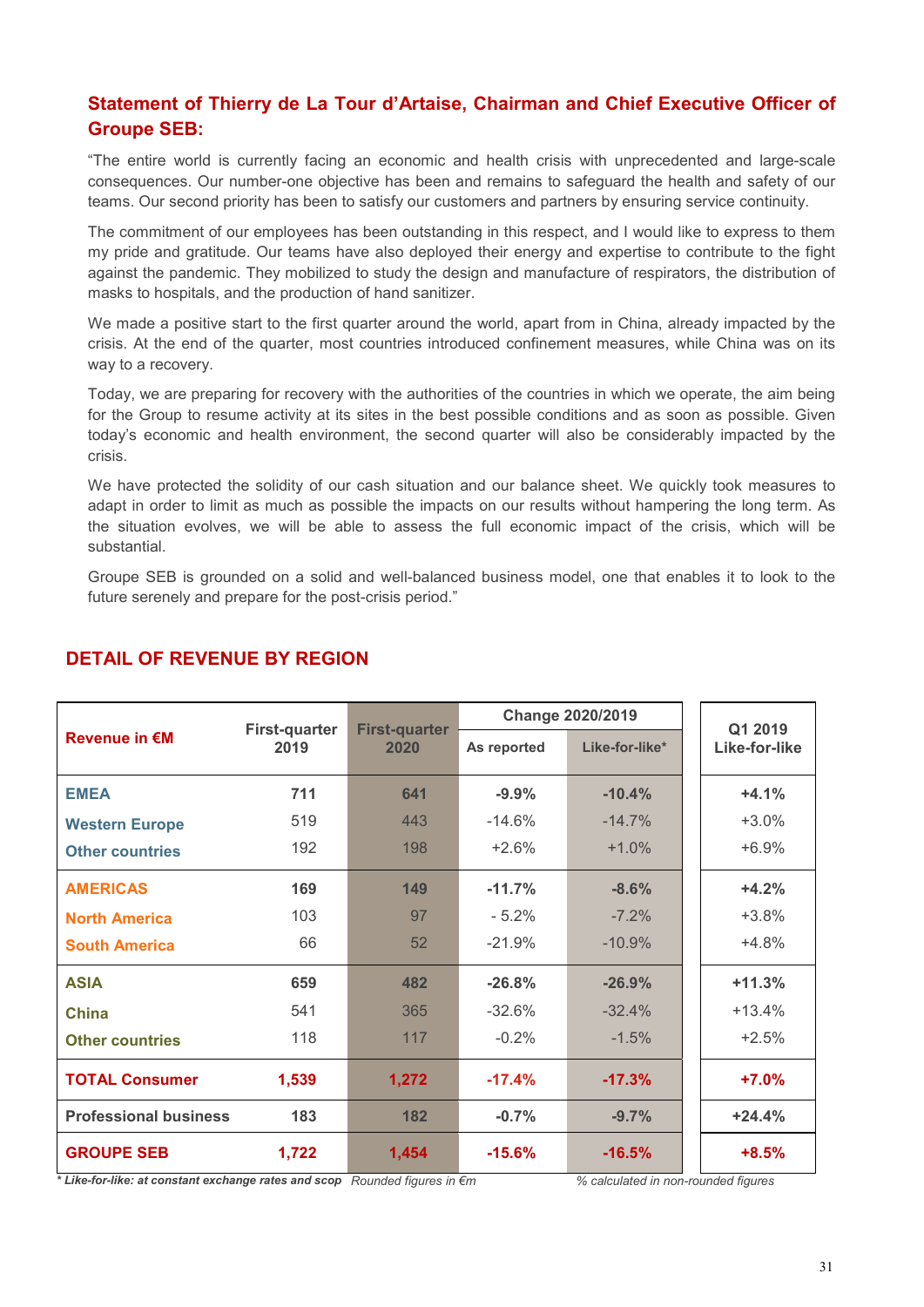### **COMMENTS ON CONSUMER SALES BY REGION**

|                       |                              |                              | <b>Change 2020/2019</b>       |          |                       |  |
|-----------------------|------------------------------|------------------------------|-------------------------------|----------|-----------------------|--|
| <b>Revenue in €M</b>  | <b>First-quarter</b><br>2019 | <b>First-quarter</b><br>1020 | Like-for-like*<br>As reported |          | Q1 2019<br><b>LFL</b> |  |
| <b>EMEA</b>           | 711                          | 641                          | $-9.9%$                       | $-10.4%$ | $+4.1%$               |  |
| <b>Western Europe</b> | 519                          | 443                          | $-14.6%$                      | $-14.7%$ | $+3.0%$               |  |
| Other countries       | 192                          | 198                          | $+2.6%$                       | $+1.0%$  | $+6.9%$               |  |

### **WESTERN EUROPE**

The rapid spread of the COVID-19 epidemic across Europe impacted business in all markets, the scale varying according to when confinement measures were introduced and stores were closed. Group turnover fell by nearly 15% like-for-like in the first quarter, owing primarily to the decline in physical distribution sales, with most stores having been closed since mid-March

In France, after a positive start to the year, the small electrical appliance market dipped in March as a result of confinement measures and store closures (except food). Group sales decreased by nearly 8% in the first quarter, the downturn concerning almost all product categories, with the exception of automatic espresso machines and air purifiers. However, cookware sales saw sustained growth, driven notably by a loyalty program.

In Germany, the decrease in sales in the first quarter was mainly the result of unfavorable comparatives (a major loyalty program and the impacts of bringing the sales practices of Groupe SEB Deutschland into compliance with the Group's principles). Ordinary activity continued to trend positively but was impacted in March by the closure of specialists' retailers and our WMF retail stores.

In Italy, affected at an early stage by the epidemic, our sales contracted sharply, relative to a strong first-quarter in 2019 due to a loyalty program. The Netherlands were also affected by demanding comparatives. Elsewhere in Europe, Spain was one of the most heavily impacted countries.

Sales were down across almost all product categories, but some appliances held up better than others, including breadmaking machines and garment steamers.

### **OTHER EMEA COUNTRIES**

Sales increased slightly on an organic basis in first-quarter 2020. Excluding the effect of the non-repeat of 2019 loyalty programs, organic sales growth comes out at 7%. The extremely contrasted region was less impacted overall by the epidemic than Western Europe in the first quarter. After two months of robust growth fueled by our main growth drivers—product dynamic, partnerships with our key accounts, the continued ramp-up of e-commerce and the extension of Group Retail—business activity decreased in March as a result of the initial confinement measures and store closures. In this deteriorated economic environment, the good level of sales in the quarter is stemming from our flagship products (including Ingenio cookware and OptiGrill…) and the development of new categories (versatile vacuum cleaners, garment steamers and the IXEO ironing system).

In geographical terms, business trended positively in most of our major markets. In Russia, where confinement measures were not introduced before the end of the March, sales were brisk in cookware as well as in small electrical appliances, a segment in which the Group reinforced its leadership. In Central Europe, ordinary activity excluding loyalty programs increased. While momentum slowed considerably in Poland, it remained very solid in Central Asia (particularly in Kazakhstan).

In Turkey, the health measures introduced to fight COVID-19 together with the further depreciation of the Turkish lira significantly disrupted the market, but our turnover increased considerably in the first quarter on a like-for-like basis.

Lastly, in the Middle East and Egypt, sales at end-March were up strongly in organic terms.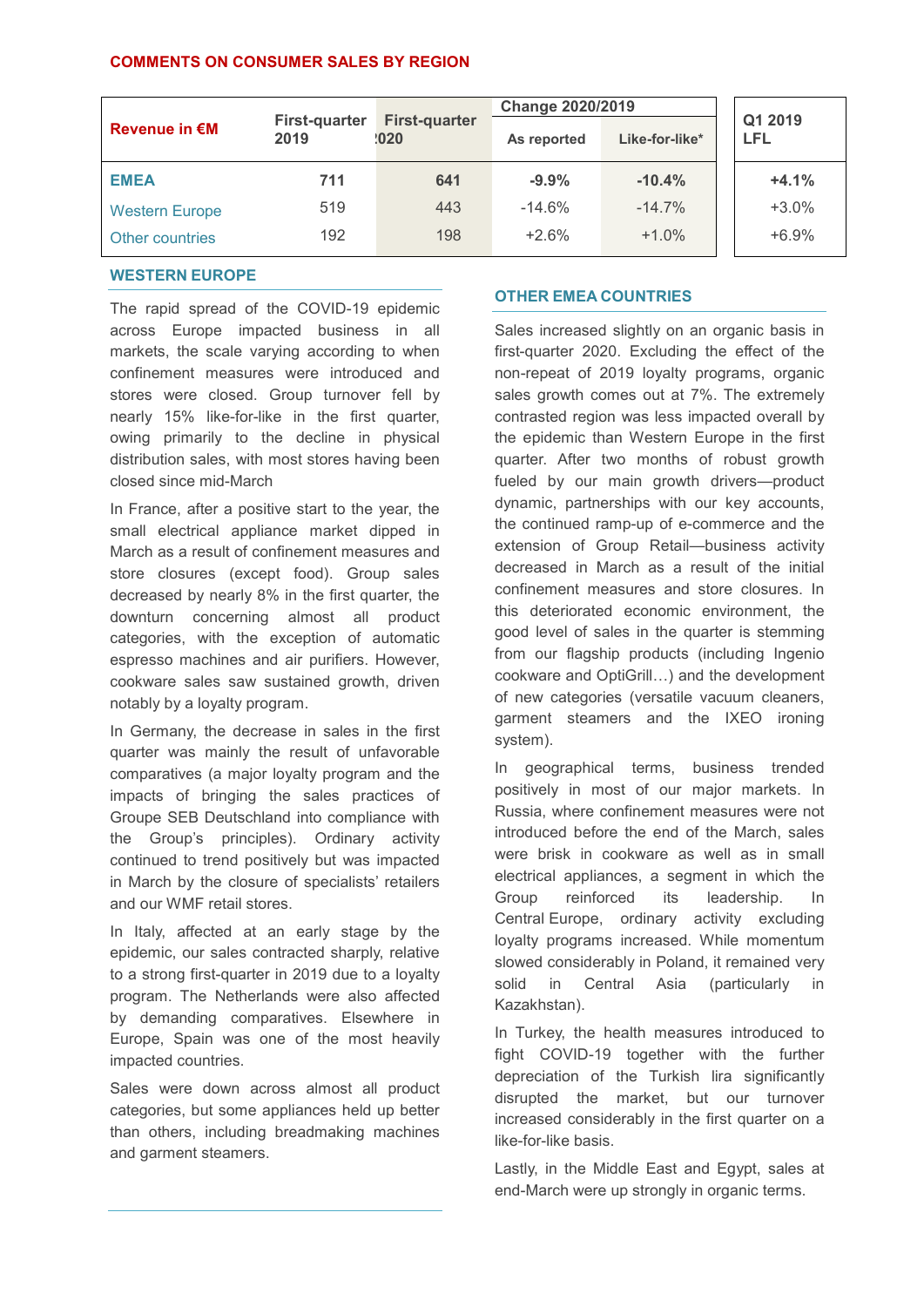|                      |                              |                              | <b>Change 2020/2019</b> |                |                       |  |
|----------------------|------------------------------|------------------------------|-------------------------|----------------|-----------------------|--|
| <b>Revenue in €M</b> | <b>First-quarter</b><br>2019 | <b>First-quarter</b><br>2020 | As reported             | Like-for-like* | Q1 2019<br><b>LFL</b> |  |
| <b>AMERICAS</b>      | 169                          | 149                          | $-11.7%$                | $-8.6%$        | $+4.2%$               |  |
| <b>North America</b> | 103                          | 97                           | $-5.2%$                 | $-7.2\%$       | $+3.8%$               |  |
| <b>South America</b> | 66                           | 52                           | $-21.9%$                | $-10.9%$       | $+4.8%$               |  |

### **NORTH AMERICA**

The decline of 5.2% in the reported turnover for the first quarter reflects a 7.2% drop in revenue on an organic basis and an overall positive currency effect in the region. Performances varied from one country to the other, the solid growth in Mexico failing to offset the negative trend in the United States and Canada.

In the United States, the Group achieved firm performances in January-February, driven by listing gains with certain retailers and ongoing development in e-commerce sales. Starting in March, the effects of COVID-19, which came later than in other regions, were combined with unfavorable comparatives relating to a major sales and marketing operation with a customer in 2019. The biggest impact was on cookware, even though the premium All Clad brand outperformed the market over the period. Linen care also held up well, bolstered primarily by the expanded distribution of Rowenta irons and garment steamers initiated in summer 2019.

In Canada, the less substantial presence of online players and the ongoing refocus of a major retailer customer continued to negatively impact our business activity in the first quarter.

In Mexico, however, the Group ended the quarter on solid organic sales growth, in an environment that nevertheless remains fragile. The core business is contracting, notably in cookware, but this was offset by a major loyalty program with a key account, focused mainly on fans.

### **SOUTH AMERICA**

The Group's quarterly sales in South America were once again marked by the rapid and major depreciations of the Brazilian real and Colombian peso since February, against a backdrop of global crisis and collapsing oil prices. Looking beyond currency aspects, business activity was impacted by the COVID-19 epidemic and the health measures implemented as of March. These weighed on consumption and retail in markets where the share of e-commerce remains limited.

Brazil, the largest market in the region, was also the hardest hit in the first quarter. Business was contrasted in January-February: fan sales were affected by unfavorable summer season and penalized by demanding comparatives in 2019; Dolce Gusto coffee machines continued to enjoy strong momentum while kitchen machines and washing machines staged a recovery. From mid-March onwards, the confinement measures and physical retail closures in the various states aimed at limiting the spread of the virus had a considerable impact on consumption and our revenue, despite the shift to online sales.

In Colombia, first quarter turnover was solidly up like-for-like, fueled in particular by fans, cookware and oil-less fryers. Demand has however been penalized by the combined negative effects of the health measures introduced to fight the epidemic and the depreciation of the Colombian peso in March.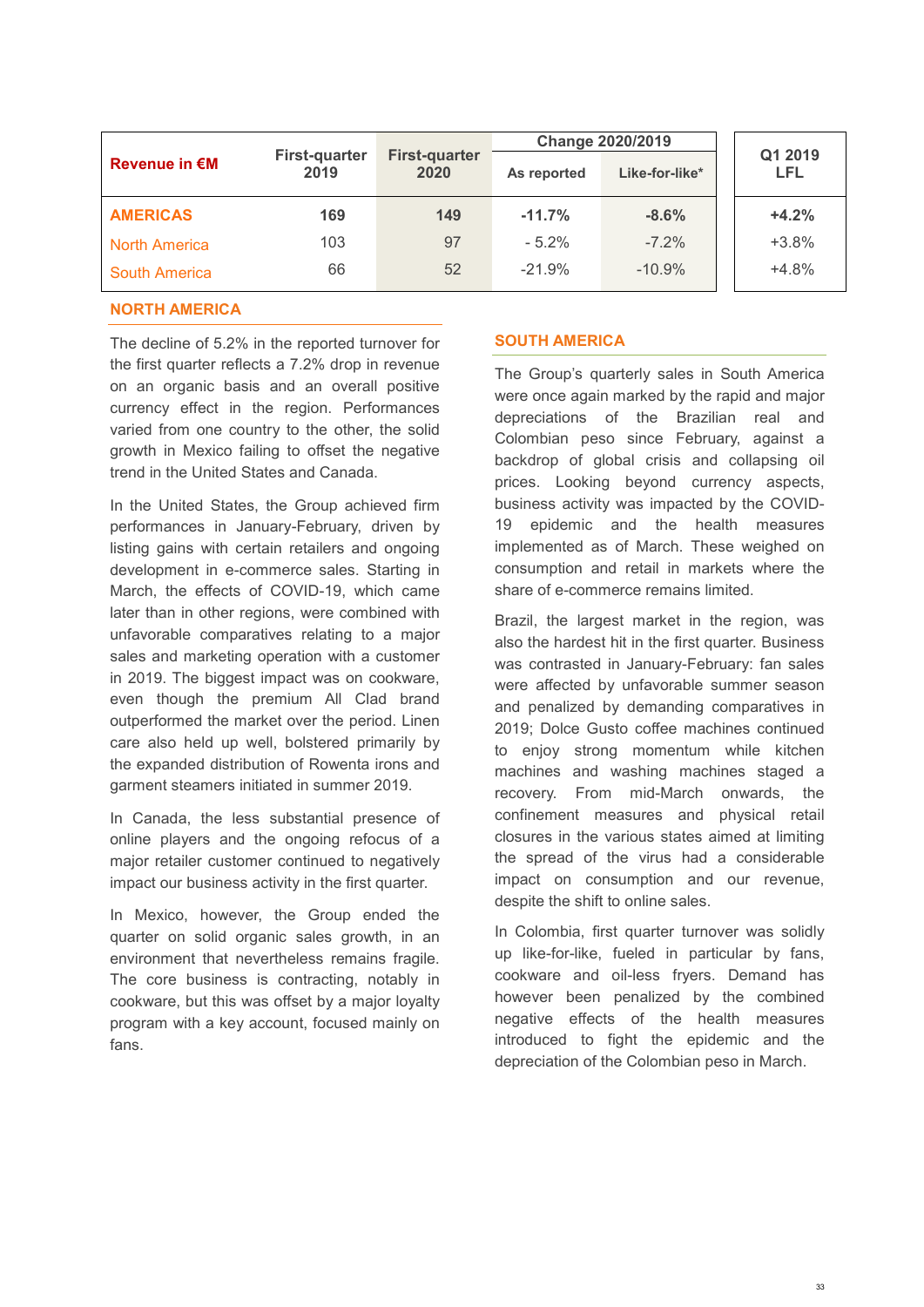|                      |                              |                              | <b>Change 2020/2019</b> |                |  |                |  |
|----------------------|------------------------------|------------------------------|-------------------------|----------------|--|----------------|--|
| <b>Revenue in €M</b> | <b>First-quarter</b><br>2019 | <b>First-quarter</b><br>2020 | As reported             | Like-for-like* |  | Q1 2019<br>LFL |  |
| <b>ASIA</b>          | 659                          | 482                          | $-26.8%$                | $-26.9%$       |  | $+11.3%$       |  |
| China                | 541                          | 365                          | $-32.6%$                | $-32.4%$       |  | $+13.4%$       |  |
| Other countries      | 118                          | 117                          | $-0.2%$                 | $-1.5%$        |  | $+2.5%$        |  |

#### **CHINA**

China was the first country to be seriously impacted by the COVID-19 epidemic, starting in mid-January in the midst of Chinese New Year celebrations. The country's drastic confinement measures, the industrial sites shutdown and the closing of stores in most provinces<sup>[1]</sup>-starting with Hubei<sup>-</sup>were reflected in an unprecedented decrease in consumption. Against this backdrop, the Small domestic equipment market proved overall more resilient than other industries.

Supor sales in its domestic market fell 32% LFL, featuring a sharp slump in offline sales and a more moderate drop in online sales. Moreover, activity was also considerably disrupted by logistics issues and out-of-stocks, particularly in the e-commerce. The substantial decline in revenue was primarily due to cookware while SDA business held up better. In the electrical cooking category, blenders posted an increase in revenue over the quarter. In the linen care and home cleaning segments, the downturn was slightly softer owing to demand for homecare appliances such as garment steamers or vacuum cleaners, as well as for air and water purifiers.

This critical situation was compounded by the impact of anticipated sell-in in December 2019 for the Chinese New Year, which also penalized growth in the first quarter, as anticipated.

As for manufacturing, all of our plants in China were shut down for an average of three weeks following the Chinese New Year vacation. Production resumed gradually starting on February 17 and our sites are now operating again at full capacity, including the one in Wuhan, at the epicenter of the epidemic, where production only resumed around March 20.

### **OTHER ASIAN COUNTRIES**

In Asia excluding China, despite the early breakout of the epidemic, our first-quarter sales held up fairly firmly, but with contrasting performances from one country to the next, based on their response to the crisis.

In Japan, our sales at end-March were stable on a like-for-like basis, boosted by solid momentum in certain products, including cookware, irons and garment steamers, as well as the Cook4me multicooker. Facing the COVID-19 crisis, the authorities have not implemented mandatory confinement, but instead recommended social distancing. Hence, most of retail stores remained open, yet with store traffic sharply down and consumption massively switching to e-commerce.

In South Korea, affected at an early stage by COVID-19, the impacts on business activity became apparent as early as February. Firstquarter sales fell sharply, both in cookware and small electrical appliances, despite a partial shift of consumption to e-commerce. But the management of the epidemic helped to curb its spread, with a potential gradual return to normal business activity in the second quarter.

In the other countries, our quarterly performances were mixed. Sales were down slightly in Thailand and Malaysia but up in Australia, while momentum was solid in Hong Kong (owing to a loyalty program), Taiwan and Vietnam.

#### **COMMENTS ON PROFESSIONAL BUSINESS ACTIVITY**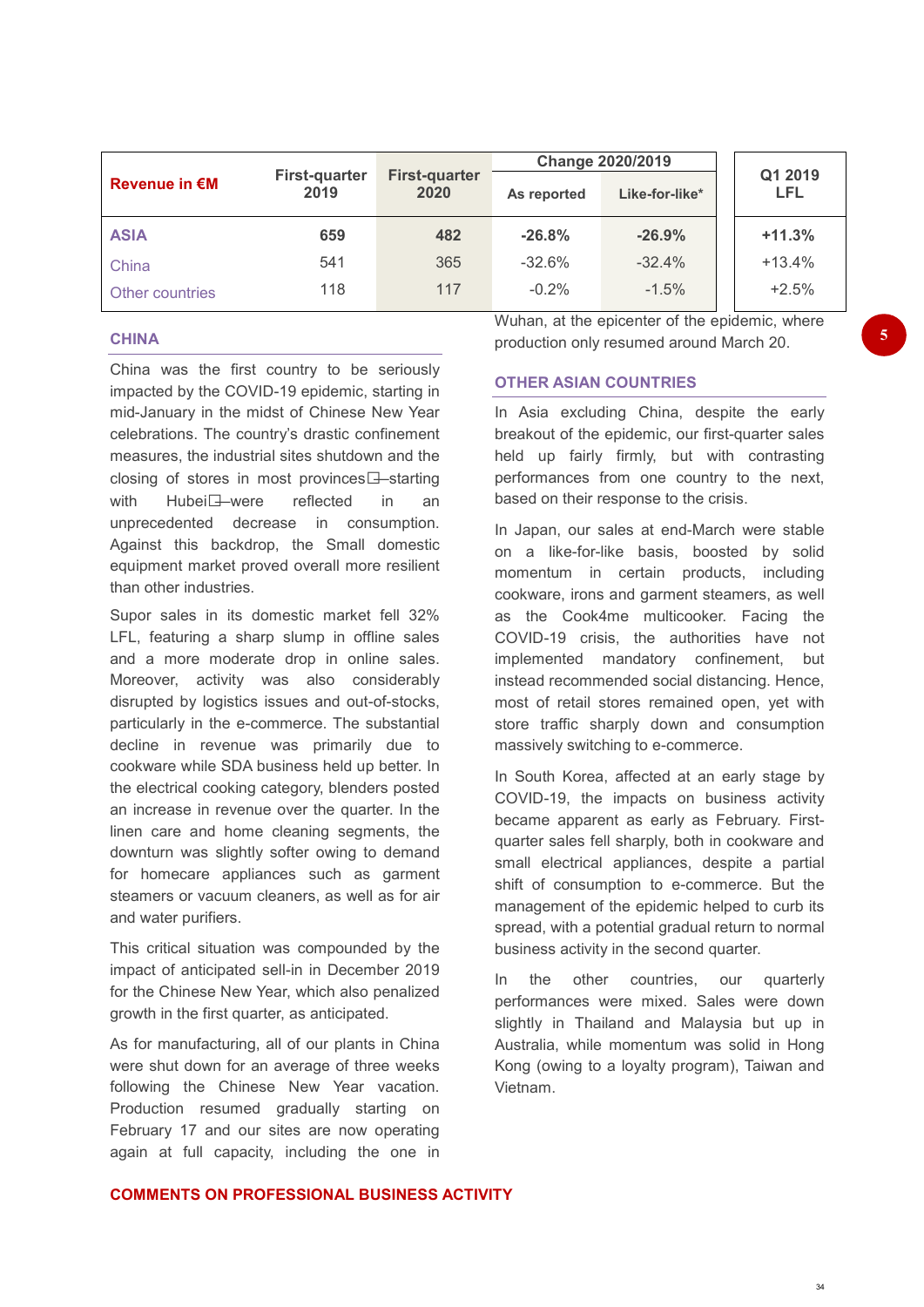| <b>Revenue in €M</b>         |                              |                              | <b>Change 2020/2019</b> |                | Q1 2019  |
|------------------------------|------------------------------|------------------------------|-------------------------|----------------|----------|
|                              | <b>First-quarter</b><br>2019 | <b>First-quarter</b><br>2020 | As reported             | Like-for-like* | LFL      |
| <b>Professional business</b> | 183                          | 182                          | $-0.7%$                 | $-9.7%$        | $+24.4%$ |

On a reported basis, sales were practically stable for the Group's Professional business in the first quarter. Adjusted for currency effects (mainly the US dollar) and the scope effect (Wilbur Curtis for one month and Krampouz for three), turnover was down 9.7% to €182 million in organic terms.

The decline in sales LFL in the first three months of the year owed both to high comparatives in first-quarter 2019 in Professional Coffee—the result of major contracts delivered in the United States—and to the impact of COVID-19 on business activity.

After a good start in January and February, the Professional Coffee business, as well as the Hotel equipment business, were negatively impacted in March by the quarantine measures introduced in numerous countries and by the closure of the majority of customer retailers, including hotels, cafés, coffee shops, restaurants, fast-food chains and convenience stores.

Having now been introduced across the main markets of the Professional business, these measures are generating delivery delays, with no major order cancellations reported at this stage.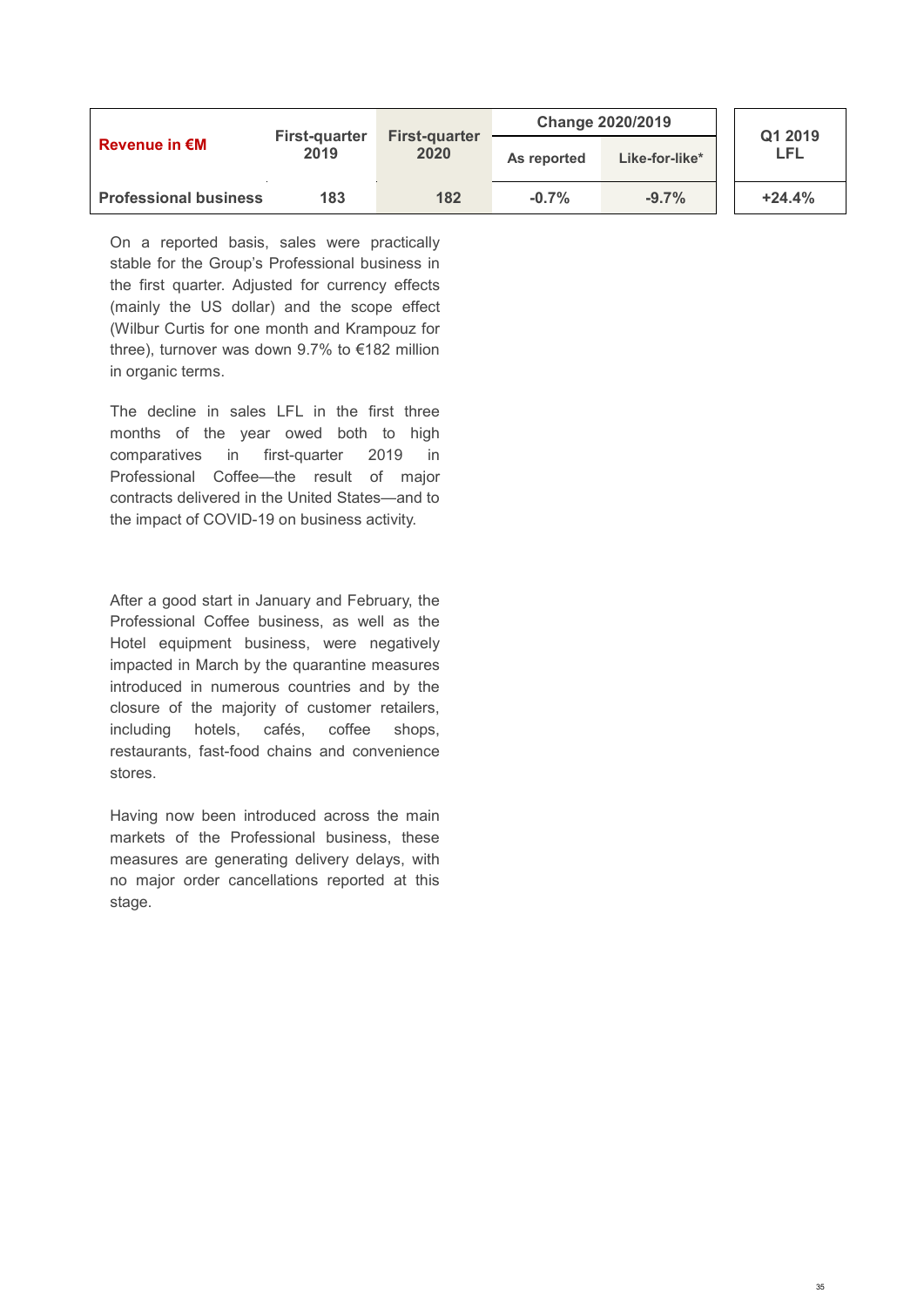### **OPERATING RESULT FROM ACTIVITY**

Operating Result from Activity (ORfA) totaled €18 million in the first quarter of 2020, significantly impacted by the effects of COVID-19 on business activity.

As a reminder, the first quarter's ORfA, as well as the second quarter one, are not representative of the full year performance as our activity is stronger in the second half of the year, while operational costs are more evenly distributed over the year.

In this context, the significant decrease in the Operating Result from Activity at March 31, 2020 is due: • mainly to the sharp drop in sales during the first quarter;

• to extra costs linked to the production shutdown in most of our plants, first in China, then in our other geographies and in particular in Europe.

#### **DEBT AT MARCH 31, 2020**

Net financial debt amounted to €1,840 million at March 31, 2020, compared with €1,997 million at end-December 2019. The total includes €389 million of IFRS 16 and other debt.

The €157 million decrease versus December 31, 2019 is due to an improvement in the operating working capital requirement (WCR), a result primarily of customer receivables and inventories, directly related to the dip in activity in the first quarter.

Groupe SEB highlights that it has a solid financial situation as it is based on a healthy financial structure that is well-balanced in terms of instruments and maturities and does not comprise financial covenants. It also has an undrawn syndicated credit line of €960 million, and at April 28, 2020 can rely on a total of €1 billion in cash and cash equivalents on its balance sheet.

#### **COVID-19 ACTION PLAN**

In today's particularly critical environment, the Group's number-one priority remains the health and safety of its employees around the world. Further priorities include maintaining service for our customers, implementing business continuity plans in the best possible safety conditions for our teams and all our partners, and preserving our liquidity.

Impacted initially in China and then in the rest of the world starting in March, the Group has been led to temporarily close over half of its plants, a large part of its retail network and most of its market companies and offices. In response to the crisis, we quickly initiated an action plan and took numerous practical measures to contain our cost base:

- Flexibilization of payroll, in accordance with labor regulations, through the implementation of shorttime working, mandatory paid-leaves, the suspension of contracts and the discontinuation of temporary contracts, as well as a recruitment freeze;
- Adaptation of growth drivers to market situations;
- General reduction in non-essential expenses (travel, events, etc.);
- Renegotiation of amounts and payment schedule for the rent of our stores;
- Decrease in the compensation of senior executive officers and board members.

However, this action plan will not offset the under-absorption of some fixed costs, and notably the under activity of our industrial sites stemming from the crisis.

At the same time, the Group is conducting a rigorous policy to preserve its liquidity by adapting the management of its working capital requirement to the crisis situation. The policy is based both on special attention in maintaining the quality of relations with its suppliers and on the reinforced supervision of client receivables. Moreover, the decision taken by the Board of Directors to revise downwards by one-third the amount of dividends paid out in 2020 in respect of 2019 serves to improve cash flow situation by €43.5 million. The Group has not requested a delay in the payment of charges and taxes in France and has not taken out the state-guaranteed loan.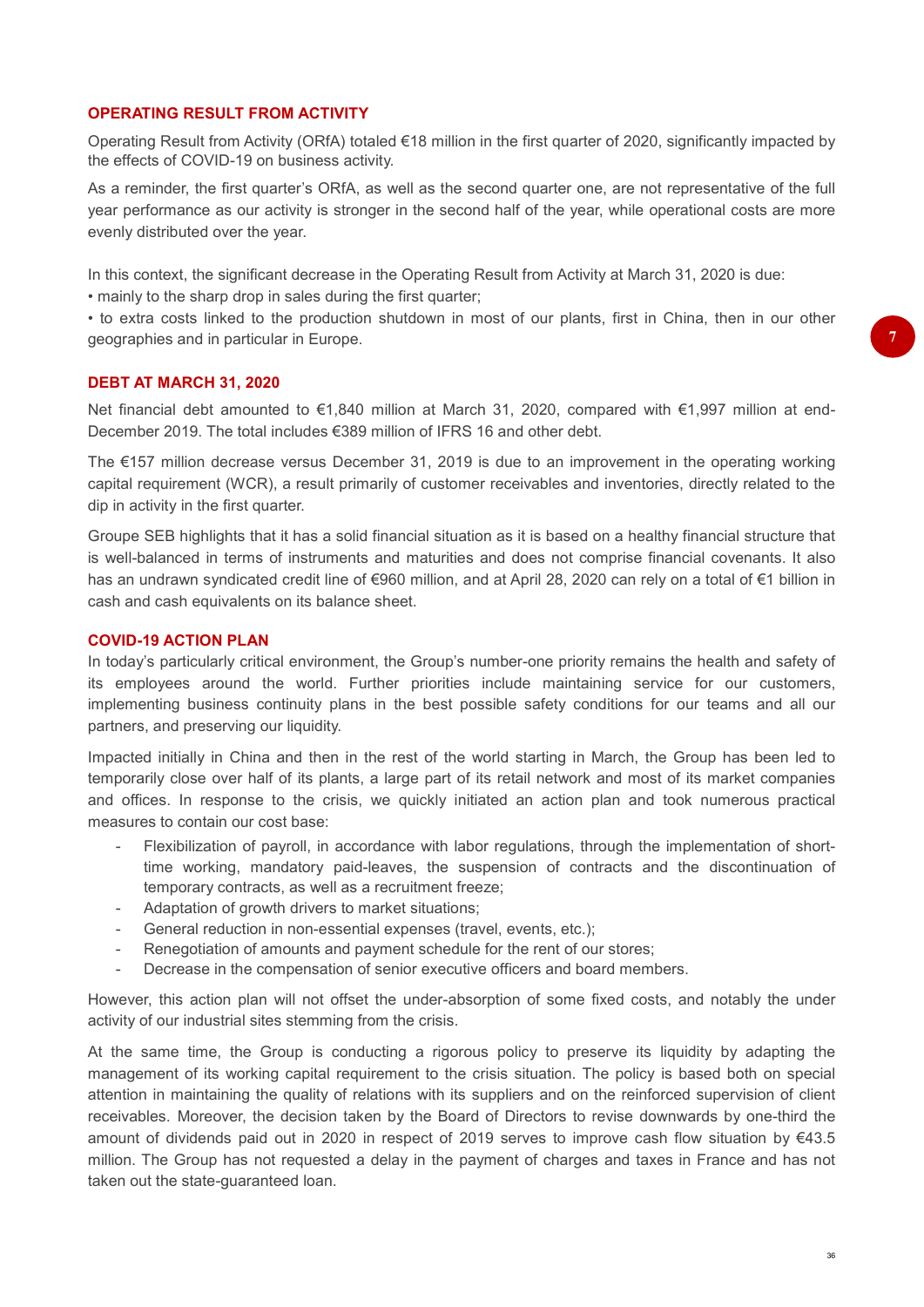### **OUTLOOK**

The situation in China is progressively improving, in an overall still highly cautious context in terms of sanitary measures. Consumption in the country is showing signs of a gradual resumption, driven primarily by e-commerce, with store footfall still contracting for now. Our seven Chinese plants have restarted activity and, following a ramp-up phase, have returned to normal production levels, including in Wuhan. In other Asian countries, the situation is generally in progress without being stabilized everywhere. In Europe, Eurasia and in the Americas, confinement measures remain widely in place in various forms, with a large part of physical distribution outlets closed and consumption having sharply shifted to e-commerce. Against this backdrop, 19 of our factories worldwide remain overall closed for the moment, while 23 are operating (out of which 9 at lower capacity).

Despite the numerous uncertainties concerning crisis exit scenarios, we are already preparing for business resumption, both in terms of manufacturing and consumption.

Given the impact of the crisis on performance in the first quarter, the scale of the epidemic, and the extension of the confinement period in numerous countries, the Group is expecting a deterioration in business activity in the second quarter. This will materialize through a drop in sales currently estimated at around €450 million to €500 million, which will most probably lead to negative ORfA for the period.

The cost reduction plan combined with a gradual return to "normalized" business activity in the second semester, which generally accounts for approx. 55% of annual sales and over two-thirds of annual ORfA, should enable the Group to progressively get back to its profitable growth model. However, while it is impossible at this stage to precisely quantify the impacts of COVID-19 on the year as a whole, revenue and Operating Result from Activity will fall significantly in 2020.

In this particularly complicated environment, the Group reaffirms its confidence in its solid and well-balanced strategic model. While adapting to the immediate imperatives, it stays focused on its long-term goals and intends to get through the present crisis in a resolute and responsible manner.

#### **Conference call with management on April 28 at 6:00 p.m. CET**

Numbers: From France: +33 (0) 1 72 72 74 03 - PIN : 15412853# From other countries: +33 (0) 1 72 72 74 03 - PIN : 15412853#

Listen to the audiocast and the presentation on our website on April 28 from 9:00 p.m.: [www.groupeseb.com](https://www.groupeseb.com/fr) or [click here](https://hosting.3sens.com/SEB/20200428-36F7B8C9/en/startup.php)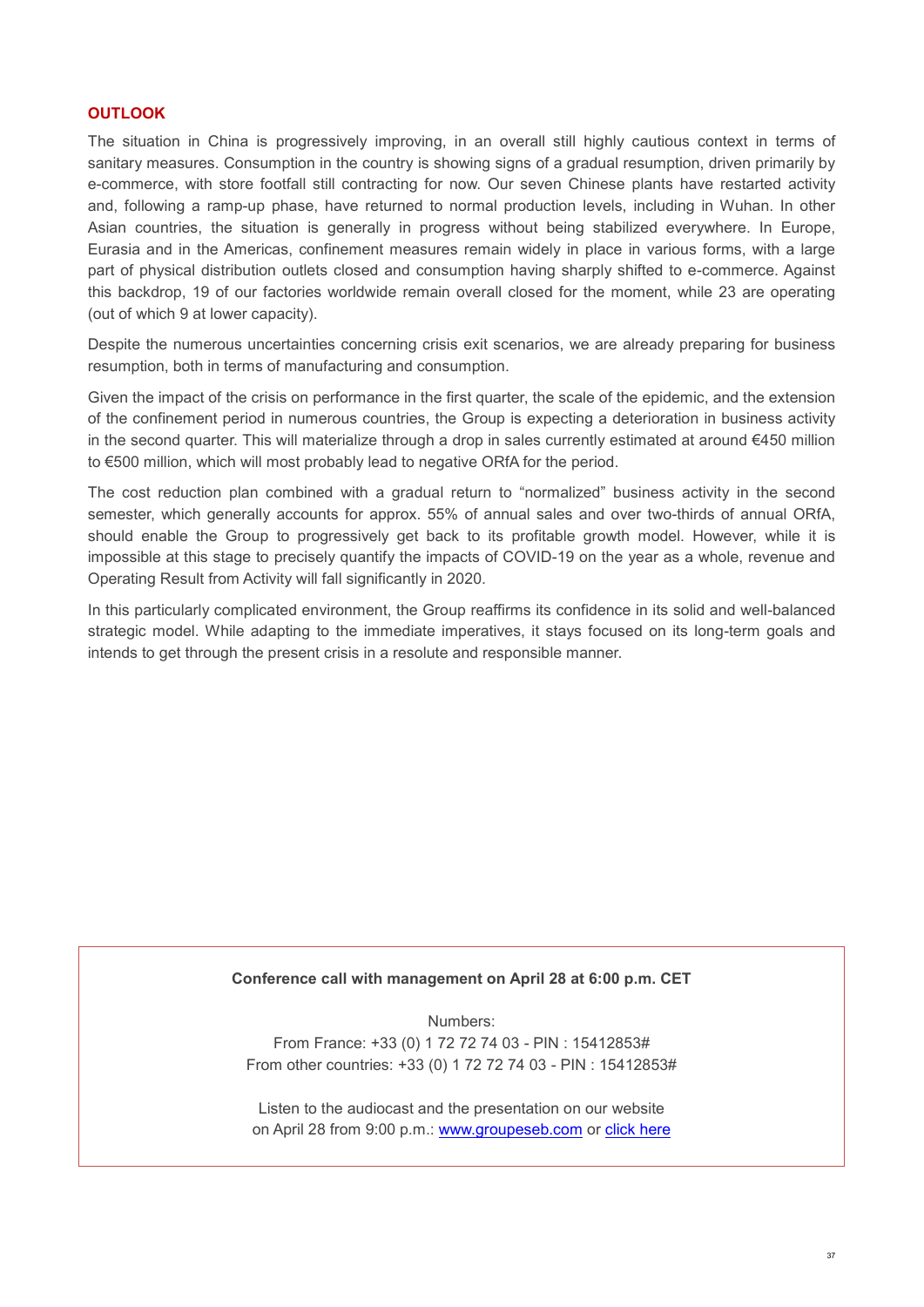# **GLOSSARY**

#### *On a like-for-like basis (LFL) - Organic*

The amounts and growth rates at constant exchange rates and consolidation scope in a given year compared with the previous year are calculated:

- using the average exchange rates of the previous year for the period in consideration (year, half-year, quarter),
- on the basis of the scope of consolidation of the previous year.

This calculation is made primarily for sales and Operating Result from Activity.

#### *Adjusted EBITDA*

Adjusted EBITDA is equal to Operating Result from Activity minus discretionary and non-discretionary profit-sharing, to which are added operating depreciation and amortization.

#### *Operating Result from Activity (ORfA)*

Operating Result from Activity (ORfA) is Groupe SEB's main performance indicator. It corresponds to sales minus operating costs, i.e. the cost of sales, innovation expenditure (R&D, strategic marketing and design), advertising, operational marketing as well as commercial and administrative costs. ORfA does not include discretionary and nondiscretionary profit-sharing or other non-recurring operating income and expense*.*

#### *Net debt*

This term refers to all recurring and non-recurring financial debt minus cash and cash equivalents, as well as derivative instruments linked to Group financing. It also includes financial debt from application of the IFRS 16 standard "Leases" in addition to short-term investments with no risk of a substantial change in value but with maturities of over three months.

#### *Loyalty program (LP)*

These programs, led by distribution retailers, consist in offering promotional offers on a product category to loyal consumers who have made a series of purchases within a short period of time. These promotional programs allow distributors to boost footfall in their stores and our consumers to access our products at preferential prices.

#### *Free cash flow*

Free cash flow corresponds to the "net cash from operating activities" item in the consolidated cash flow statement, adjusted from non-recurring transactions with an impact on the Group's net debt (for example, cash outflows related to restructuring) and after taking account of recurring investments (CAPEX).

#### *SDA*

Small Domestic Appliances: Kitchen Electrics, Home and Personal care

#### *PCM*

Professional Coffee Machines

*This press release may contain certain forward-looking statements regarding Groupe SEB's activity, results and financial situation. These forecasts are based on assumptions which seem reasonable at this stage, but which depend on external*  factors including trends in commodity prices, exchange rates, the economic environment, demand in the Group's large *markets and the impact of new product launches by competitors.* 

*As a result of these uncertainties, Groupe SEB cannot be held liable for potential variance on its current forecasts, which result from unexpected events or unforeseeable developments.*

*The factors which could considerably influence Groupe SEB's economic and financial result are presented in the Annual Financial Report and Registration Document filed with the Autorité des Marchés Financiers, the French financial markets authority.*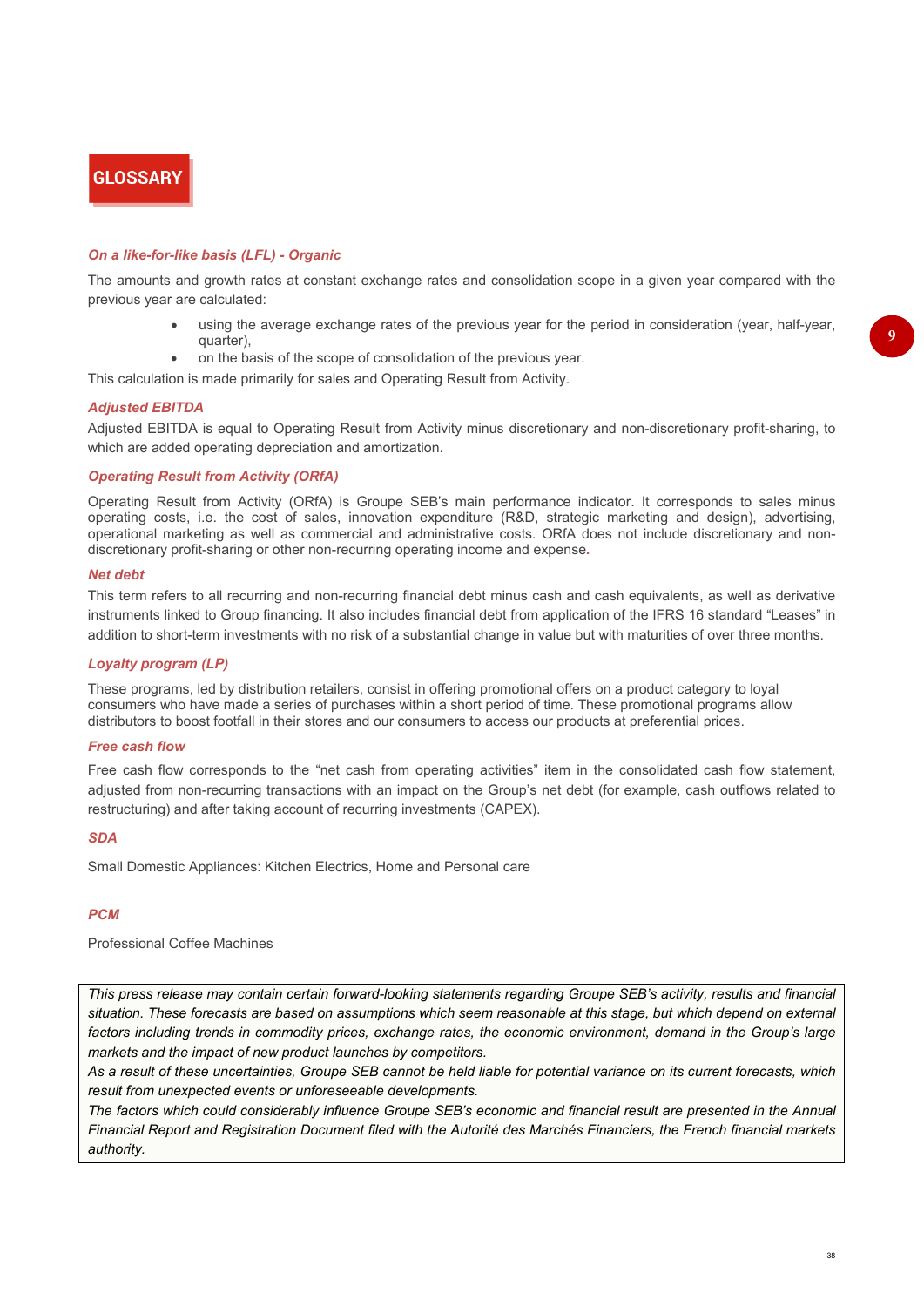### **Next key dates - 2020**

**May 19 |** 3:00 p.m. Annual General Meeting – **Closed door**

**July 23** | before market opens H1 2020 sales and results

**Groupe SEB**

**Isabelle Posth Raphaël Hoffstetter [comfin@groupeseb.com](mailto:comfin@groupeseb.com) Tel: + 33 (0) 4 72 18 16 04**

**Investor/Analyst Relations**

**Financial Communication and IR Dept**

**October 26 | after market closes 9-month 2020 sales and financial data** 

#### **Media Relations**

**Groupe SEB Corporate Communication Dept**

> **Cathy Pianon Caroline Philips**

#### **[com@groupeseb.com](mailto:com@groupeseb.com)**

**Phone: + 33 (0) 6 33 13 02 00 Phone : + 33 (0) 6 49 82 28 45**

**Image Sept Caroline Simon Claire Doligez Isabelle Dunoyer de Segonzac** 

> **caroline.simon@image7.fr cdoligez@image7.fr**



**Find us on [www.groupeseb.com](https://www.groupeseb.com/fr)**

*World reference in small domestic equipment, Groupe SEB operates with a unique portfolio of 30 top brands including Tefal, Seb, Rowenta, Moulinex, Krups, Lagostina, All-Clad, WMF, Emsa, Supor, marketed through multi-format retailing. Selling more than 350 million products a year, it deploys a long-term strategy focused on innovation, international development, competitiveness and client service. Present in over 150 countries, Groupe SEB generated sales of €7.3 billion in 2019 and has more than 34,000 employees worldwide.* 

#### **SEB SA**

**SEB SA - N° RCS 300 349 636 RCS LYON – with a share capital of €50,307,064 – Intracommunity VAT: FR 12300349636**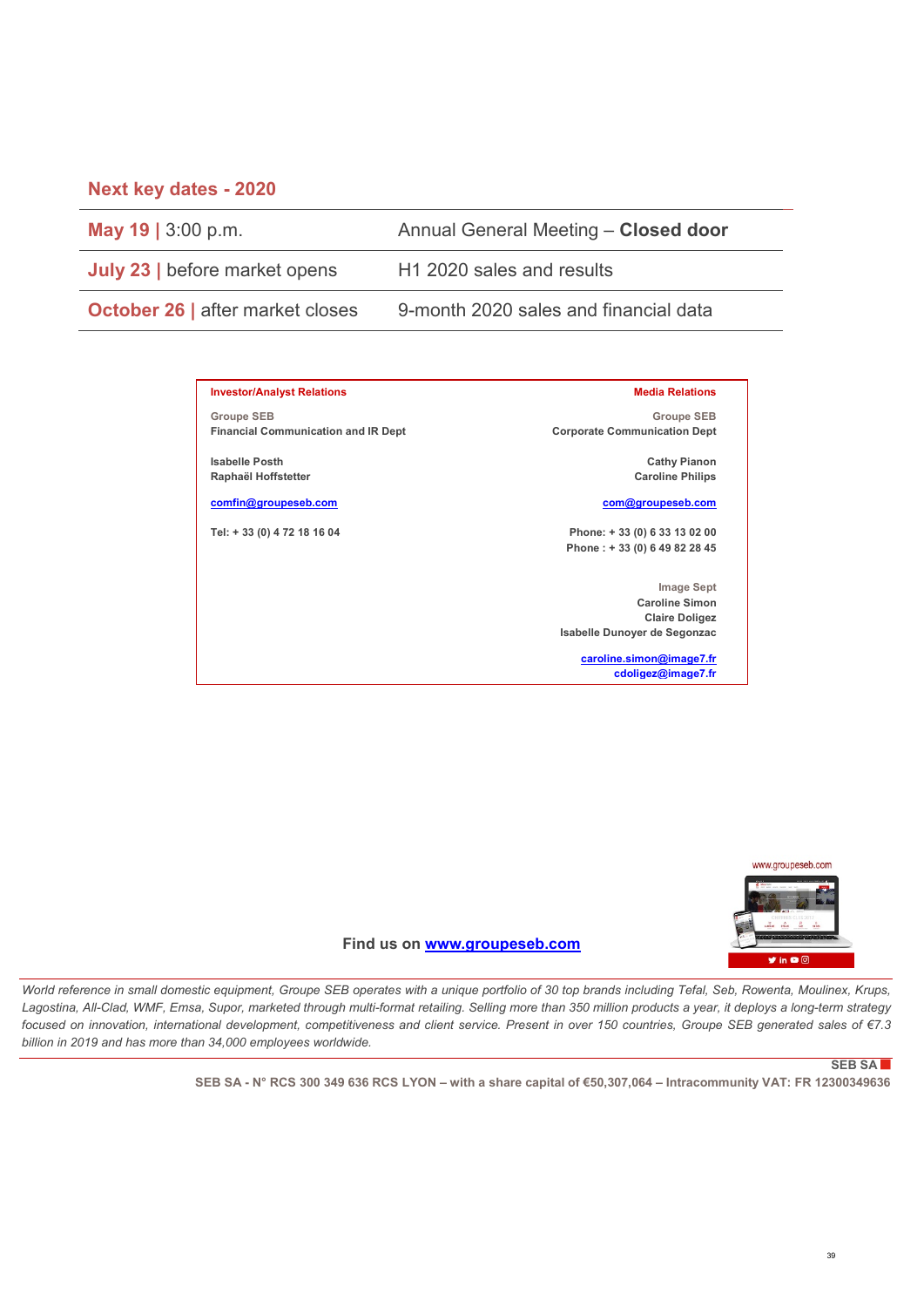2°) The following press release dated 17 May 2020 has been published by the Issuer:

### **Electrically-assisted bike: Groupe SEB becomes the exclusive industrial partner of Angell and takes a shareholding in the company**

**Angell is a new-generation electrically-assisted bike (e-bike) launched by Marc Simoncini. In today's fast-growing e-bike market, the Angell bike stands apart by being one of the lightest on the market and by its innovations in both connectivity and safety. As part of an industrial and shareholding agreement, Groupe SEB has become the exclusive industrial partner of Angell. The Group will be responsible for the industrial development and production of Angell smart bikes at its long-standing Is-sur-Tille plant in Burgundy, France. Groupe SEB is also supporting the project by acquiring a stake in Zebra, the company that produces and markets Angell, through its SEB Alliance investment vehicle.**

#### **Angell: an ultra-light, safe and smart new-generation bike**

Created by the French designer Ora-ïto, the Angell bike comes with a broad range of integrated services that make journeys easier and cycling safer. It notably features a "smart cockpit" that displays useful information such as weather, pollution levels, battery charge, riding modes, assistance programs, speed and even a GPS. Angell also stands apart through its innovative safety system, including vibrating navigation assistance on the handlebars, a fall alert and an anti-theft alarm. The Angell e-bike also boasts pure and minimalist styling, making it one of the lightest on the market at just 13.9 kilos.

#### **Initial deliveries in summer 2020**

Currently available to pre-order, Angell is already proving a major success, with over 2,000 pre-orders. At the Is-sur-Tille site, with its 200-strong workforce, Groupe SEB's know-how in product development, industrial development and manufacturing is a perfect match for the production of bikes. An expert in high-tech product design and able to adapt its production base to new projects, Groupe SEB will enable the initial delivery of Angell bikes in summer 2020. Through a gradual ramp-up, Groupe SEB will produce several tens of thousands of units a year and support the planned extension of the range.

#### **An alliance built on shared values and ambitions**

The project stands as a promise to consumers of a high-end product invented and produced in France. It is also an alliance of two players united by their passion for innovation and sharing the same ambition of improving everyday life and forging a socially-responsible and sustainable project. Groupe SEB is providing the needed scalability to the project, with its ability to grow the volume of a new activity.

Commenting on the partnership, **Marc Simoncini, Co-founder of Angell**, said: *"We are extremely proud to have formed this partnership with Groupe SEB. It was important for us to join forces with a French industrial group, and in Groupe SEB we have found a partner that shares the same values of excellence and quality as we do. We think that the e-bike will become a vital means of transportation worldwide, and SEB's industrial capacity will enable us to build a world leader in the urban smart bike segment (a market estimated at €10 billion). Groupe SEB's acquisition of a stake in our company is also a decisive factor in the fundraising underway, which will provide Angell with the resources commensurate with its ambition."*

**Thierry de La Tour d'Artaise, Chairman and CEO of Groupe SEB**, commented: *"With Angell, we are delighted to contribute our industrial know-how to the large-scale manufacturing in France of a futurefocused project. Innovation and entrepreneurship have been core values for Groupe SEB since its creation values that we share with Angell. We are deeply invested in the everyday lives of our consumers and seek to*  lead new projects that meet their changing needs, all the while taking a long-term approach. We want to *contribute to building a healthier and safer future."*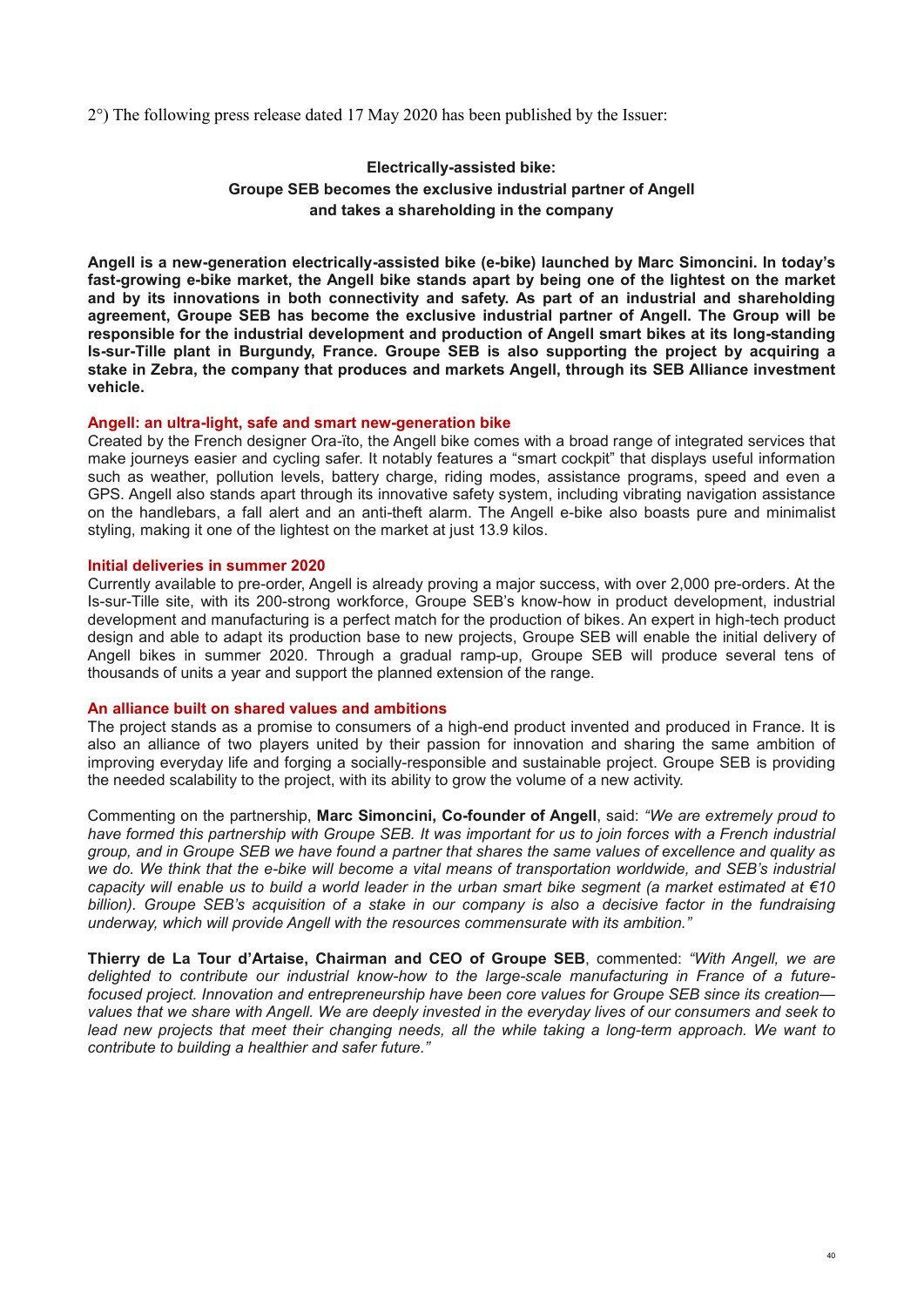#### **About Angell**

Launched by Marc Simoncini and Jules Trecco in 2018, the Angell bike project aims to provide high-performance urban mobility as an alternative to cars in city centers. Our goal is to create the safest smart bike in the world. With its revolutionary concept, built-in intelligence, hyperbolic reflectors and sensors, Angell offers cyclists the highest standards of safety, both in terms of daily use and anti-theft protection. Its electrical assistance programs and ultra-clear, cockpitintegrated 2.4-inch touchscreen interface for its internal software make it a revolutionary tool combining power, simplicity and performance. Boasting a range of 70 km, the 13.9-kilo bike is available in two colors, silver and black. The Angell bike also comes with a number of accessories, including a mudguard, saddlebags, a child seat and rearview mirrors, among others.

Find out more at:<https://angell.bike/>



#### **Press contacts**

Christine Amella [Camella@patricia-goldman.com](mailto:Camella@patricia-goldman.com) +33 6 83 06 55 93

Anne-Sophie Lizzani [aslizzani@patricia-goldman.com](mailto:aslizzani@patricia-goldman.com) +33 6 48 23 07 60

#### **About Groupe SEB**

World reference in small domestic equipment, Groupe SEB operates with a unique portfolio of 30 top brands including Tefal, Seb, Rowenta, Moulinex, Krups, Lagostina, All-Clad, WMF, Emsa, Supor, marketed through multi-format retailing. Selling more than 350 million products a year, it deploys a long-term strategy focused on innovation, international development, competitiveness and service to clients. With products being present in over 150 countries, Groupe SEB generated sales of approximately €7.3 billion in 2019 and had more than 34,000 employees worldwide. [www.groupeseb.com](http://www.groupeseb.com/)

#### **Press contacts**

**Groupe SEB Corporate Communications** 

**Cathy Pianon Caroline Philips**

**[com@groupeseb.com](mailto:com@groupeseb.com)**

**Tel. + 33 (0) 6 33 13 02 00 Tel. + 33 (0) 6 49 82 28 45**

**Image Sept Caroline Simon Claire Doligez Isabelle Dunoyer de Segonzac** 

**caroline.simon@image7.fr cdoligez@image7.fr isegonzac@image7.fr**

**Tel.: +33 (0) 1 53 70 74 70**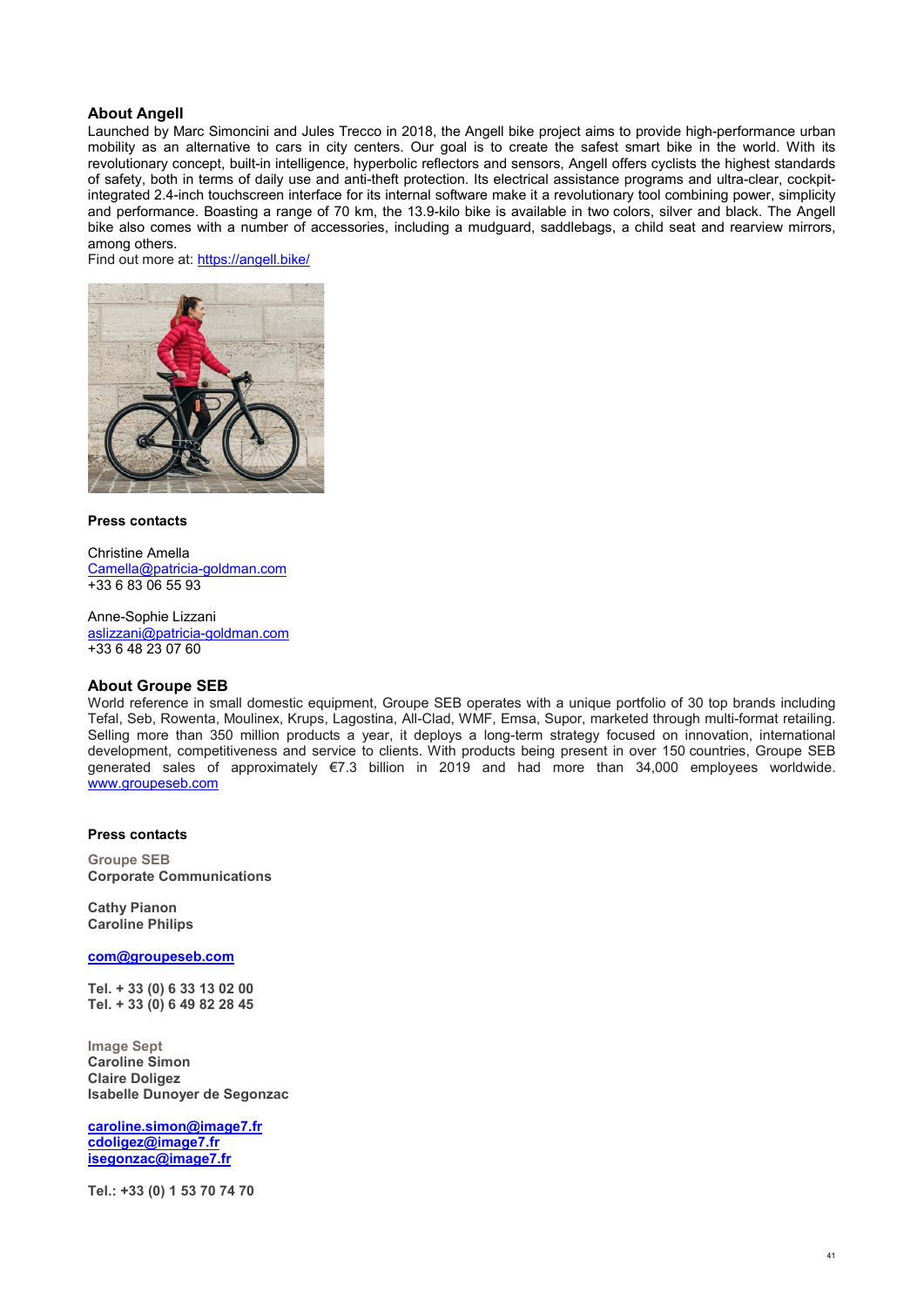3°) The following press release dated 4 June 2020 has been published by the Issuer:

# **SEB Alliance invests in CASTALIE**

**SEB Alliance, Groupe SEB's corporate venture arm, announces having taken a minority stake in CASTALIE, a company that designs and markets micro-filtered water fountains for companies and restaurants, alongside the funds Amundi F&S, RAISE Impact and Ring Capital within a total fundraise of €13.5 million.** 

CASTALIE offers its customers a comprehensive service, offering water fountains, containers, accessories and maintenance services. They can thereby produce their water in-house from tap water, which is microfiltered by eco-friendly, contemporary water fountains. The water is bottled on the consumer's premises in reusable containers (bottles, glasses, etc.). As a result: no distance to cover between the source and the place of consumption and no plastic waste generated.

**Thibault Lamarque, Chairman and founder of Castalie, stated:** *"The company was created from my revolt against the omnipresence of plastic bottles, which are an ecological disaster for our planet, when there are so many alternatives. We are happy to continue the expansion of CASTALIE with our financial and industrial partners which will enable us to complete our economic transition. Thanks to their help, we will be able to make progress faster and make both private individuals and corporate customers aware of the sustainable solutions that exist to change their purchasing habits. Our target over the next two years is to avoid the use of 100 million plastic bottles."*

**Thierry de La Tour d'Artaise, Chairman and CEO of Groupe SEB, commented**: *"Groupe SEB is present in the daily lives of consumers throughout the world. Our objective is to always stay one step ahead and to accompany them as lifestyle and consumer habits change. This is why we have decided to support Castalie, which, with its innovative microfiltration system, offers a genuine alternative way to consume water and reduce plastic waste. Groupe SEB and Castalie are both committed players in the circular economy. At SEB, eco-design and the promotion of products like mugs instead of plastic cups are key growth areas. Castalie is a perfect fit with the SEB Alliance strategy, which aims to identify and invest in promising companies that offer innovative solutions in line with our core business. We are committed to supporting French businesses and want to play a role in supporting alternative consumer habits that will help us to build a better future."*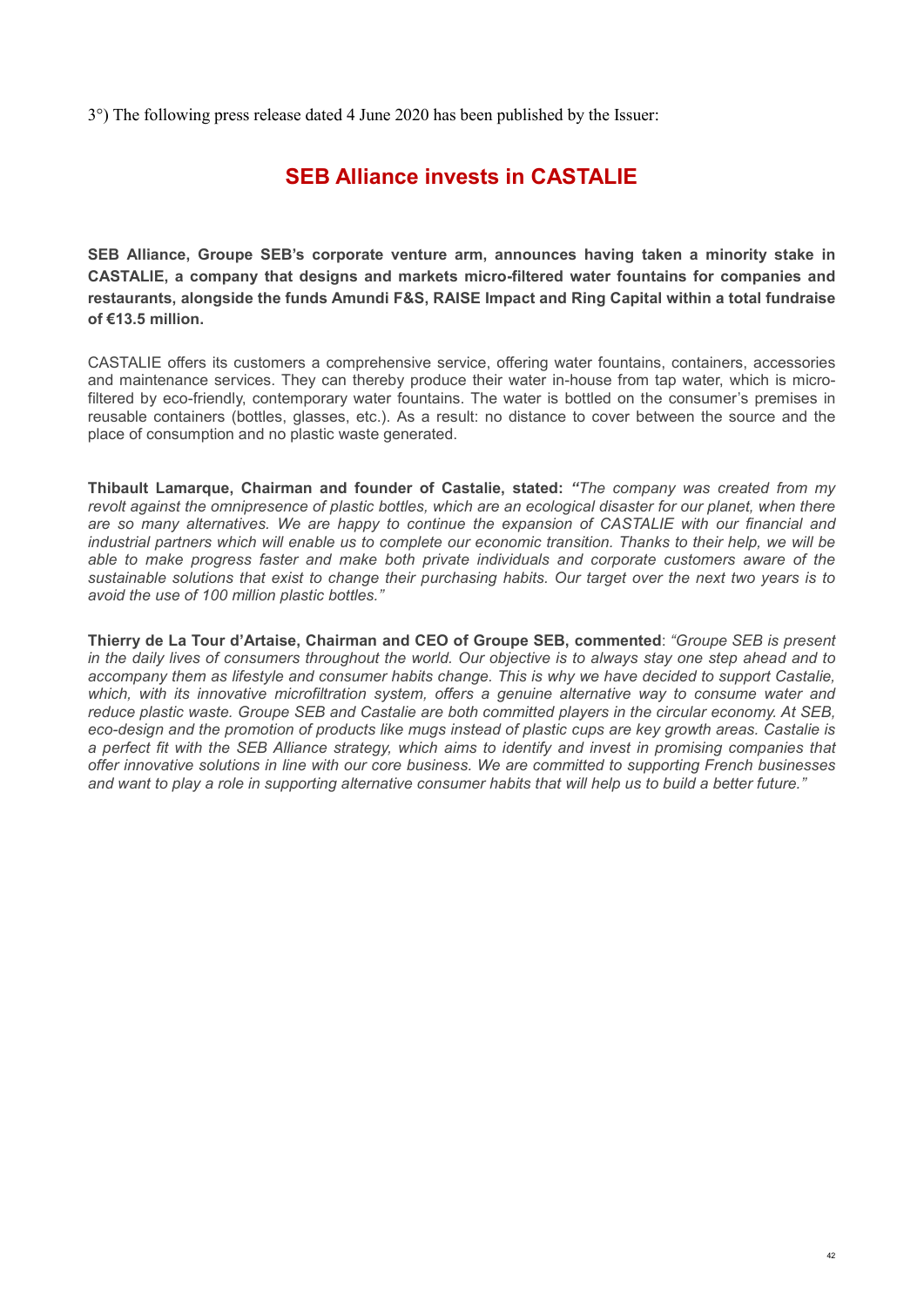### **About SEB Alliance**

Groupe SEB created the SEB Alliance corporate venture arm in May 2011 to follow trends in the small domestic equipment market and in an open innovation approach destined to cover new technologies and expertise. With initial capital of €30m, SEB Alliance is both an investment structure and a tracker of technological developments.

Since its foundation, SEB Alliance has made over 15 direct minority investments, notably in the following 3 areas: digital, health/ wellness and sustainable development. SEB Alliance has also invested in several thematic venture capital funds. For more details go to:<https://www.groupeseb.com/en/seb-alliance>

## **Next key dates**

| <b>July 23</b>   before market opens |                                                                               | H <sub>1</sub> 2020 sales and results                                                                                           |  |
|--------------------------------------|-------------------------------------------------------------------------------|---------------------------------------------------------------------------------------------------------------------------------|--|
|                                      | <b>October 26   after market closes</b>                                       | 9-month 2020 sales and financial data                                                                                           |  |
|                                      |                                                                               |                                                                                                                                 |  |
|                                      | <b>Investor/Analyst Relations</b>                                             | <b>Media Relations</b>                                                                                                          |  |
|                                      | <b>Groupe SEB</b><br><b>Financial Communication</b><br>and Investor Relations | <b>Groupe SEB</b><br><b>Corporate Communication Dept</b>                                                                        |  |
|                                      | <b>Isabelle Posth</b><br>Raphaël Hoffstetter                                  | Cathy Pianon<br><b>Caroline Philips</b>                                                                                         |  |
|                                      | comfin@groupeseb.com                                                          | com@groupeseb.com                                                                                                               |  |
|                                      | Phone: +33 (0) 4 72 18 16 04                                                  | Phone: +33 (0) 633 13 02 00<br>Phone: +33 (0) 6 49 82 28 45                                                                     |  |
|                                      |                                                                               | <b>Image Sept</b><br><b>Caroline Simon</b><br><b>Claire Doligez</b><br>Isabelle Dunoyer de Segonzac<br>caroline.simon@image7.fr |  |
|                                      |                                                                               | cdoligez@image7.fr<br>isegonzac@image7.fr                                                                                       |  |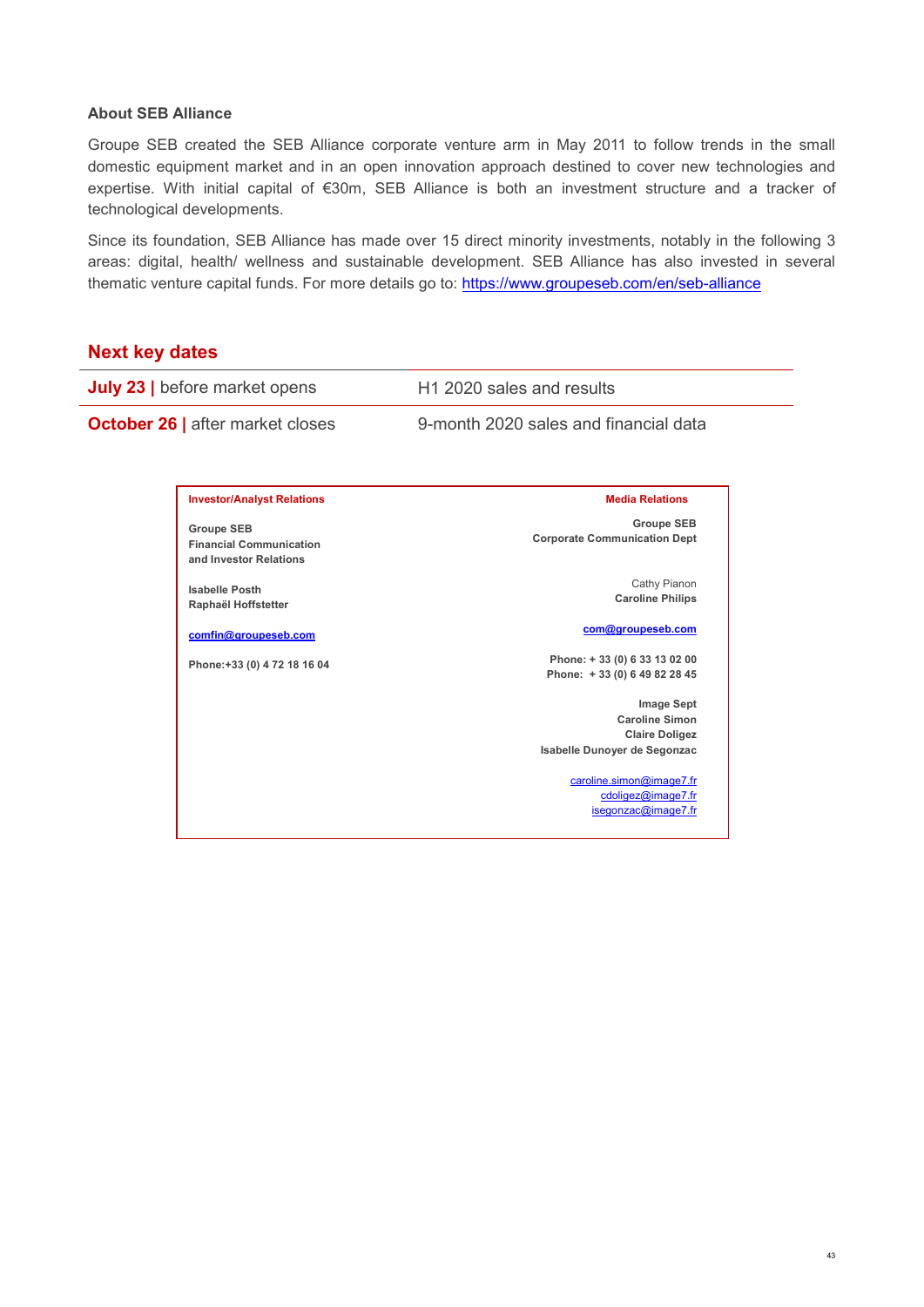## **SUBSCRIPTION AND SALE**

### <span id="page-43-0"></span>**Subscription Agreement**

Pursuant to a subscription agreement dated 12 June 2020 entered into between BNP Paribas, Citigroup Global Markets Limited and Crédit Agricole Corporate and Investment Bank (the "**Global Coordinators**"), HSBC Bank plc and Natixis (together with the Global Coordinators, the "**Joint Lead Managers**") and the Issuer (the "**Subscription Agreement**"), the Joint Lead Managers have agreed with the Issuer, subject to satisfaction of certain conditions, to jointly and severally agree to procure subscription and payment for the Notes or, failing which, to subscribe and pay for the Notes at an issue price equal to 99.169 per cent. of their principal amount less the commissions agreed between the Issuer and the Joint Lead Managers. The Subscription Agreement entitles, in certain circumstances, the Joint Lead Managers to terminate it prior to payment being made to the Issuer.

### **Selling Restrictions**

### **United States**

The Notes have not been and will not be registered under the United States Securities Act of 1933, as amended (the "**Securities Act**"), or with any securities regulatory authority of any state or other jurisdiction of the U.S., and may not be offered or sold, directly or indirectly, within the United States, or to, or for the account or benefit of, U.S. persons except in certain transactions exempt from the registration requirements of the Securities Act and in compliance with any applicable state securities laws. Terms used in this paragraph and not otherwise defined in the Prospectus have the meanings given to them by Regulation S under the Securities Act ("**Regulation S**").

Each Joint Lead Manager has agreed that it has not offered or sold, and will not offer or sell, the Notes (i) as part of their distribution at any time or (ii) otherwise until 40 calendar days after completion of the distribution of the Notes (the "**Distribution Compliance Period**"), within the United States or to, or for the account or benefit of, U.S. persons, and it will have sent to each distributor or dealer to which it sells Notes during the Distribution Compliance Period a confirmation or other notice setting out the restrictions on offers and sales of the Notes within the United States or to, or for the account or benefit of, U.S. persons.

The Notes are being offered and sold only outside the United States to non-U.S. persons in offshore transactions in compliance with Regulation S.

In addition, until 40 calendar days after the commencement of the offering of the Notes, an offer or sale of Notes within the United States by any dealer (whether or not participating in the offering) may violate the registration requirements of the Securities Act.

#### **Prohibition of Sales to European Economic Area and United Kingdom Retail Investors**

Each of the Joint Lead Managers has represented and agreed that it has not offered, sold or otherwise made available and will not offer, sell or otherwise make available any Notes to any retail investor in the EEA or in the UK.

For the purposes of this provision, the expression "retail investor" means a person who is one (or more) of the following:

- (i) a retail client as defined in point (11) of Article 4(1) of MiFID II; or
- (ii) a customer within the meaning of Directive 2016/97/EU, where that customer would not qualify as a professional client as defined in point (10) of Article 4(1) of MiFID II.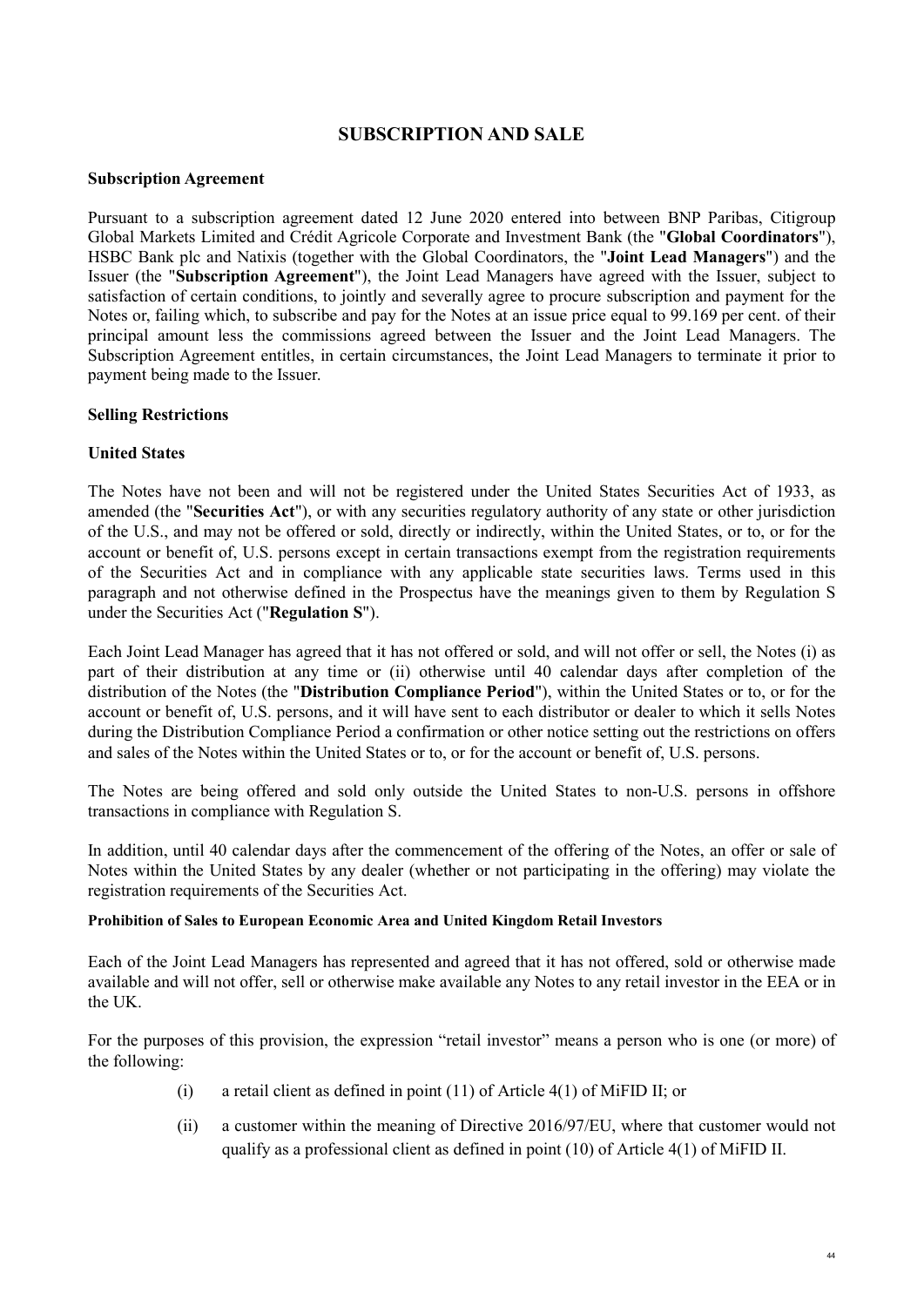## **United Kingdom**

Each Joint Lead Manager has represented and agreed that:

- (a) it has only communicated or caused to be communicated and will only communicate or cause to be communicated an invitation or inducement to engage in investment activity (within the meaning of Section 21 of the Financial Services and Markets Act 2000, as amended (the **FSMA**)) received by it in connection with the issue or sale of the Notes in circumstances in which Section 21(1) of the FSMA does not apply to the Issuer; and
- (b) it has complied and will comply with all applicable provisions of the FSMA with respect to anything done by it in relation to the Notes in, from or otherwise involving the United Kingdom.

### **General**

No action has been taken in any jurisdiction that would permit an offer to retail investors of any of the Notes. Neither the Issuer nor any of the Joint Lead Managers represents that Notes may at any time lawfully be resold in compliance with any applicable registration or other requirements in any jurisdiction, or pursuant to any exemption available thereunder, or assumes any responsibility for facilitating such resale.

Each Joint Lead Manager has agreed that it will (to the best of its knowledge and belief) comply with all relevant laws, regulations and directives in each jurisdiction in which it purchases, offers, sells or delivers Notes or has in its possession or distributes this Prospectus or any other offering material relating to the Notes and obtain any consent, approval or permission required for the purchase, offer or sale of the Notes under the laws and regulations in force in any jurisdiction in which it makes such purchase, offer or sale and none of the Issuer or any Joint Lead Manager shall have responsibility therefor.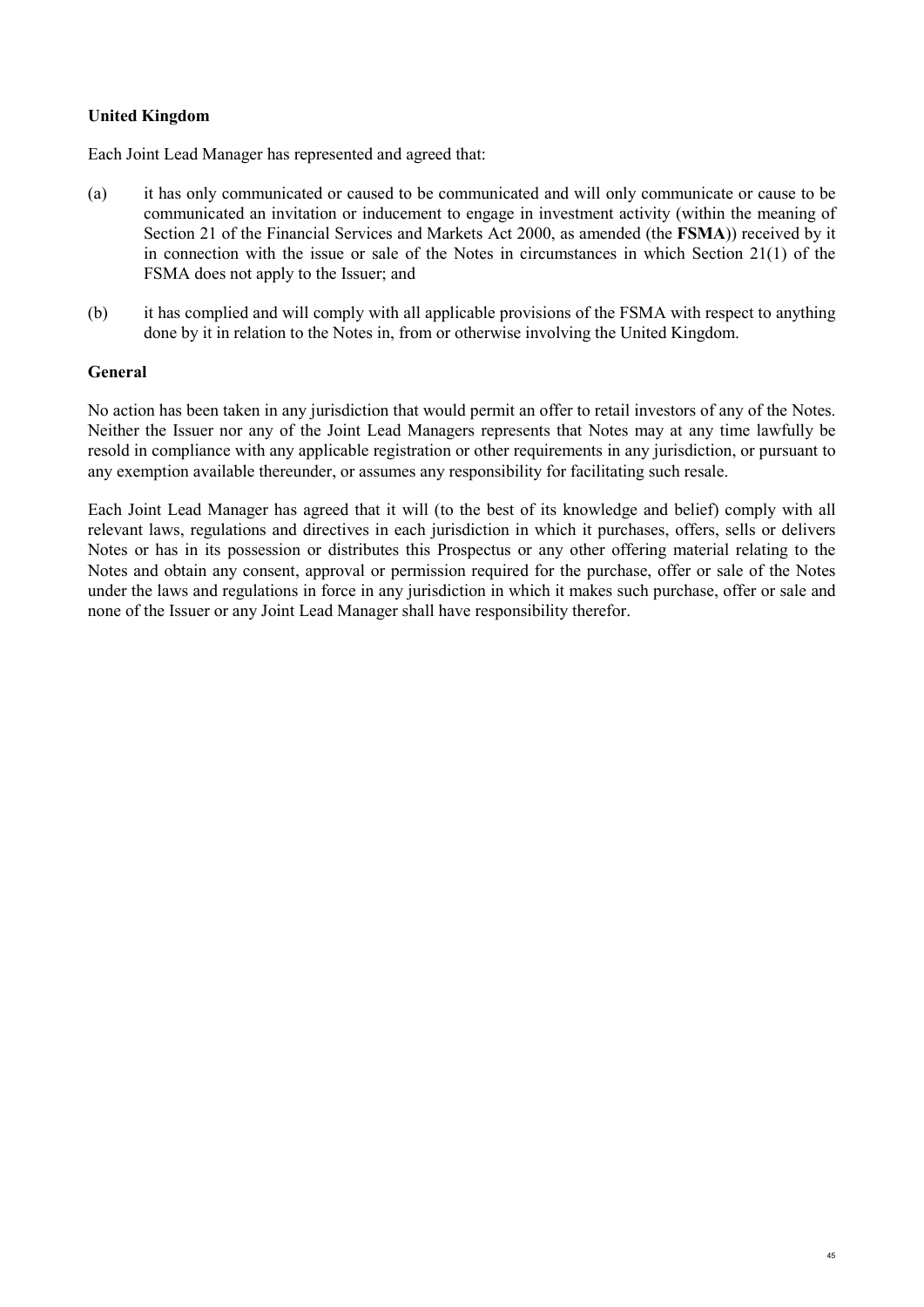## **GENERAL INFORMATION**

<span id="page-45-0"></span>**1.** This Prospectus has been approved by the AMF in France in its capacity as competent authority pursuant to the Prospectus Regulation and received the approval number no. 20-250 dated 12 June 2020.

The AMF only approves this Prospectus as meeting the standards of completeness, comprehensibility and consistency imposed by the Prospectus Regulation. Such approval should not be considered as an endorsement of either the Issuer or the quality of the Notes that are the subject of this Prospectus and investors should make their own assessment as to the suitability of investing in the Notes. **This Prospectus will be valid until the date of admission of the Notes to trading on Euronext Paris (i.e. 16 June 2020).** The obligation to supplement the Prospectus in the event of significant new factors, material mistakes or material inaccuracies will not apply when the Prospectus is no longer valid.

- **2.** The Notes have been accepted for clearance through Clearstream (42 avenue JF Kennedy, 1855 Luxembourg, Luxembourg), Euroclear (1 boulevard du Roi Albert II, 1210 Bruxelles, Belgium) and Euroclear France (66 rue de la Victoire, 75009 Paris, France) with the common code 218970818. The ISIN code for the Notes is FR0013518081.
- **3.** The issue of the Notes was decided by Mr. Thierry de La Tour d'Artaise, Chairman of the Board of Directors and Chief Executive Officer (*Président-Directeur Général*) of the Issuer on 9 June 2020, acting pursuant to a resolution of the Board of Directors (*Conseil d'administration*) of the Issuer dated 8 April 2020.
- **4.** Application has been made to admit the Notes to trading on Euronext Paris as from the Issue Date. Euronext Paris is a regulated market for the purposes of Directive 2014/65/EU of the European Parliament and of the Council on markets in financial instruments, as amended. The estimated costs for the admission to trading of the Notes are  $\epsilon$ 11,600 (excluding VAT).
- **5.** The members of the Board of Directors (*Conseil d'administration*) of the Issuer have their business addresses at the registered office of the Issuer.
- **6.** The statutory auditors of the Issuer for the financial years ended 31 December 2019 and 31 December 2018 were PricewaterhouseCoopers Audit (63, rue de Villiers, 92200 Neuilly-sur-Seine, France) and Mazars (61 Rue Henri Regnault, 92400 Courbevoie). They have audited and rendered audit reports on the annual and consolidated financial statements of the Issuer for the financial years ended 31 December 2019 and 31 December 2018. PricewaterhouseCoopers Audit and Mazars belong to the *Compagnie Régionale des Commissaires aux Comptes de Versailles*.
- **7.** The yield of the Notes is 1.549 per cent. *per annum*, as calculated at the Issue Date on the basis of the issue price of the Notes. It is not an indication of future yield.
- **8.** Save for any fees payable to the Joint Lead Managers, as far as the Issuer is aware, no person involved in the offer of the Notes has an interest material to the issue of the Notes.
- **9.** Save as disclosed in pages 5 to 8 and 30 to 39 of the Prospectus, including with respect to the impact that the sanitary crisis resulting from the coronavirus (COVID-19) may have, there has been no significant change in the financial position or financial performance of the Issuer or the Group since 31 March 2020.
- **10.** Save as disclosed in pages 5 to 8 and 30 to 39 of the Prospectus, including with respect to the impact that the sanitary crisis resulting from the coronavirus (COVID-19) may have, there has been no material adverse change in the prospects of the Issuer since 31 December 2019.
- **11.** There have been no governmental, legal or arbitration proceedings (including any such proceedings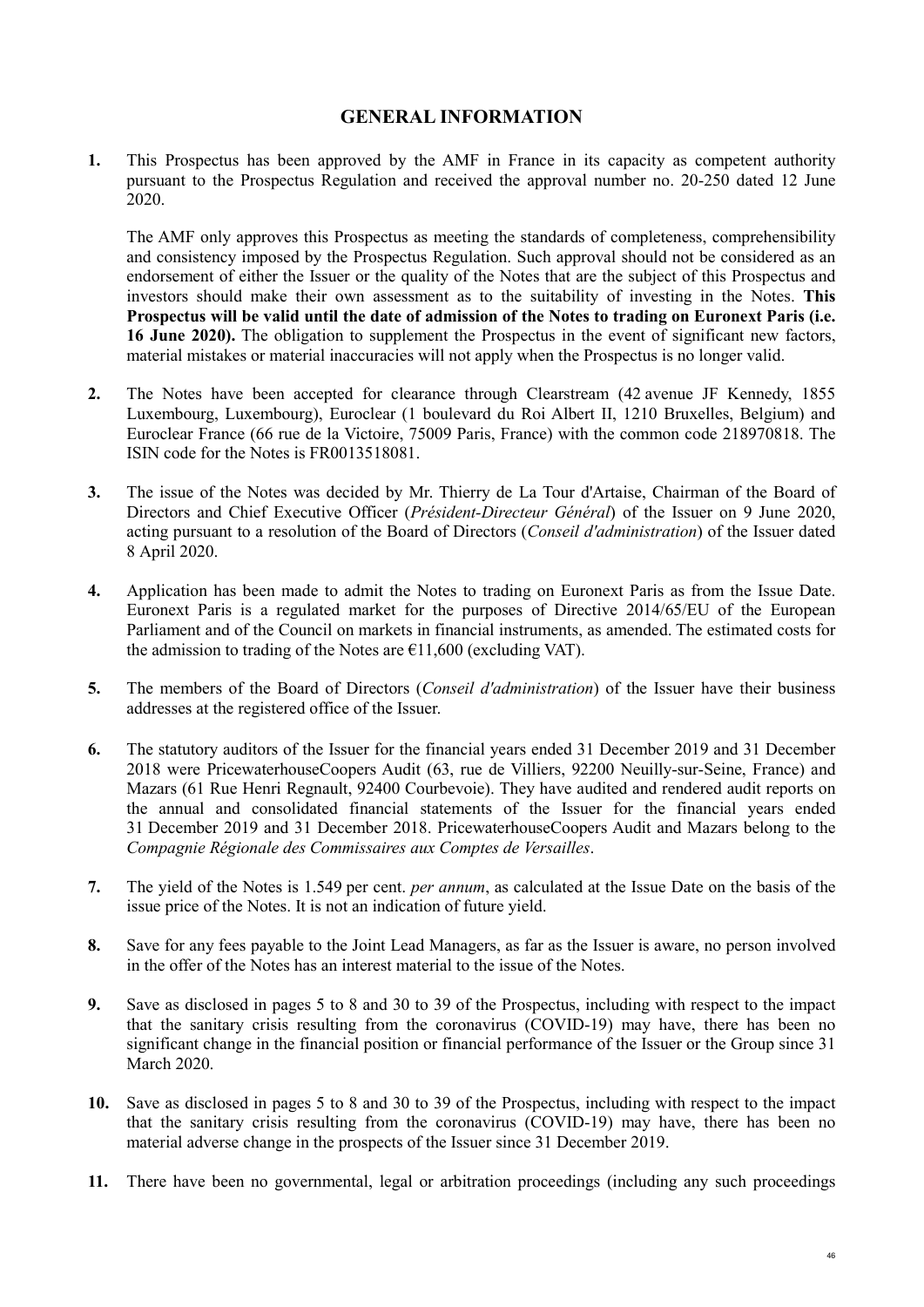which are pending or threatened of which the Issuer is aware) during the period of twelve (12) months prior to the date of this Prospectus which may have, or have had in the recent past, significant effects on the Issuer and/or Group's financial position or profitability.

- **12.** The Issuer has not entered into contracts outside the ordinary course of the Issuer's business which could result in the Issuer or any member of the Group being under an obligation or entitlement that is material to the Issuer's ability to meet its obligation to holders of Notes in respect of the Notes being issued.
- **13.** To the Issuer's knowledge, there are no potential conflicts of interest between the private interests and/or other duties of members of the Board of Directors (*Conseil d'administration*) of the Issuer and the duties they owe to the Issuer.
- **14.** Certain of the Joint Lead Managers and their affiliates have engaged, and may in the future engage, in investment banking and/or commercial banking transactions with, and may perform services for, the Issuer, the Group and their affiliates in the ordinary course of business. In addition, in the ordinary course of their business activities, the Joint Lead Managers and their affiliates may make or hold a broad array of investments and actively trade debt and equity securities (or related derivative securities) and financial instruments (including bank loans) for their own account and for the accounts of their customers. Such investments and securities activities may involve securities and/or instruments of the Issuer or other entities of the Group. Certain of the Joint Lead Managers or their affiliates that have a lending relationship with the Issuer or other entities of the Group routinely hedge their credit exposure to the Issuer or, as the case may be, such other entities of the Group consistent with their customary risk management policies. Typically, such Joint Lead Managers and their affiliates would hedge such exposure by entering into transactions which consist of either the purchase of credit default swaps or the creation of short positions in securities, including potentially the Notes issued. The Joint Lead Managers and their affiliates may also make investment recommendations and/or publish or express independent research views in respect of such securities or financial instruments and may hold, or recommend to clients that they acquire.
- **15.** This Prospectus includes forward-looking statements. All statements other than statements of historical facts included in this Prospectus, including, without limitation, those regarding the Issuer's financial position, business strategy, plans and objectives of management for future operations, are forwardlooking statements. Such forward-looking statements involve known and unknown risks, uncertainties and other factors which may cause the actual results, performance or achievements of the Issuer, or industry results, to be materially different from any future results, performance or achievements expressed or implied by such forward-looking statements. Such forward-looking statements are based on numerous assumptions regarding the Issuer's present and future business strategies and the environment in which the Issuer will operate in the future. The Issuer expressly disclaims any obligation or undertaking to release publicly any updates or revisions to any forward-looking statement contained herein to reflect any change in the Issuer's expectations with regard thereto or any change in events, conditions or circumstances on which any such statement is based. These forward-looking statements do not constitute profit forecasts or estimates under the Commission Delegated Regulation 2019/980 supplementing the Prospectus Regulation.
- **16.** In connection with the issue of the Notes, BNP Paribas (the "**Stabilising Manager**") (or any person acting on behalf of the Stabilising Manager) may over-allot Notes or effect transactions with a view to supporting the market price of the Notes at a level higher from that which might otherwise prevail. However, there is no assurance that the Stabilising Manager (or any person acting on behalf of the Stabilising Manager) will undertake stabilisation action. Any stabilisation action may begin on or after the date of which adequate public disclosure of the terms of the offer of the Notes is made and, if begun, may be ended at any time, but it must end no later than the earlier of thirty (30) days after the Issue Date of the Notes and sixty (60) days after the date of the allotment of the Notes. Such stabilisation will be carried out in accordance with all applicable rules and regulations.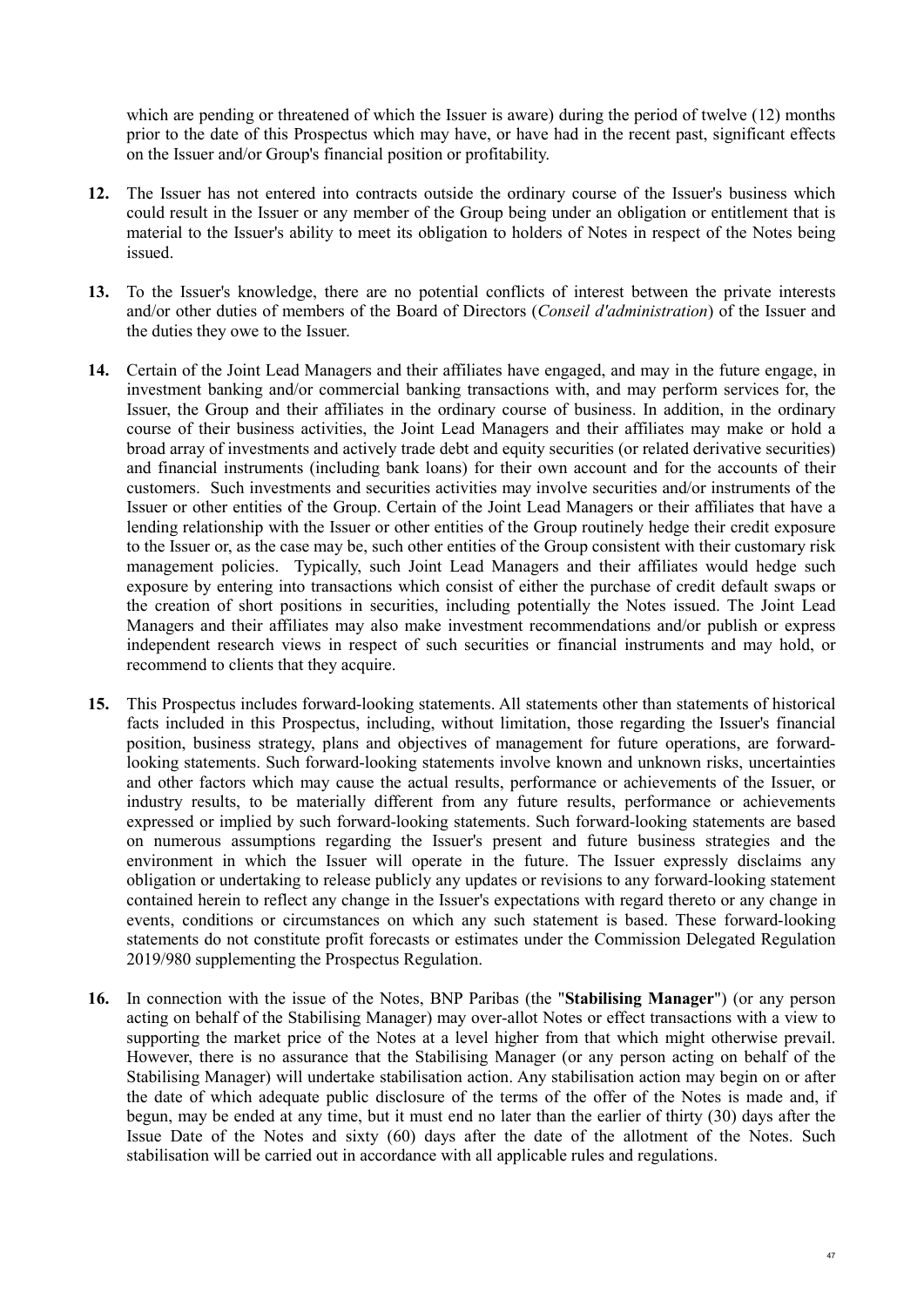- **17.** So long as any of the Notes remain outstanding, copies of this Prospectus, the documents incorporated by reference in this Prospectus, the Fiscal Agency Agreement and the statuts (by-laws) of the Issuer will be available for inspection and copies of the most recent annual financial statements of the Issuer will be obtainable, free of charge, at the registered office of the Issuer during normal business hours. Copies of this Prospectus and all documents incorporated by reference herein are also available on the website of the Issuer [\(www.groupeseb.com\)](http://www.groupeseb.com/) and on the website of the AMF [\(www.amf-france.org\)](http://www.amf-france.org/).
- **18.** The Issuer's Legal Entity Identifier (LEI) is: 969500WP61NBK098AC47.
- **19.** In this Prospectus, references to "€", "EURO", "EUR" or to "euro" are references to the common currency of the member states of the European Union.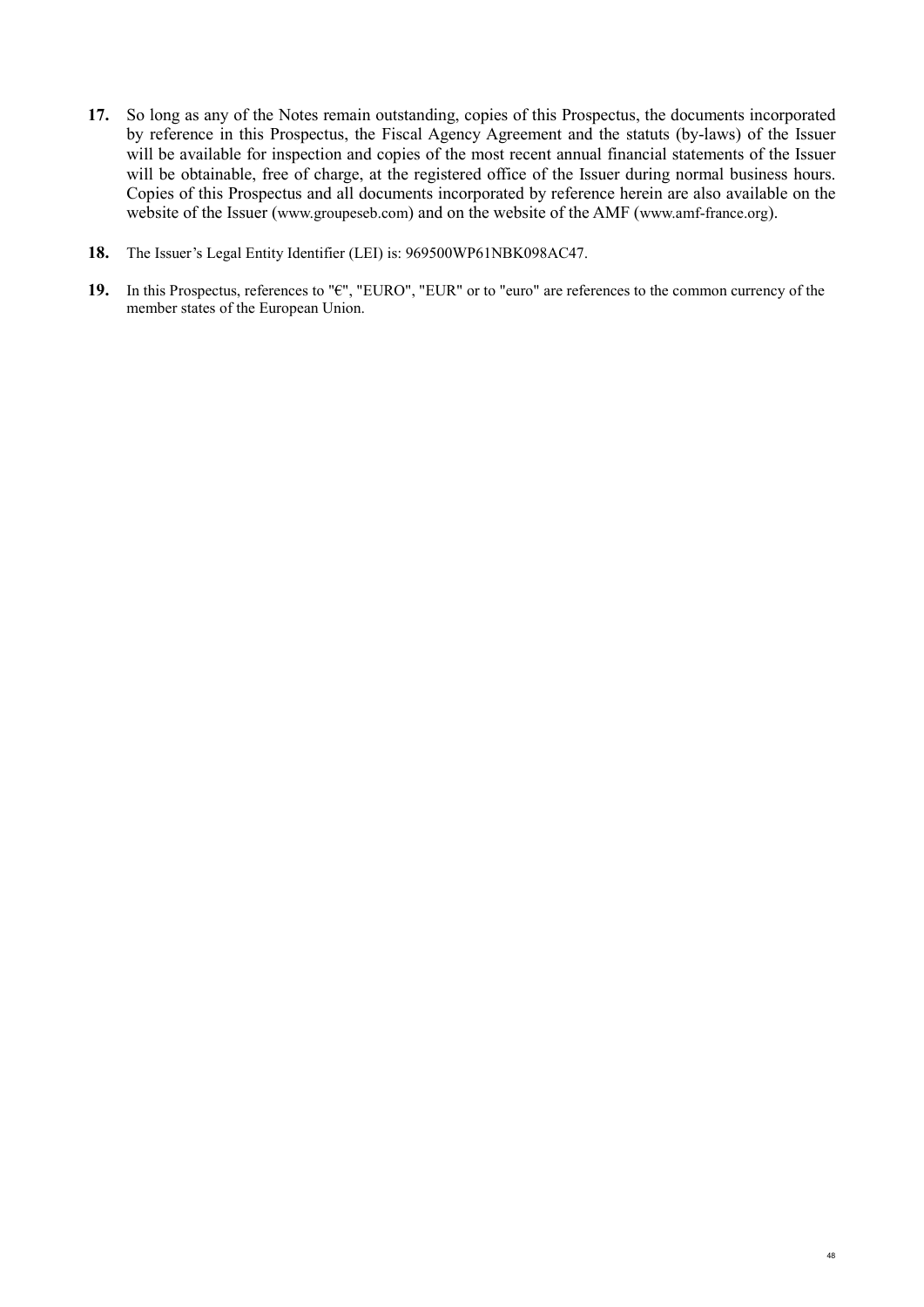# <span id="page-48-0"></span>**PERSON RESPONSIBLE FOR THE INFORMATION CONTAINED IN THE PROSPECTUS**

### **Person assuming responsibility for this Prospectus**

Écully, 12 June 2020

I hereby certify that the information contained in this Prospectus is, to the best of my knowledge, in accordance with the facts and contains no omission likely to affect its import.

> **SEB** Groupe SEB Campus SEB - 112 chemin du Moulin Carron 69130 Écully France

> > Duly represented by:

Nathalie Lomon (*Directrice Générale Adjointe en charge des Finances*) dated 12 June 2020



**AUTORITÉ DES MARCHÉS FINANCIERS** 

This Prospectus has been approved by the AMF in its capacity as competent authority for the purposes of Regulation (EU) 2017/1129.

The AMF approves this Prospectus having verified that the information contained in it is complete, coherent and comprehensible as provided under Regulation (EU) 2017/1129.

This approval is not a favourable opinion on the Issuer and on the quality of the Notes described in this Prospectus. Investors should make their own assessment of the opportunity to invest in such Notes.

This Prospectus has been approved on 12 June 2020 and is valid until the date of admission of the Notes to trading on Euronext Paris and must during such period and in accordance with Article 23 of Regulation (EU) 2017/1129 be completed by a supplement to the Prospectus in the event of any new significant facts or material errors or inaccuracies. The approval number applicable to this Prospectus is 20-250.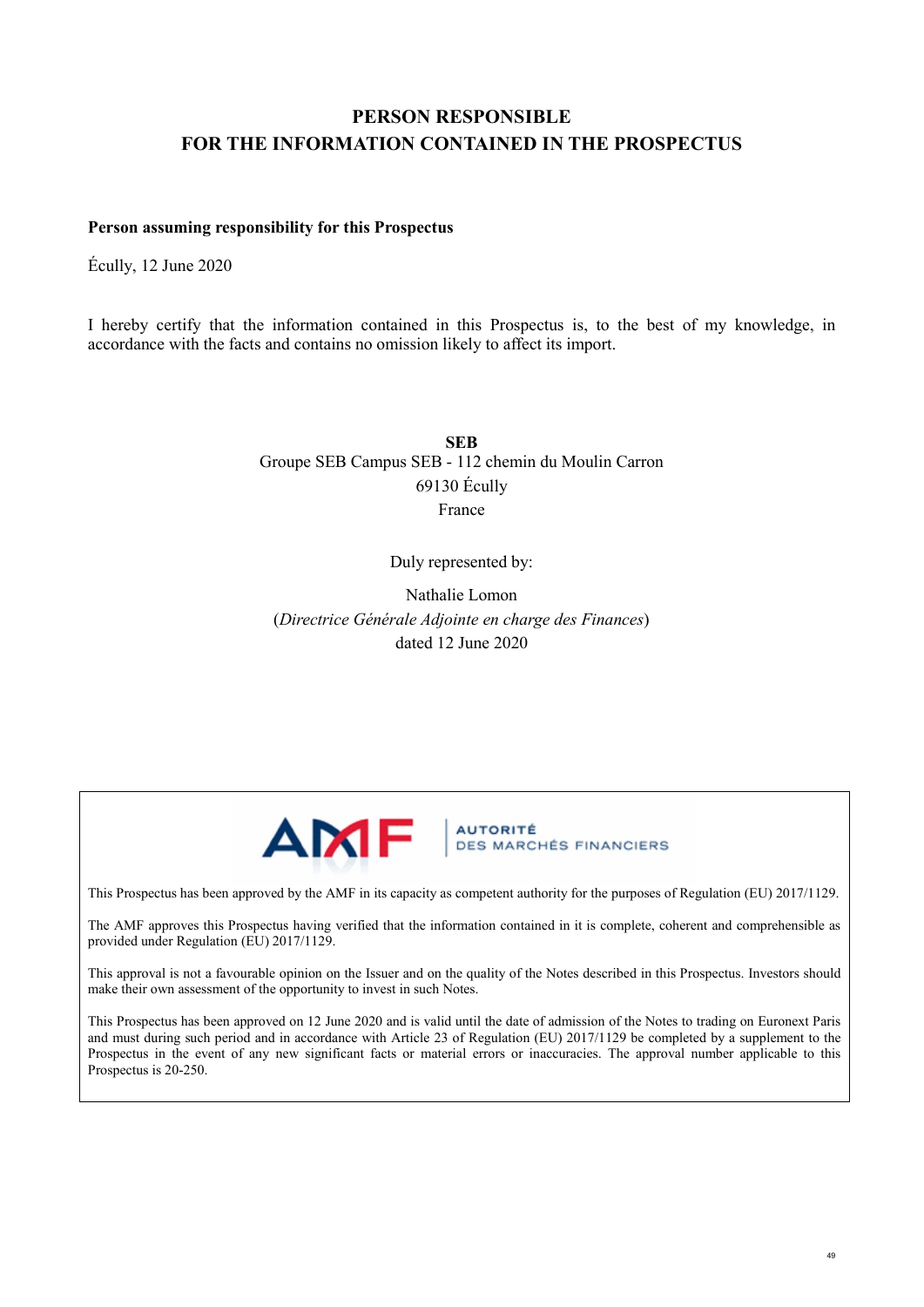50

**ISSUER**

**SEB** Groupe SEB Campus SEB - 112 chemin du Moulin Carron 69130 Écully France +33 (0) 472 18 18 18

### **GLOBAL COORDINATORS**

**BNP Paribas** 16, boulevard des Italiens 75009 Paris France

**Citigroup Global Markets Limited** Citigroup Centre

Canada Square Canary Wharf London E14 5LB United Kingdom

**Crédit Agricole Corporate and Investment Bank**

12, place des Etats-Unis

CS 70052 92547 Montrouge Cedex

France

### **JOINT LEAD MANAGERS**

**BNP Paribas** 16, boulevard des Italiens 75009 Paris France

**Crédit Agricole Corporate and Investment Bank** 12, place des Etats-Unis CS 70052 92547 Montrouge Cedex

France

**Citigroup Global Markets Limited** Citigroup Centre

Canada Square Canary Wharf London E14 5LB United Kingdom

### **HSBC Bank plc**

8 Canada Square London E14 5HQ United Kingdom

**Natixis**

30, avenue Pierre Mendès France 75013 Paris

France

### **FISCAL AGENT, PAYING AGENT, CALCULATION AGENT AND PUT AGENT**

**Société Générale**  32, rue du Champ de Tir - CS 30812 44308 Nantes Cedex 3 France

### **AUDITORS TO THE ISSUER**

**PricewaterhouseCoopers Audit**  63 rue de Villiers 92200 Neuilly-sur-Seine France

**Mazars**  61 Rue Henri Regnault 92400 Courbevoie France